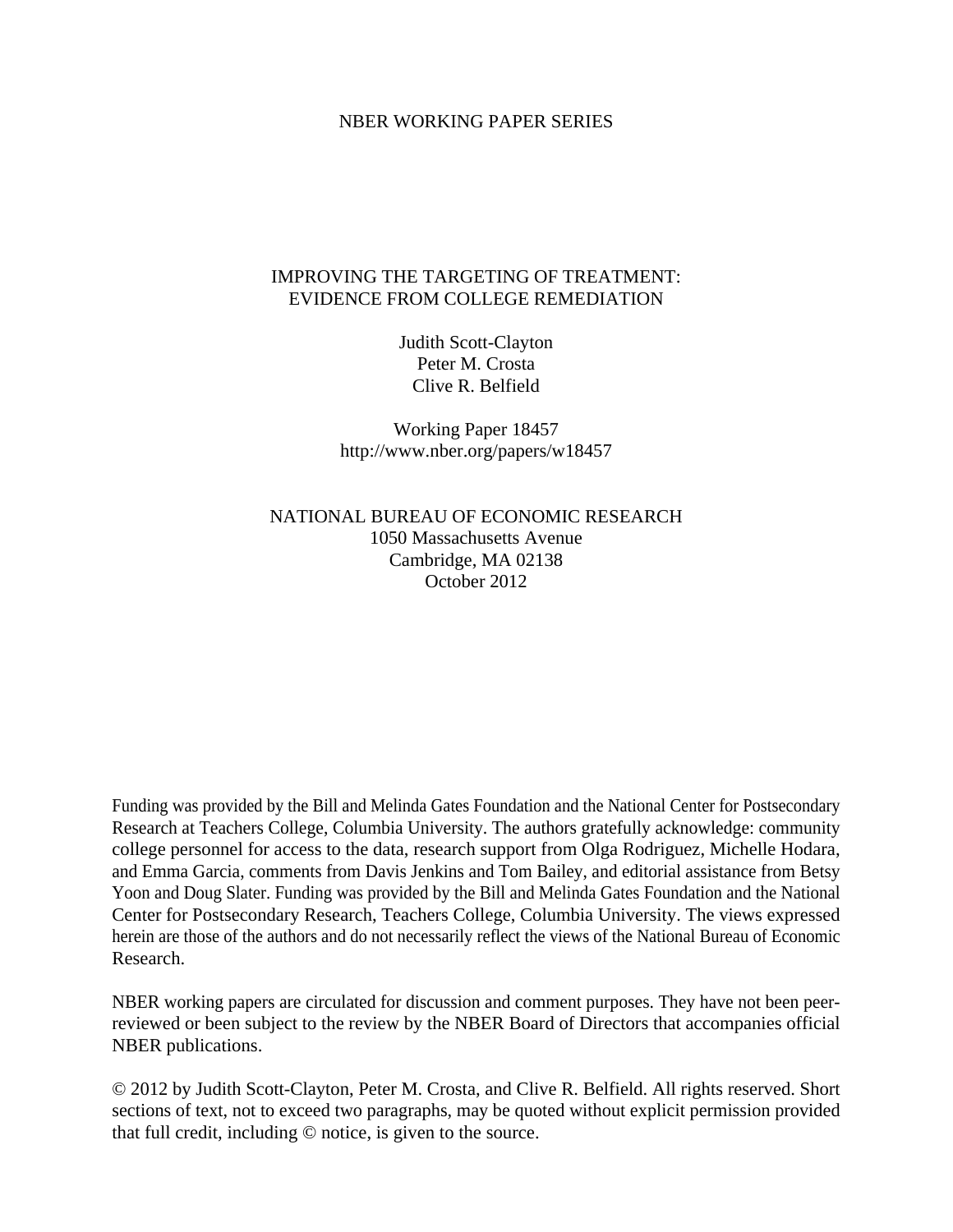Improving the Targeting of Treatment: Evidence from College Remediation Judith Scott-Clayton, Peter M. Crosta, and Clive R. Belfield NBER Working Paper No. 18457 October 2012 JEL No. H75,I23,J24

### **ABSTRACT**

At an annual cost of roughly \$7 billion nationally, remedial coursework is one of the single largest interventions intended to improve outcomes for underprepared college students. But like a costly medical treatment with non-trivial side effects, the value of remediation overall depends upon whether those most likely to benefit can be identified in advance. Our analysis uses administrative data and a rich predictive model to examine the accuracy of remedial screening tests, either instead of or in addition to using high school transcript data to determine remedial assignment. We find that roughly one in four test-takers in math and one in three test-takers in English are severely mis-assigned under current test-based policies, with mis-assignments to remediation much more common than mis-assignments to college-level coursework. We find that using high school transcript information—either instead of or in addition to test scores—could significantly reduce the prevalence of assignment errors. Further, we find that the choice of screening device has significant implications for the racial and gender composition of both remedial and college-level courses. Finally, we find that if institutions took account of students' high school performance, they could remediate substantially fewer students without lowering success rates in college-level courses.

Judith Scott-Clayton Teachers College Columbia University 525 W.120th Street, Box 174 New York, NY 10027 and NBER scott-clayton@tc.columbia.edu

Peter M. Crosta Teachers College, Columbia University 525 W. 120th St., Box 174 New York, NY 10027 peter.crosta@tc.columbia.edu

Clive R. Belfield Queens College / CUNY Economics Department 300 Powdermaker Hall 65-30 Kissena Boulevard Flushing, NY 11367 clive.belfield@gmail.com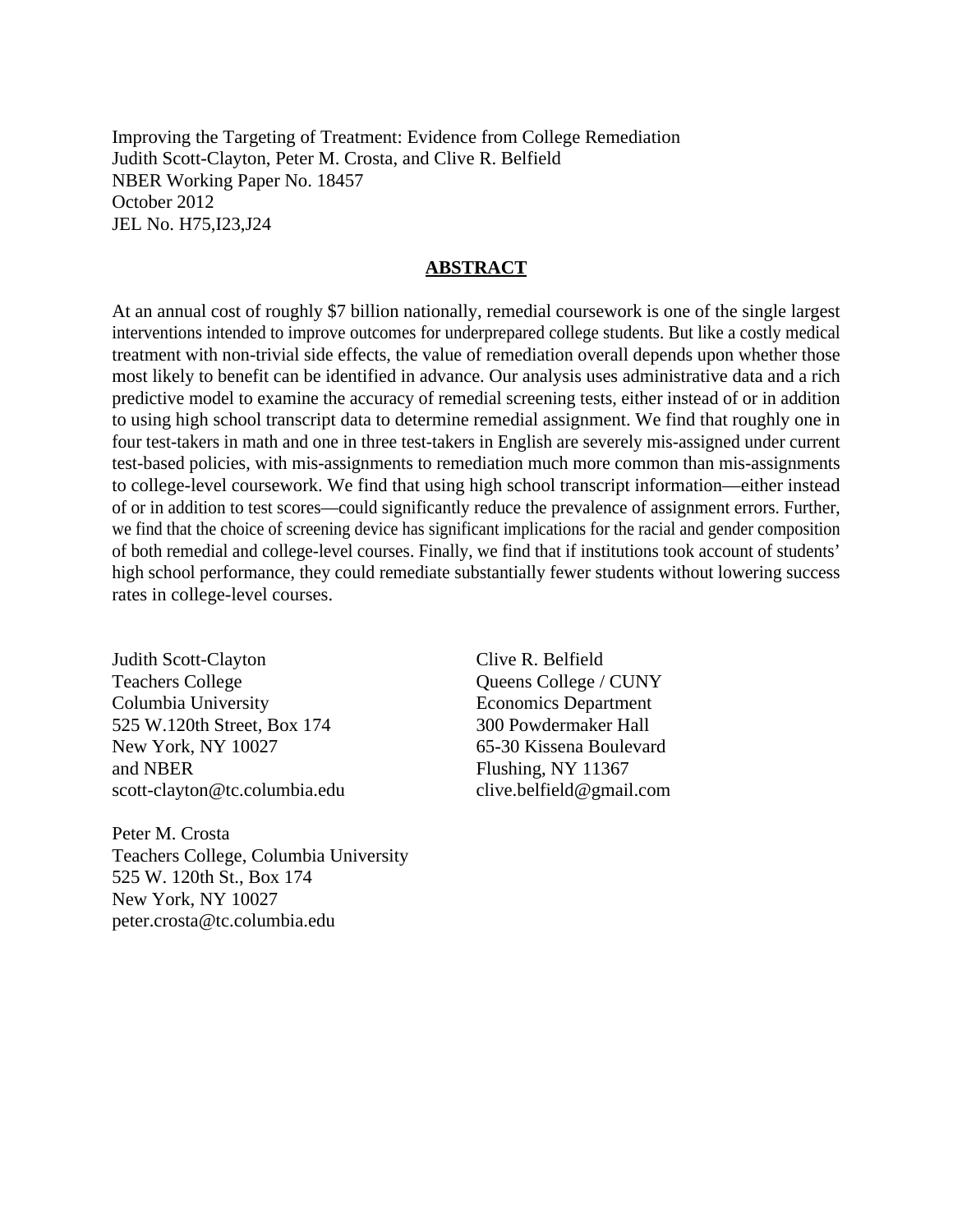## **I. Introduction**

 $\overline{a}$ 

Only about half of degree-seeking college entrants will complete any type of degree or certificate within six years.<sup>1</sup> One of the primary explanations for college non-completion is that many entrants, despite having graduated from high school, nonetheless lack the basic academic skills required for success in college coursework (Greene & Forster, 2003; Bailey et al., 2010). As a result, most two-year colleges and many four-year colleges require incoming students to be screened for possible remediation, which provides basic skills instruction but does not bear college credit, before they may enroll in college-level courses.

Besides financial aid, remedial education is perhaps the most widespread and costly single intervention aimed at improving college completion rates. Half of all undergraduates will take one or more remedial courses while enrolled; among those who take any the average is 2.6 remedial courses.<sup>2</sup> With over three million new students entering college each year, this implies a national cost of nearly \$7 billion dollars annually.<sup>3</sup> This figure accounts only for the direct cost of remediation: it does not include the opportunity cost of time for students enrolled in these courses, nor does it account for any impact, positive or negative, that remediation may have on students' future outcomes.

The impacts of remediation are likely heterogeneous across individuals. Thus, like a costly medical intervention with non-negligible side effects, the net value of remediation in

<sup>2</sup> Estimate based on BPS:2009 transcript data for 2003-04 entrants (NCES, 2012). Estimates based upon student self-reports are substantially lower, potentially because students do not realize the courses are remedial.

<sup>&</sup>lt;sup>1</sup> Authors' calculations based on BPS:2009 data (National Center for Education Statistics [NCES], 2012). Bachelor's degree attainment rates are 59% for those entering with a four-year degree goal, and bachelor's/associate's degree attainment rates are 30% for those entering with a two-year degree goal.

<sup>&</sup>lt;sup>3</sup> This estimate is based on first-time degree-seeking fall enrollees (NCES Digest of Education Statistics, 2011, Table 207). We estimate a cost of roughly \$1,620 per student per remedial course, making the assumption that each course is equivalent to a three-credit course or roughly  $1/8<sup>th</sup>$  of a full-time year of college, and assuming the costs are comparable to the costs at public two-year colleges which have total expenditures of \$12,957 per FTE per year (Delta Cost Project, 2012). With an average of 1.3 remedial courses per entrant, this implies costs of 1.3 course\*\$1,620 per course\*3.1 million students=\$6.7 billion annually.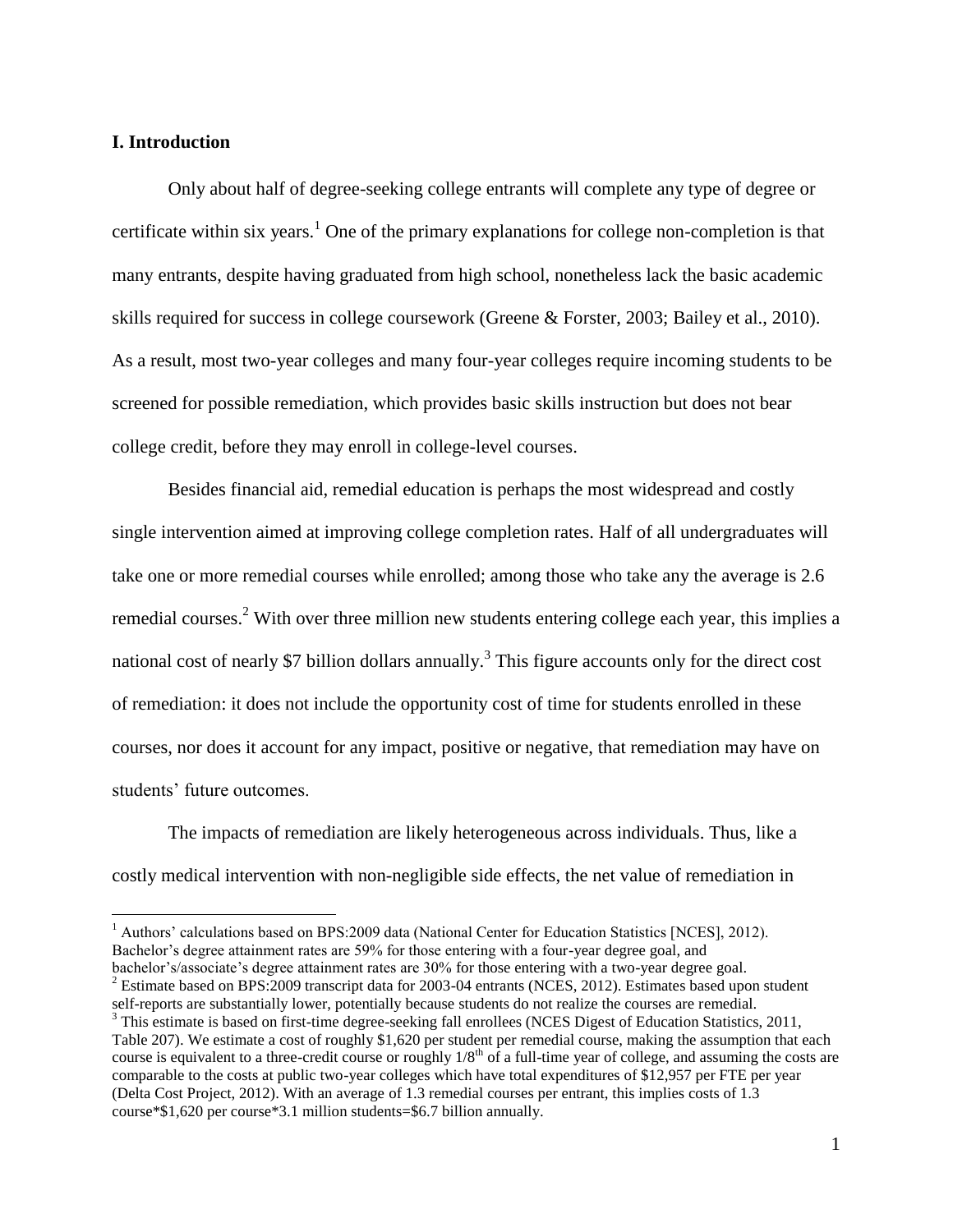practice depends not just on the average effectiveness of the treatment, but also on whether or not the individuals most likely to benefit can be identified in advance. Of the two-year institutions where remediation is particularly concentrated, the vast majority use brief, standardized tests administered to new students just prior to registration in order to determine who needs remediation (Parsad, Lewis, & Greene, 2003). Often, assignment is determined solely on the basis of whether a score is above or below a certain cutoff. While several studies have leveraged the somewhat arbitrary nature of these cutoffs to identify the causal effect of remediation, very little attention has been paid to the diagnostic value of the tests themselves.

This is surprising given the potentially serious adverse consequences of incorrectly assigning a truly prepared student to remediation. Prepared students who are assigned to remediation may garner little or no educational benefit, but incur additional tuition and time costs and may be discouraged from or delayed in their degree plans. Indeed, several studies using regression-discontinuity (RD) analysis to compare students just above and just below remedial test score cutoffs have generally found null to negative impacts of remediation for these "marginal" students. For example, Martorell and McFarlin (2011) examine administrative records for over 250,000 students in Texas public two- and four-year colleges: those just below the test score threshold had significantly lower rates of persistence and college credit accumulation, with no impact on degree attainment and future labor market earnings. Studies in the state of Florida and an anonymous large northeastern urban community college system using similar data and methods found similarly null to negative effects on academic outcomes (Calcagno & Long, 2008; Scott-Clayton & Rodriguez, 2012).

A typical caveat in RD studies is that they identify average treatment effects that are local to students scoring near the cutoff—that is, the highest scoring remediated students—and thus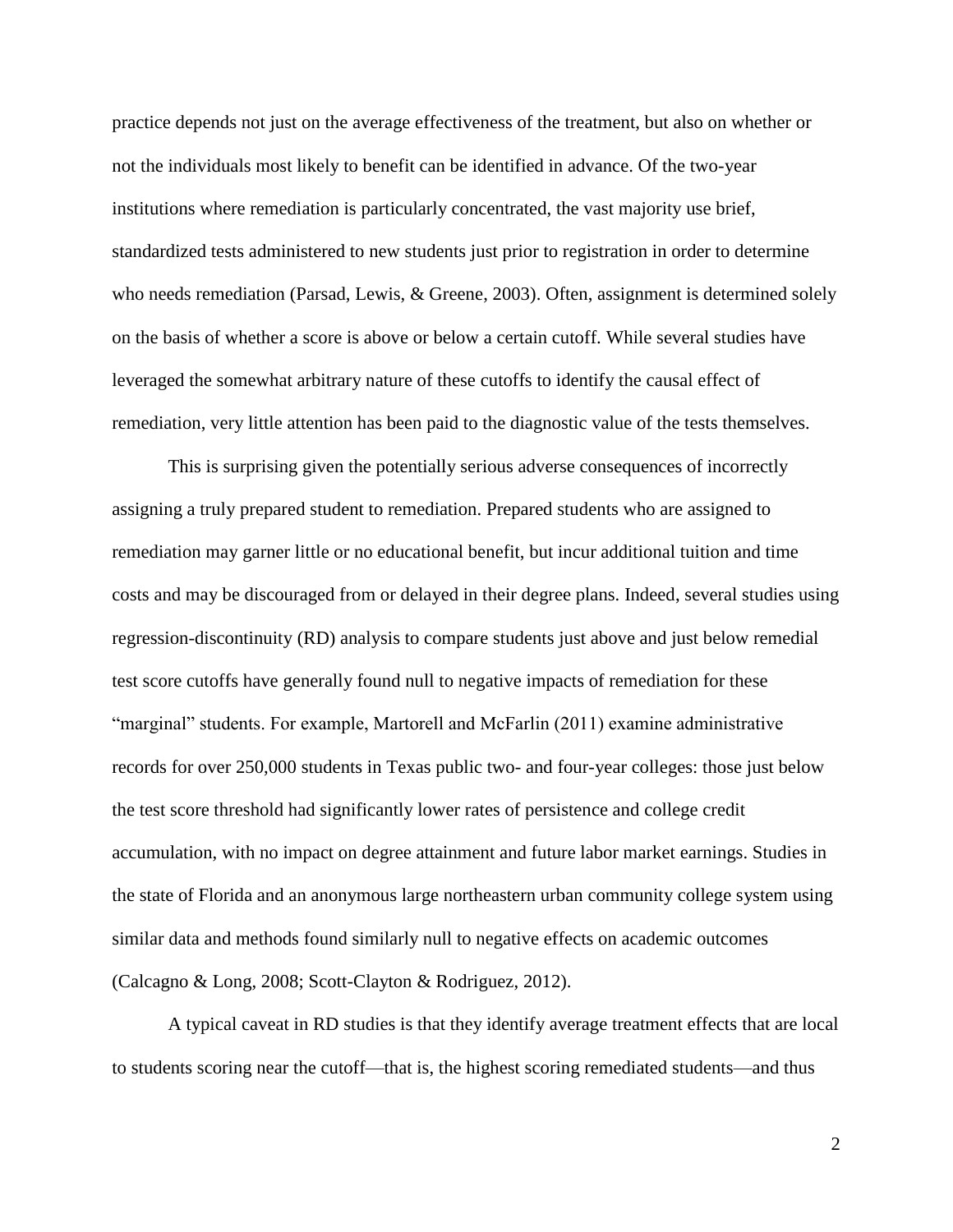one interpretation of the RD evidence may be that the existing remedial cutoffs are set too high. The available evidence regarding heterogeneity by ability does in fact suggest that the negative effects of remediation may be largest for higher-ability or lower-academic-risk students (Martorell & McFarlin, 2011; Scott-Clayton & Rodriguez, 2012).<sup>4</sup>

Moreover, assigning truly unprepared students directly to college-level coursework implies a different, but no less important set of potential costs. First, there is strong evidence of peer effects in higher education, meaning that truly unprepared students who are incorrectly assigned to college-level coursework might not only do worse academically than they would have otherwise, they might depress the achievement of their better-prepared peers (Sacerdote, 2001; Zimmerman, 2003; Winston & Zimmerman, 2004; Carrell, Fullerton & West, 2009). Second, there is evidence that at least some students fare better in college if they enter remediation. Taking advantage of arbitrary variation in test cutoffs across four-year campuses in Ohio, Bettinger & Long (2009) use distance to college as an instrument for the stringency of the cutoff policy an applicant was likely to face. They find that students who were more likely to be remediated (by virtue of the cutoff policy at the nearest school) were also more likely to complete a bachelor's degree in four years. Similarly, several RD studies examining very lowscoring students at the margin between higher and lower levels of remediation have found some positive effects of being assigned to the more intensive remedial treatment (Boatman & Long, 2010, Dadgar, 2012; Hodara, 2012).

Improving the accuracy of the assignment process is thus of particular importance given the evidence for heterogeneous impacts across individuals, and given that the dominant pattern

<sup>&</sup>lt;sup>4</sup> Both of these studies find some evidence that RD estimates are more negative when cutoffs fall lower in the ability distribution; Scott-Clayton and Rodriguez (2012) also use pre-existing characteristics to examine impacts for highand low-academic risk students who all score around the same test score cutoff.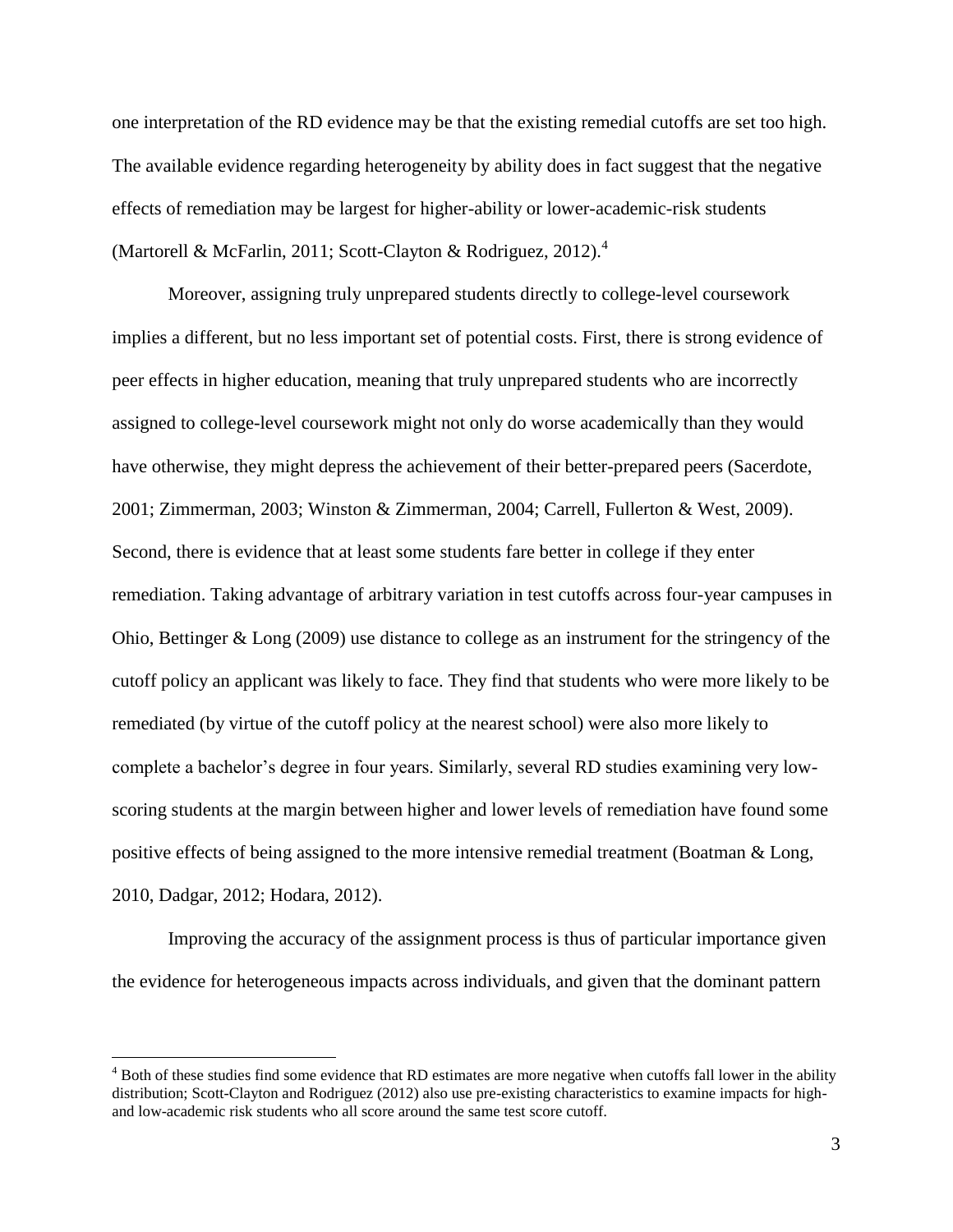of null to negative effects suggests remediation may be overprescribed as a treatment.<sup>5</sup> The contribution of our study is to use a rich predictive model of college grades to simulate the prevalence of mis-assignment using common cutoff rules with the two most commonly-used remedial screening tests, to explore whether high school transcript information might be a more valuable screening device, and to examine empirically how institutions trade-off the costs of assigning either too many or too few students to remediation. We also test whether the choice of remedial screening device has disparate impacts by race or gender. Our analysis uses administrative data including high school transcripts, remedial test scores, and college grades for tens of thousands of students in two large but otherwise distinct community college systems. One is a large urban community college system (LUCCS) with six affiliated campuses; the other is a state-wide system of over 50 community colleges (SWCCS).<sup>6</sup>

To preview our results, we find that roughly one in four test-takers in math and one in three test-takers in English are severely mis-assigned, with severe under-placements in remediation much more common than severe over-placements in college-level coursework. Holding the remediation rate fixed, we find that using high school transcript information for remedial assignment—either instead of or in addition to test scores—could significantly reduce the prevalence of these assignment errors. Further, the choice of screening device has significant implications for the racial and gender composition of both remedial and college-level courses. Finally, we find that if institutions took account of students' high school performance, they could remediate substantially fewer students without lowering success rates in college-level courses.

 $<sup>5</sup>$  While the medical treatment analogy is useful, it is also important to note that remediation may serve other</sup> important institutional functions beyond just treating underprepared students (Scott-Clayton & Rodriguez, 2012). Beyond its "developmental" purpose, being assigned to remedial education may provide students with an early informative signal about their likelihood of college success, and/or it may serve as a means of rationing access to already-crowded college courses. We believe the accuracy of the assignment process is no less important under these alternative models of remediation.

<sup>&</sup>lt;sup>6</sup> Both systems requested confidentiality in exchange for permission to freely analyze and report on the data.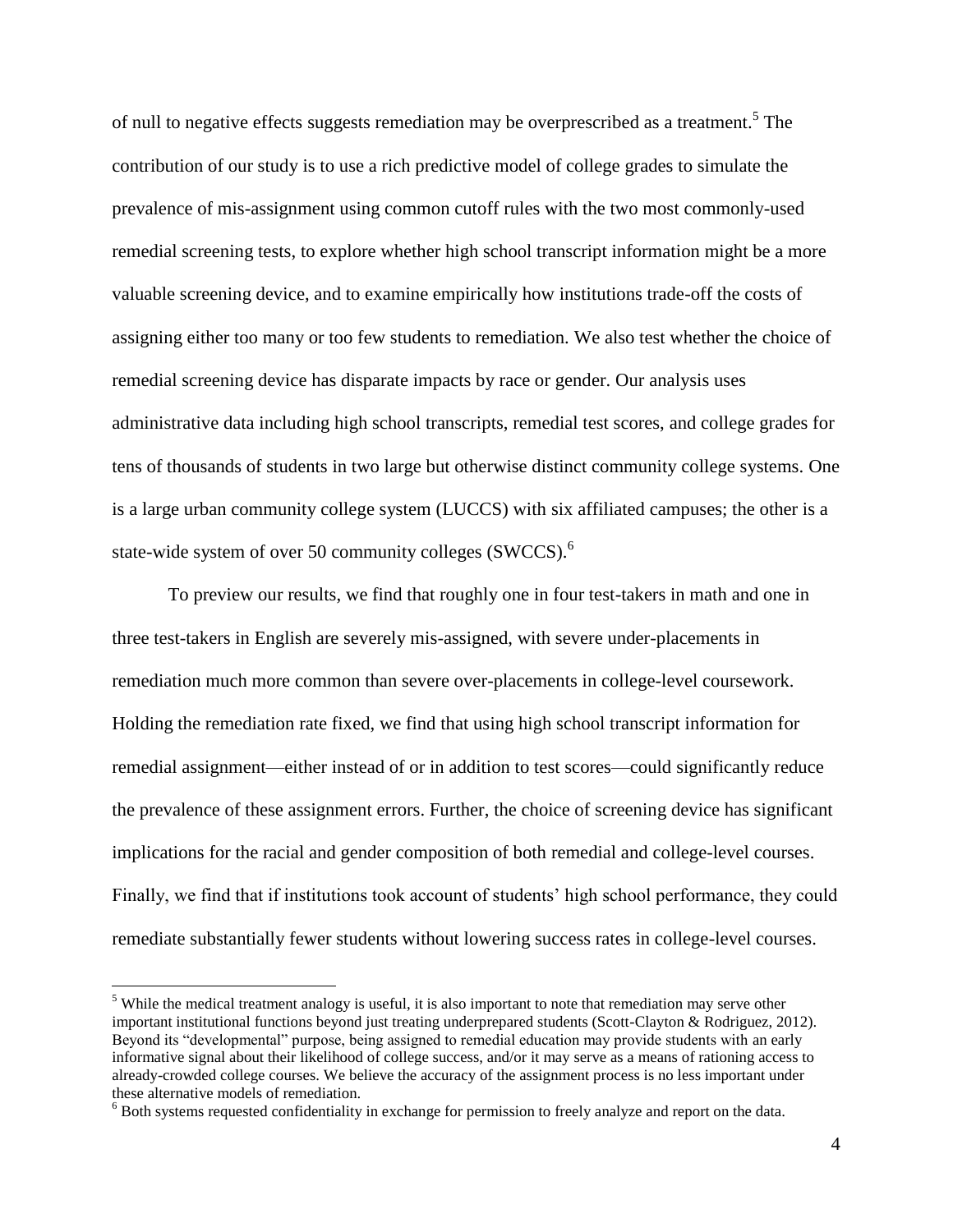The paper proceeds as follows: Section II provides background on remedial testing and summarizes the relevant research on test validity. Section III describes the methodology, including our institutional context and data. Section IV presents our results, and Section V concludes with a discussion of policy implications.

#### **II. Background on Remedial Testing and Test Validity**

At non-selective, "open-access" two- and four-year institutions, many students' first stop on campus will be to a testing center to be screened for remediation in reading/writing and math. In practice, institutional decisions about which screening tools to use and where to establish cutoffs for college-level coursework appear to be somewhat ad-hoc (Bettinger and Long 2009).<sup>7</sup> The affordability and efficiency of the screening tool itself are clearly important, particularly for large institutions that may need to process thousands of entrants within a matter of weeks.

Currently, two remedial placement exams dominate the market: ACCUPLACER®, developed by the College Board, is used at 62 percent of community colleges, and COMPASS®, developed by ACT, Inc., is used at 46 percent (Primary Research Group, 2008). Both testing suites offer a written essay exam as well as computer-adaptive tests in reading comprehension, writing/sentence skills, and several modules of math (of which pre-algebra and algebra are most common). The tests are not timed, but on average each test component takes less than 30 minutes to complete, such that an entire battery of placement exams may be completed in under two hours (College Board, 2007; ACT, Inc., 2006). <sup>8</sup> Typically, colleges waive the placement test for students with high ACT or SAT scores. Those who fail the test(s) are assigned to remedial coursework, which may stretch from one to several courses depending upon the student's score.

<sup>&</sup>lt;sup>7</sup> However these decisions are made, they are increasingly made at a system- or even state-wide level (Hodara, 2012).

 $8$  Scores on the COMPASS® algebra exam may be determined by as few as eight questions (ACT, Inc., 2006).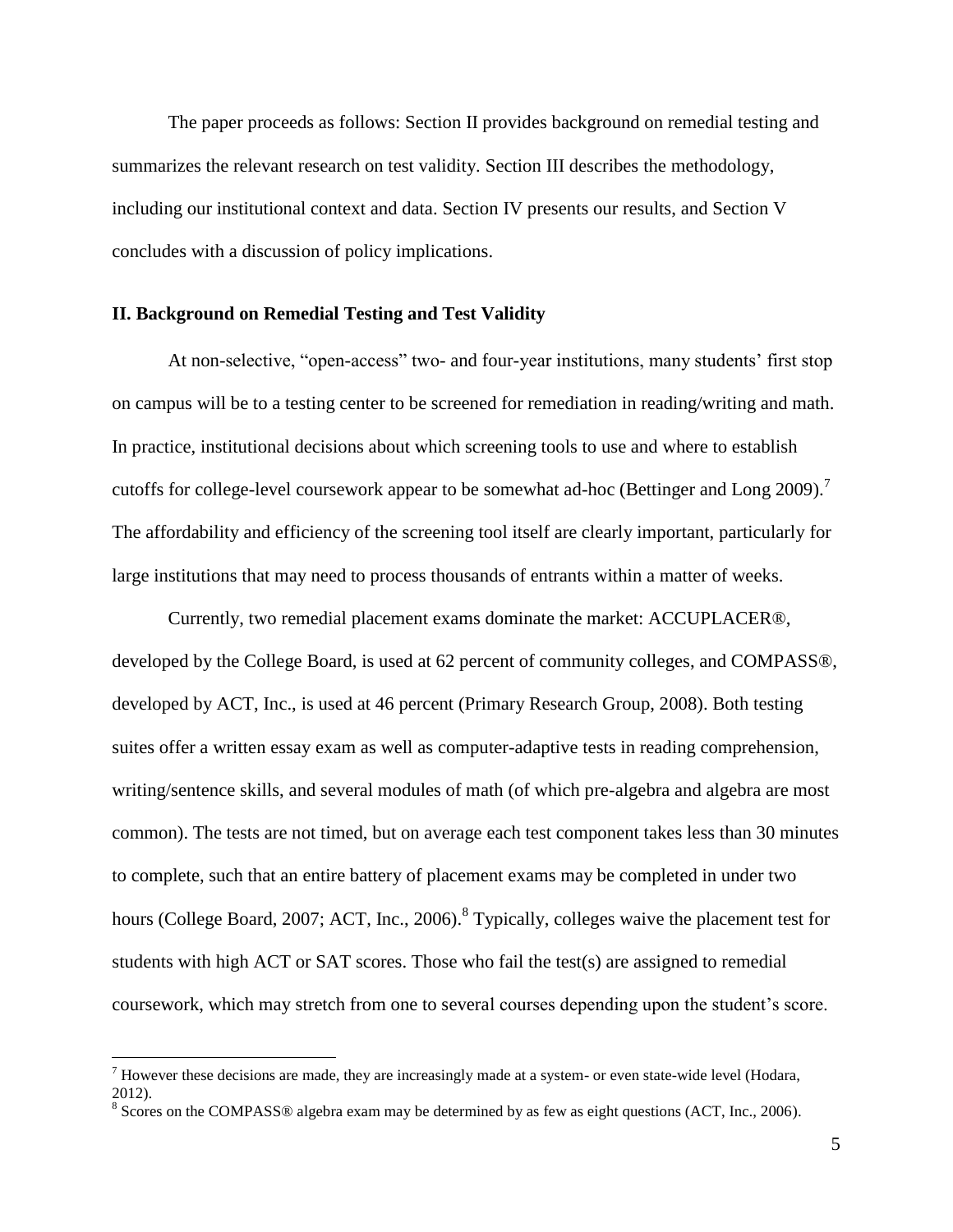Unlike the SAT and ACT exams used for college admissions, no significant test preparation market has sprung up around placement exams, perhaps because many students are not even aware of these exams and their consequences until after admission. One recent qualitative study found that students were generally uninformed about remedial assessments, with some students even believing it would be "cheating" to prepare (Venezia, Bracco, & Nodine, 2010).

#### *A. Related Literature on Test Validity*

 $\overline{a}$ 

Perhaps the simplest approach to evaluating the validity of a screening test is to identify the key outcome of interest and regress it on the predictor(s) of interest, either alone or in conjunction with other available predictors.<sup>9</sup> The researcher then examines goodness-of-fit statistics (R-squareds or correlation coefficients) as well as the size and significance of the resulting regression coefficients. This method has been used, for example, to examine the predictive validity of the SAT and ACT (Bowen & Bok, 1998; Bettinger, Evans, & Pope, 2011).

With respect to remedial placement exams, the College Board has published correlation coefficients relating each of the ACCUPLACER® modules to measures of success in the relevant college credit-bearing course, with correlations ranging from 0.23 to 0.29 for the math exams and from 0.10 to 0.19 in reading/writing (Mattern & Packman, 2009). In two working papers related to this study, Scott-Clayton (2012) finds comparable correlation coefficients for the COMPASS® in a large urban community college system (ranging from 0.19 to 0.35 in math and 0.06 to 0.15 in English), while Belfield and Crosta (2012) find much lower correlations for both COMPASS® and ACCUPLACER® at a state-wide system of community colleges.

<sup>&</sup>lt;sup>9</sup> We recognize that a test per se cannot be validated: it is its use in a given context which is validated (Brennan, 2006). We focus here on screening devices for course placement in math and English, under the hypothesis that if the tests are not valid for placement in their own subject they are unlikely to be valid for placement in other subjects less directly related to the material on the exams.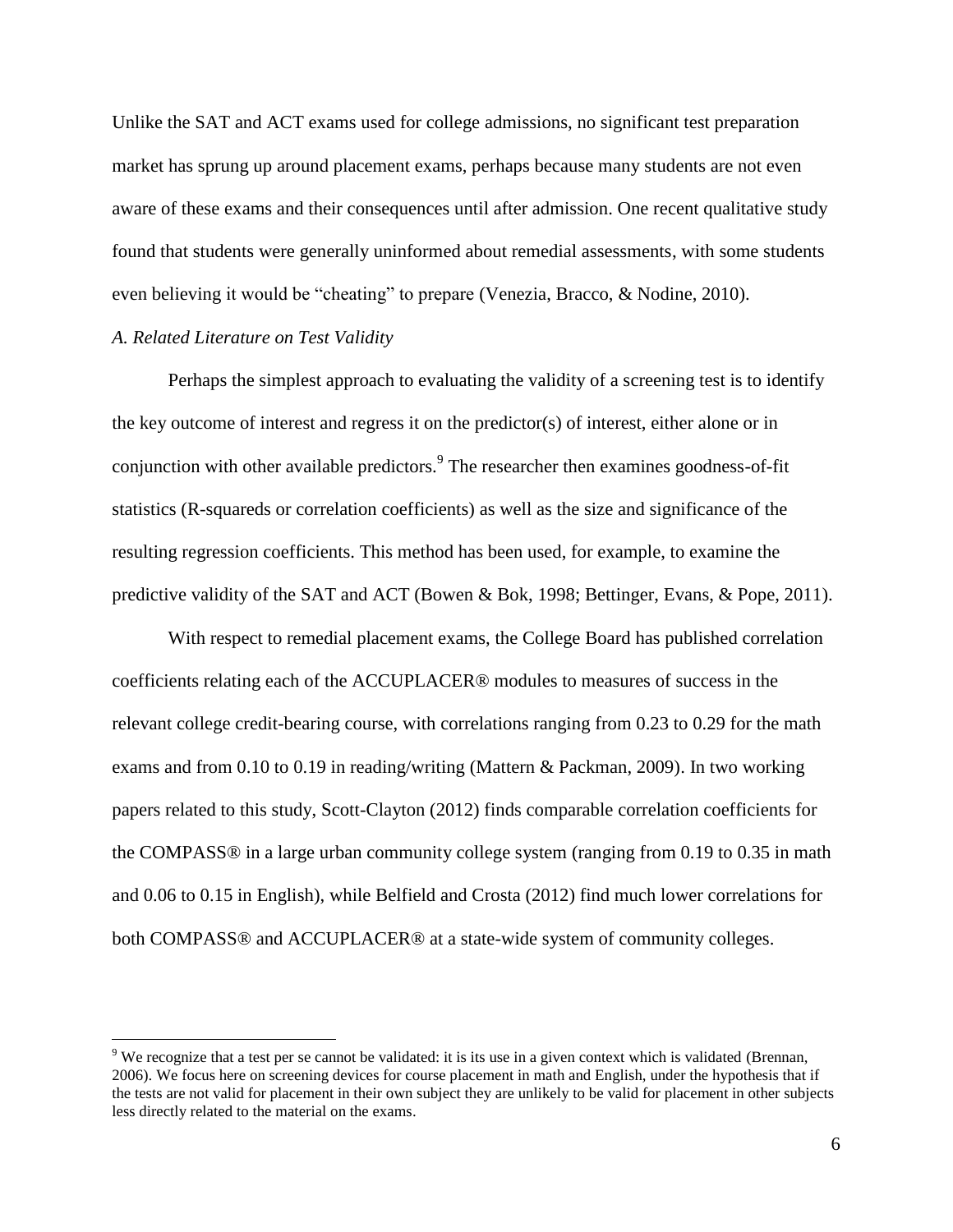Goodness-of-fit analyses, however, necessitate several caveats. Linearity and distributional assumptions may be violated in the case of dichotomous or ordinal outcomes. In addition, these statistics may be biased downward because of the restricted range of variation over which they must be computed  $(ACT, Inc., 2006).$ <sup>10</sup> More fundamentally, these measures provide no tangible estimates of how many students are correctly or incorrectly assigned under different screening devices, nor any practical guidance for policymakers wondering whether test cutoffs are set in the right place.

A second approach is to examine success rates in the college-level course for students selected on the basis of different screening devices and assignment thresholds. Bettinger, Evans, & Pope (2012) perform this type of analysis with respect to the ACT, simulating the college dropout rates that would result depending upon how ACT subtest scores are weighted in a college admissions process with a fixed number of spots. Examining test validity in a different context, Autor & Scarborough (2008) observe how the productivity of job hires (as measured by length of employment) changes when employment tests are introduced into the applicant screening process. These types of analyses are useful but focus on only one side of the assignment process. In the case of remediation, policymakers may worry not only about unprepared students being assigned to college-level work, but also about adequately prepared students being assigned to remediation. As discussed above, both types of mistakes have potentially significant costs.

 $10$  This range restriction occurs because the relationship between test scores and college grades can only be computed for those whose scores allow them directly into college-level courses. Statistical corrections that are sometimes employed in an effort to address this restriction-of-range may themselves rely on implausible assumptions (Rothstein, 2004). While in theory one could examine the relationship between test scores and college grades for any student who ever makes it to college coursework, for students initially assigned to remediation the treatment may confound the relationship between initial scores and future performance.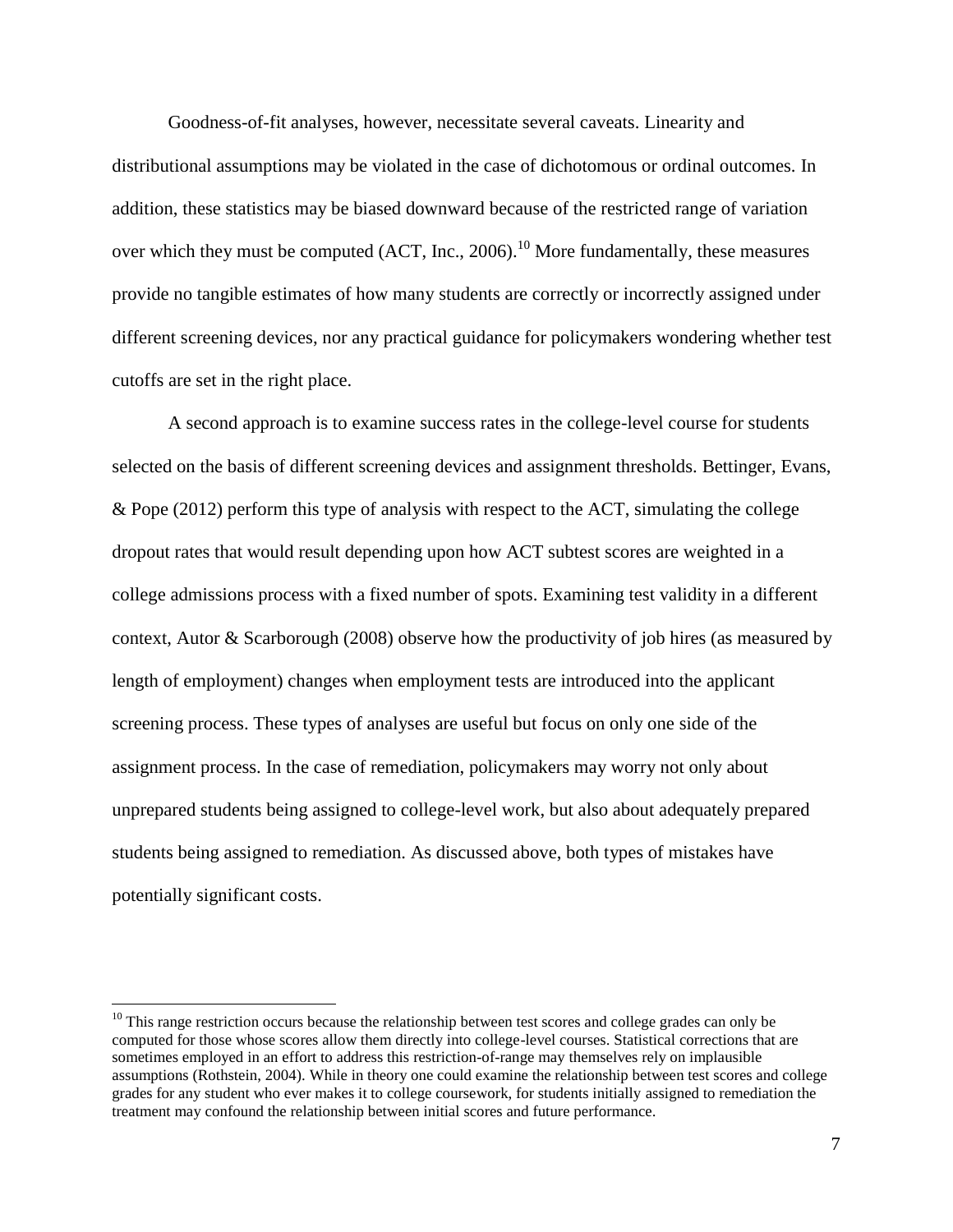A third approach, which we develop for our primary analyses, is to analyze measures of diagnostic accuracy, or "the ability to correctly classify subjects into clinically relevant subgroups" (Zweig & Campbell, 1993). This approach has a long history in the medical screening literature and a more recent history in educational measurement, but has not been widely applied in economics or education policy research.<sup>11</sup> Such analyses may utilize a variety of metrics, but all aim to quantify the frequencies of accurate diagnoses, false-positive diagnoses, and false-negative diagnoses using a given test and classification threshold.<sup>12</sup> If decision-makers also have information on the costs and benefits of each type of event (as well as the cost of testing itself), the event frequencies can be weighted accordingly and combined into a welfare function (or loss function) that can guide the selection of the optimal screening tool and cutoff.

Sawyer (1996) is the first to apply this type of decision theory framework to the choice of remedial screening tests. He notes that no assignment rule can avoid making errors—some students who could have succeeded in the college-level course will be assigned to remediation (an under-placement error), while some students who cannot succeed at the college level will be placed there anyway (an over-placement error). Figure 1 summarizes the four potential events that result from an assignment decision by cross-tabulating potential outcomes in the college level course against actual treatment assignments.

The assignment accuracy rate, which adds the proportions of students in cells (1) and (4) of Figure 1, derives from an implied welfare function in which the decision-maker gives equal

 $11$  This could be due to a longstanding focus on identifying average treatment effects: as long as such effects are constant, then the matter of identifying whom to treat is less important. But given an increasing interest in the potential heterogeneity of treatment effects, it will become increasingly important to develop assignment tools to more accurately target interventions.

 $12$  For example, researchers studying the accuracy of an automated Pap smear test in the 1950s analyzed rates of false-positive and false-negative classifications for a range of possible diagnostic thresholds, then used this information to determine the optimal threshold (Lusted, 1984). The automated Pap smear test was analyzed using something similar to receiver-operating characteristic (ROC) plots, which for any given diagnostic threshold, plot what proportion of the healthy are falsely identified as sick against what proportion of the sick are correctly identified as such.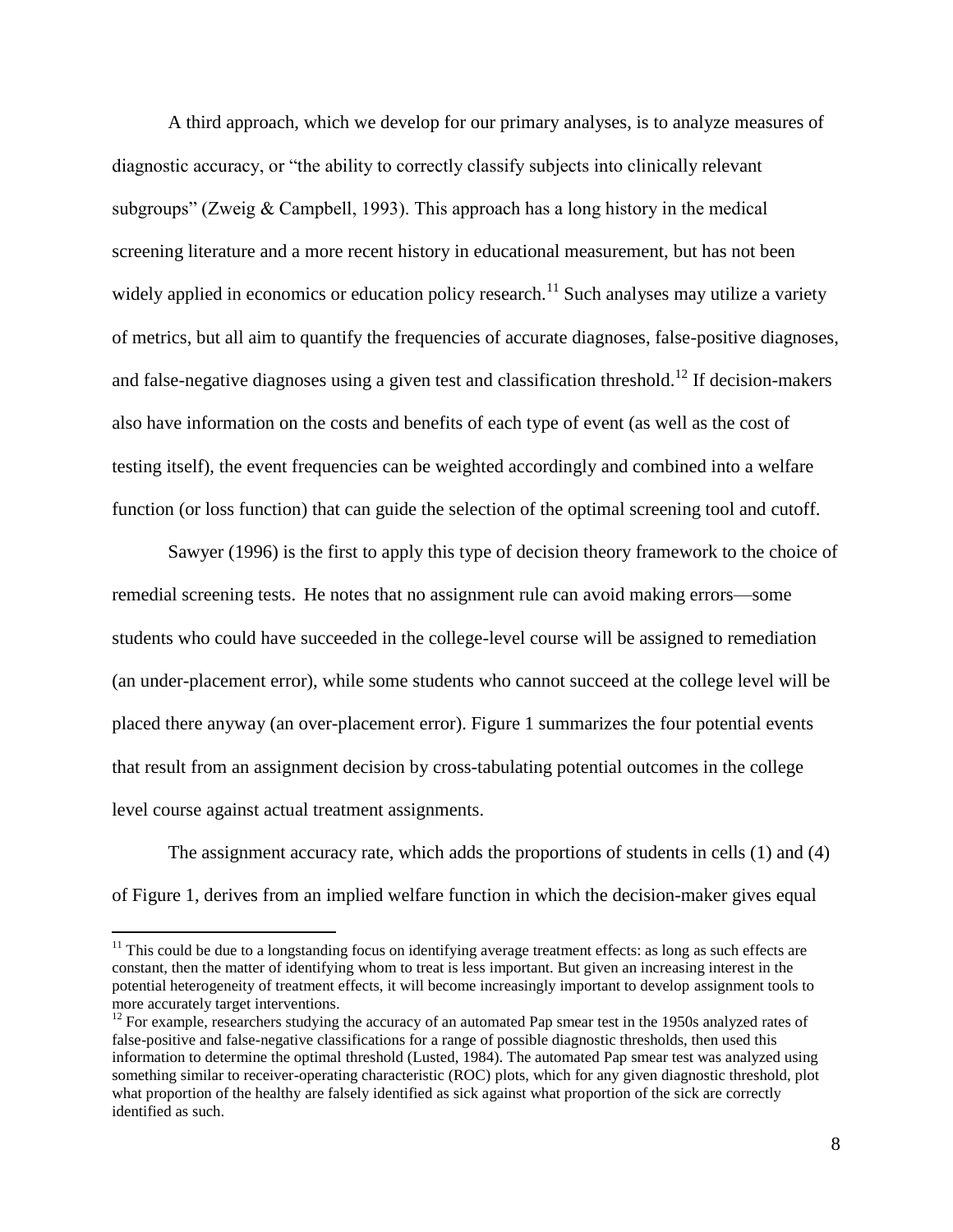weight to students placed accurately into remediation or college-level coursework, and zero weight to under- and over-placement errors. Publishers of the two most commonly used remedial placement exams now provide estimated placement accuracy rates, ranging from 60 to 80 percent, to help support their validity (ACT, Inc., 2006; Mattern & Packman, 2009). In related working papers using the same data utilized here, Scott-Clayton (2012) and Belfield and Crosta (2012) also find accuracy rates in this range, at least when "success" in college coursework is defined as earning a B or better.

But accuracy rates may vary depending upon how success is defined: this can be seen in Figure 2, which provides a schematic plot of college math success rates against placement test scores. Among students scoring at the hypothetical cutoff, 45% earn a B or better in college-level math (bottom line), 62% earn a C or better (middle line), and 74% can at least pass (top line). Thus, if placed in remediation 45% of these students at the cutoff (as well as the proportion indicated by the B-or-better line for students with scores below the cutoff) will be under-placed by any criterion; if placed in college-level then 26% of those at the cutoff (as well as the proportion indicated by one minus the passing percentage for student with scores above the cutoff) will be over-placed by any criterion. The remaining proportion who would earn a C or D are ambiguously classified; placing them into the college-level course is correct under a passing criterion for success, but is a mistake under the B-or-better success criterion. Prior research consistently finds that remedial tests are more accurate at classifying students based on the B-orbetter criterion than on lower success criteria (ACT, Inc., 2006; Mattern & Packman, 2009; Scott-Clayton, 2012; Belfield & Crosta, 2012). Scott-Clayton (2012) and Belfield and Crosta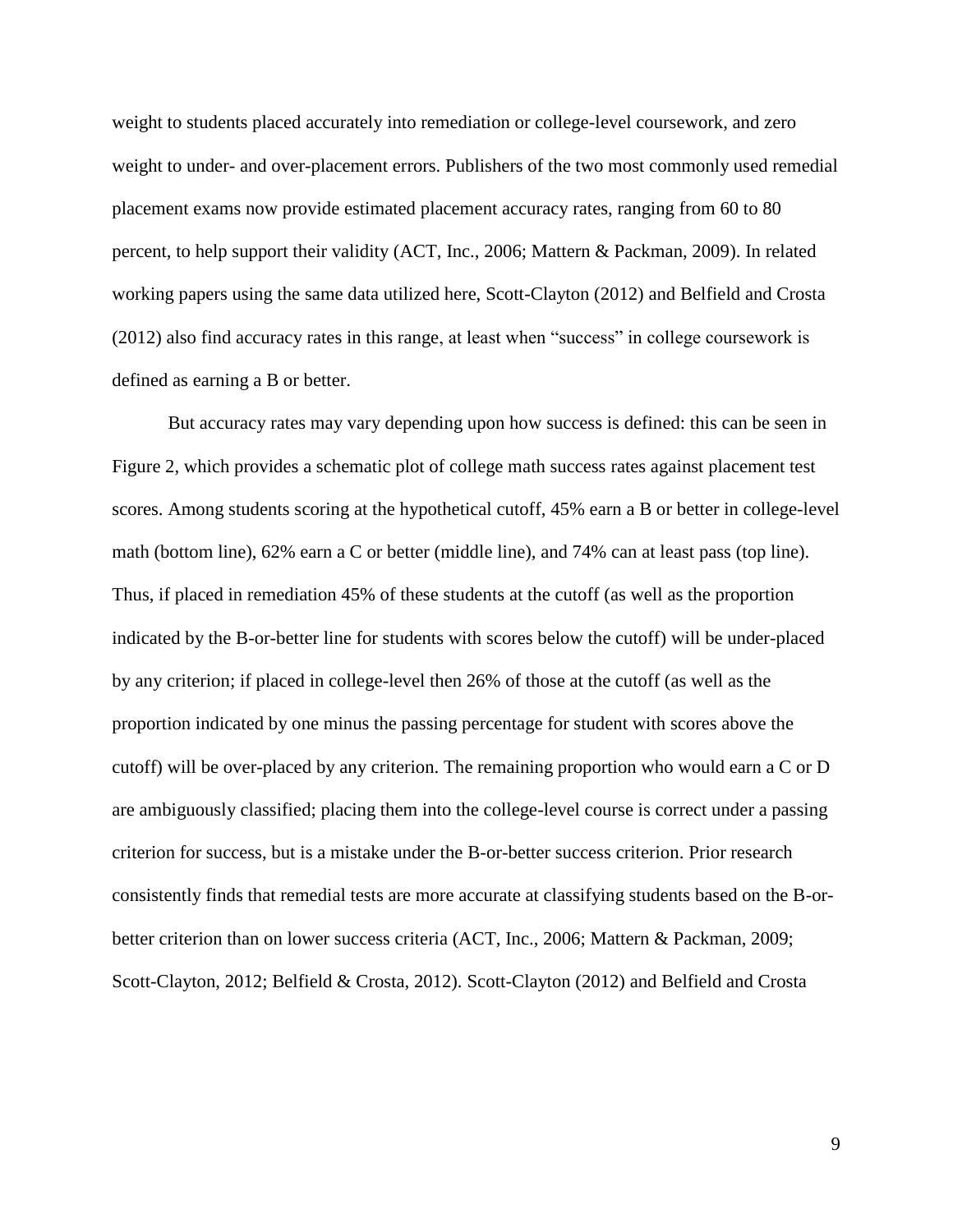(2012) find that when the goal is simply identifying who will pass versus fail, accuracy rates range between just 36 and 50 percent.<sup>13</sup>

Our analysis (described in detail below) will focus on error rates rather than accuracy rates, for two reasons. First, Sawyer's (1996) study demonstrates how policy conclusions based on accuracy rates can shift dramatically depending upon the definition of success. He compares accuracy rates using ACT math subtest scores versus using a locally-developed test for math placement at a large public institution in the Midwest. He finds that if success is defined as earning a B or better, using the ACT math subscore with a relatively high cutoff generates the best accuracy rates, while if success is defined as earning only a C or better, using the locallydeveloped test with a relatively low cutoff generates the best accuracy rates. Second, his results indicate that a wide range of potential cutoffs can generate similar accuracy rates, even as the mix of over-placement and under-placement errors changes substantially. Since these errors may have different costs (and will fall on different students), it is useful to consider them separately. *B. The Potential Value of High School Transcript Data*

Even the test publishers themselves emphasize that test scores should not be used as the sole factor in placement decisions (see e.g. *Accuplacer Coordinator's Guide*, College Board, 2007). One potentially rich source of additional information is a student's high school transcript, used either in conjunction with or as an alternative to placement tests for deciding on remedial assignment. Transcripts are readily accessible, as most students submit their high school transcripts as part of the admissions process, and may yield a wealth of information on cognitive skills, subject-specific knowledge, as well as student effort and motivation. Moreover, because they are accumulated over time across a range of courses and instructors, high school grade point

 $13$  This may be because (to paraphrase Tolstoy) all good students are alike, while struggling students may struggle for a multitude of reasons—only some of which are related to aptitude per se.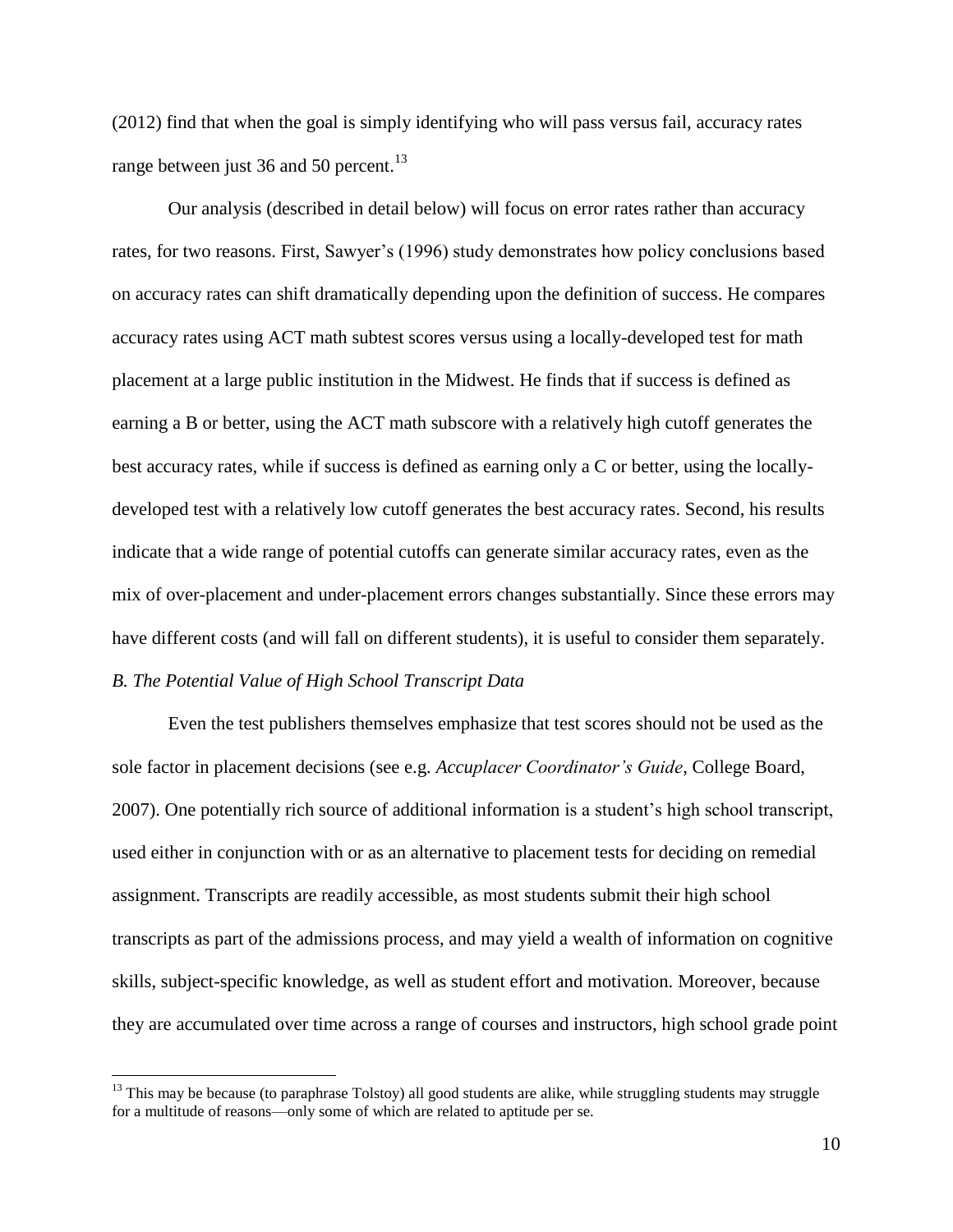averages (GPAs) and courses completed may simply be less noisy than brief, "one-off" exams. Yet to the best of our knowledge, high school grades and coursework have not been widely utilized or even studied as potential screening tools for assignment into remediation.

This is surprising given their demonstrated explanatory power for college outcomes and beyond. Studies have found strong associations between high school GPA and freshman GPA (Rothstein, 2004), as well as between high school efforts and college enrollment (on high school algebra, see Gamoran & Hannigan, 2000; on high school coursework, see Long et al., 2012; and on curricular intensity in high school, see Attewell & Domina, 2008). A related study by Long et al. (2009) looks at the influence of high school transcripts on the need for math remediation in Florida. However, remediation is identified as failing the Florida Common Placement Test, which presupposes the validity of the placement test. Nevertheless, the results from Long et al. (2009) suggest a strong influence of high school curriculum: remediation need varies inversely with  $8<sup>th</sup>$  grade math scores and with the level of math taken in high school. Plausibly, information from high school appears to be predictive of performance in college.

The optimal decision rule may be a combination of placement tests and transcripts (Noble & Sawyer, 2004). A major contribution of our study is to compare the usefulness of high school transcript information either instead of or in addition to remedial test scores, and to explore whether the choice of screening device has disparate impacts by race or gender.

## **III. Methodology**

We use a rich predictive model of college grades to examine several validity metrics under alternative policy simulations, focusing on three questions. First, how well do remedial screening tests identify students who are likely or unlikely to succeed in college-level coursework? Second, what is the incremental value of such tests above and beyond the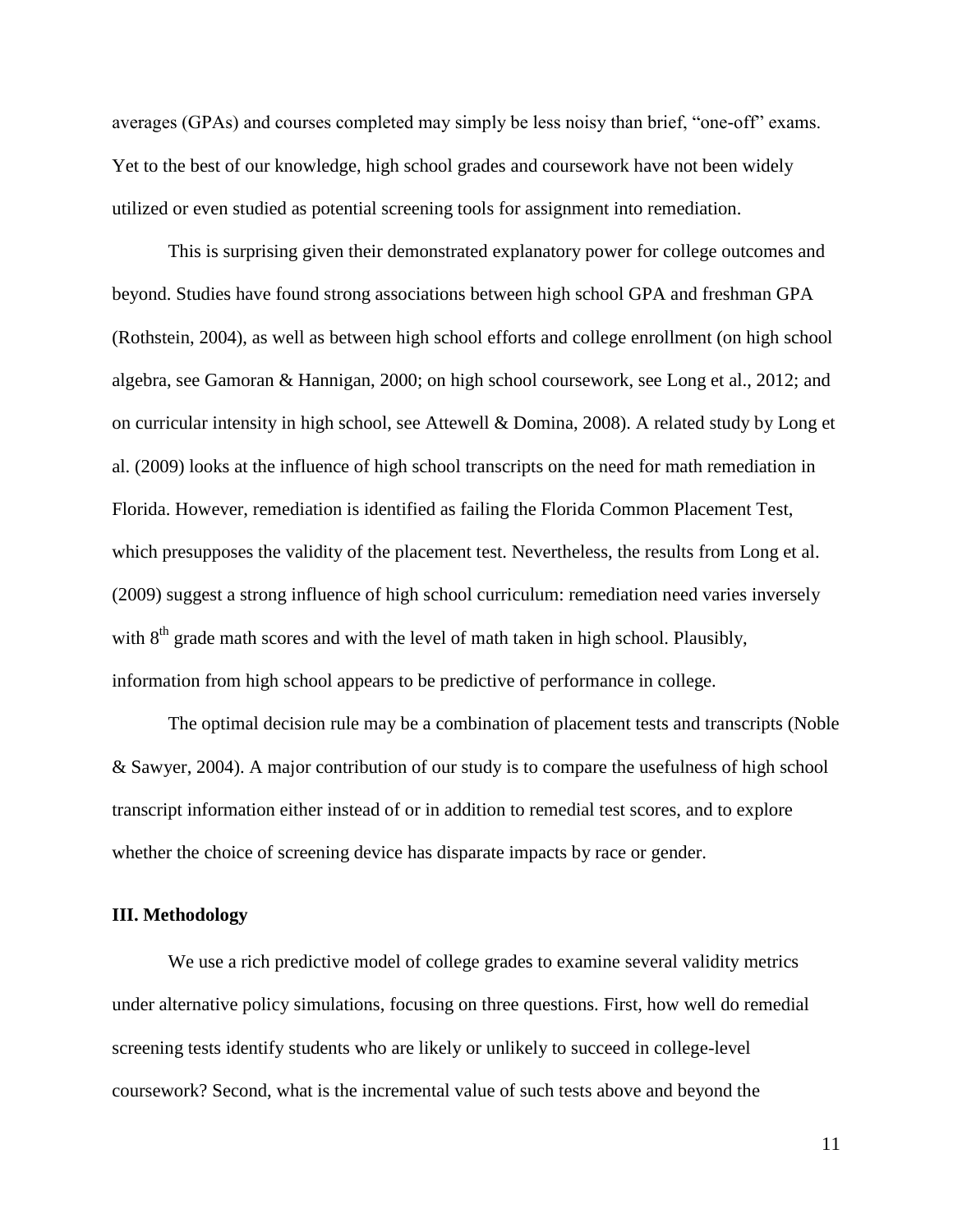information provided by high school transcripts generally and HS GPA in particular? We examine these questions for the full sample and for subgroups by race/ethnicity and gender. Finally, what are the trade-offs involved in establishing higher versus lower screening thresholds for remedial "treatment," and what does the chosen threshold reveal about institutional preferences?

## *A. Validity Metrics and Alternative Screening Policies*

To address the potential oversimplification of examining a single placement accuracy rate, the simple two-by-two chart in Figure 1 could be expanded to include multiple gradations of success, and policymakers could assign separate weights to every possible outcome. But it would be presumptuous for researchers to attempt to completely specify the weights in a highly intricate welfare function. Instead, we propose a simple alternative to the accuracy rate: a loss function that we call the severe error rate (SER). Specifically, the SER combines the proportion of students predicted to earn a B or better in college-level but instead placed into remediation (the severe under-placement rate, or region D in Figure 2) with the proportion of students placed into college-level but predicted to fail there (the severe over-placement rate, or region E in Figure 2).

We see at least two advantages of the SER relative to placement accuracy rates. First, it focuses attention on the most severe assignment errors, which may be associated with the highest costs. While there may be disagreement about the "correct" placement for a student predicted to earn only a C or D in a college-level course, it seems uncontroversial that a student likely to earn an A or B should be placed directly into college-level and a student likely to fail should not. Second, by breaking the SER into its two components, we allow for severe over-placements and severe under-placements to have different weights in a welfare analysis.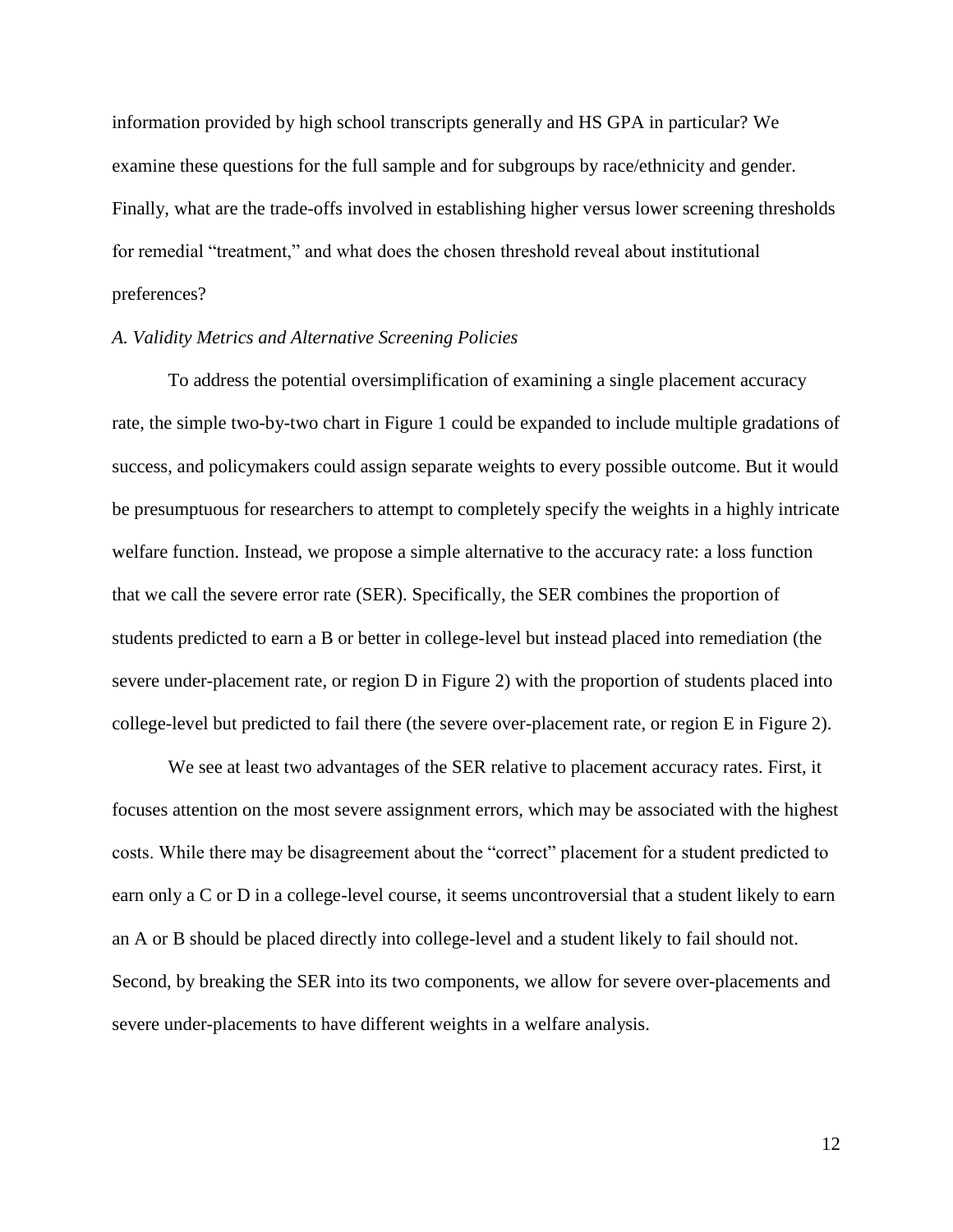Finally, to acknowledge that policymakers may care about factors beyond misassignment rates, we show two additional metrics for each policy simulation: the predicted success rate among those placed directly into the college-level course (using the C-or-better criterion) and the remediation rate. For example, given two different assignment systems with the same overall error rates, policymakers may prefer the system that has a higher success rate in the college-level course. And even when we hold the remediation rate fixed overall, alternative screening devices may differentially affect remediation rates within race or gender subgroups, something that we examine below.

We examine these metrics under the current test-score cutoff-based policies in place in each system (using pre-algebra and algebra test scores to screen for remedial math, and reading/writing test scores to screen for remedial English). We then compare the results to those obtained with two alternative screening devices, holding the proportion assigned to remediation fixed: 1) using an index of high school achievement alone, using information from high school transcripts, and 2) using an index that combines both test scores and high school achievement. Later, we examine how these metrics vary as we vary the proportion assigned to remediation, holding the choice of screening device fixed.

#### *B. Estimating Severe Under- and Over-placement Rates*

The SER combines the proportion of students predicted to earn a B or better in collegelevel but instead placed into remediation (the severe under-placement rate) with the proportion of students placed into college-level but predicted to fail there (the severe over-placement rate). The first step in calculating severe error rates is thus to estimate rich predictive models of students'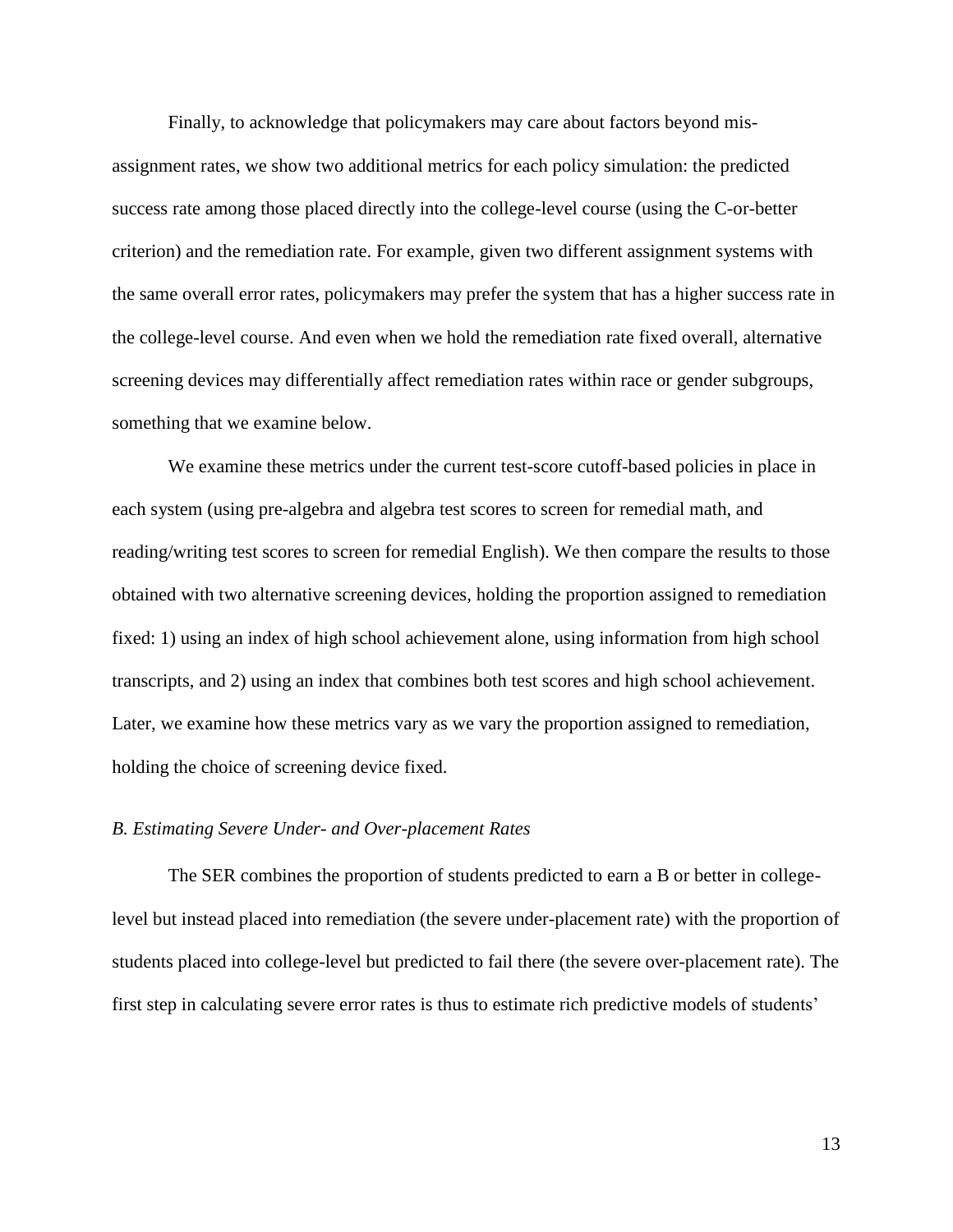probability of failing the college-level course as well as the probability of earning a B or better.<sup>14</sup> To do this, we restrict the sample to those who ever enrolled in a college-level course in the relevant subject (math or English) without taking a remedial course in that subject first.<sup>15</sup> We refer to this as the math or English estimation sample. Separately for college-level math and English courses, we run the following two probit regressions:

(1a) 
$$
Pr(Fail = 1) = \alpha + (TestScores)\beta_1 + (HSAch)\beta_2 + X\beta_3 + \varepsilon
$$

(1b) 
$$
Pr(Bor Better = 1) = \alpha + (Test scores)\beta_1 + (HSAch)\beta_2 + X\beta_3 + \varepsilon
$$

where *TestScores* is a vector of pre-algebra and algebra test scores for college math outcomes, and reading/writing test scores for college English outcomes, *HSAch* is a vector of high school achievement measures including cumulative GPA and credits accumulated (the precise measures, described in the data section below, vary somewhat across our two systems), and *X* is a vector of other demographic variables that have predictive value. For the LUCCS analysis, *X* includes race/ethnicity, gender, age, ESL status, years since high school graduation, and an indicator of whether or not the individual previously attended a local high school. For the SWCCS analysis, the model includes race/ethnicity and gender. For both systems we also include interactions of test scores and high school achievement with race/gender.<sup>16</sup> Even though these demographic variables cannot be used in the assignment process, they help improve the predictions that underlie our estimated error rates.<sup>17</sup>

<sup>&</sup>lt;sup>14</sup> We group withdrawals and incompletes as failures given evidence that these outcomes are grade related (Ang  $\&$ Noble, 1993).

<sup>&</sup>lt;sup>15</sup> Analyzing the relationship between pre-treatment predictors and grades for those who took remediation could confound the estimates for two reasons: 1) the remedial treatment may effectively eliminate skill deficiencies, or 2) the only remediated students who make it to college-level courses may have high levels of unobserved motivation. <sup>16</sup> We do not use reading/writing test scores in our predictive model for college math grades or vice versa because this would require limiting the sample to students who took tests in both subjects, and the incremental predictive power of the cross-subject test scores was comparatively small.

 $17$  Because we are ultimately interested in estimating overall error rates and not in predicting individual outcomes per se, the inclusion of these demographic variables turns out to make virtually no difference to our full-sample estimates of our validity metrics. Full regression results are available upon request.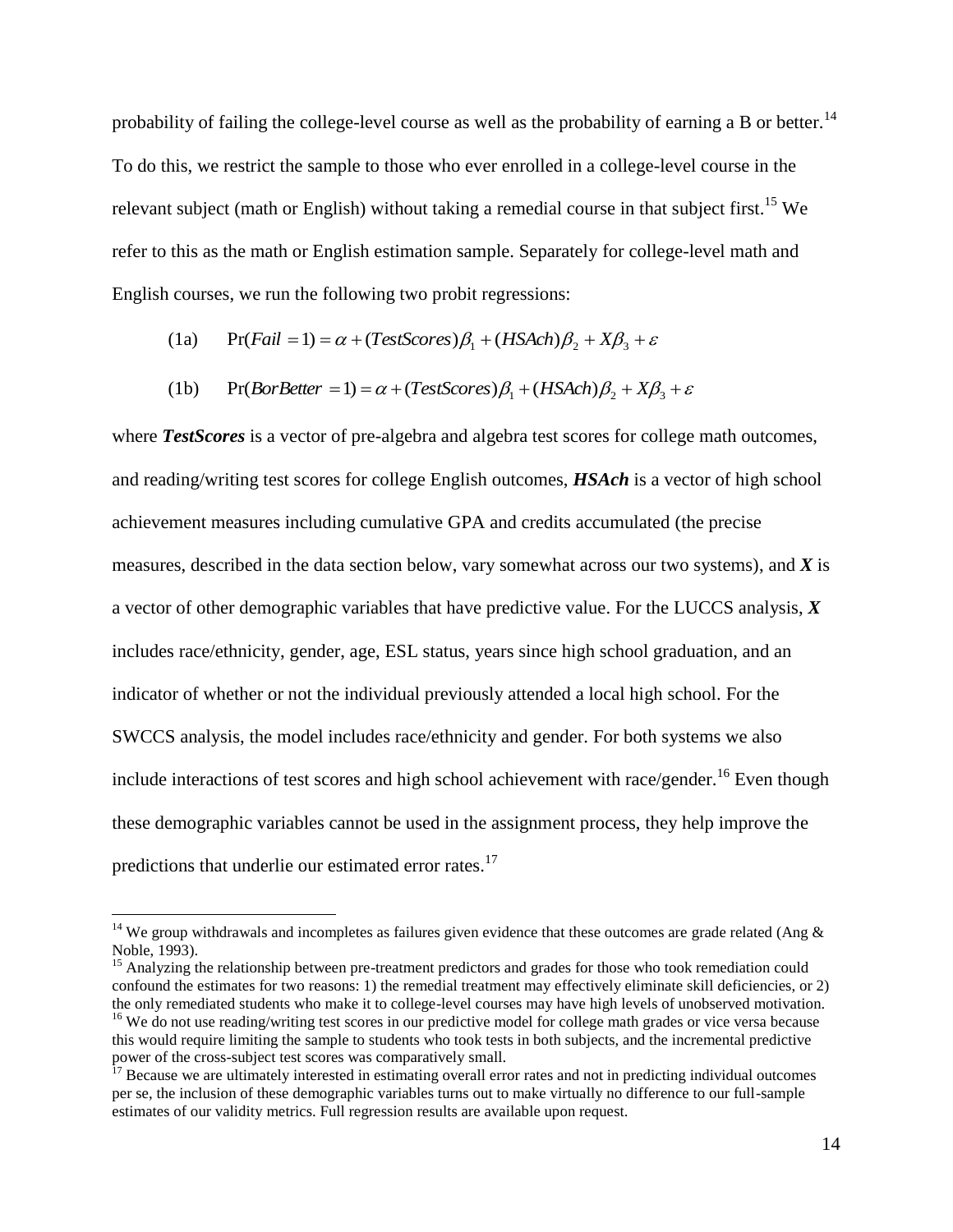After running these two regressions for the estimation sample, we then compute predicted probabilities of failing or earning a B-or-better for all students with available data, including those scoring below the cutoff (we call this larger group the prediction sample). The following equations describe how these predicted probabilities are used to compute the probability of severe under-placement or over-placement for each individual under a given assignment rule:

- (2)  $Pr(SeverelyUnderplaced = 1) = Pr(Bor Better = 1)$  *if remediated*, 0 *otherwise*
- (3)  $Pr(SeverelyOverplaced = 1) = Pr(Fail = 1)$  *if NOT remediated*, 0 *otherwise*

An individual's probability of being severely misplaced is simply the sum of over-placement and under-placement probabilities from (2) and (3). The SER for the sample as a whole, or for a given subgroup, is simply the average of these individual probabilities.

When we simulate severe error rates using alternative screening devices, the underlying probabilities of success from (1a) and (1b) remain fixed and we simply vary the assignment rule. When comparing across screening devices we initially choose cutoffs that ensure the proportions assigned to remediation remain roughly constant. If the alternative device were a single measure, such as cumulative high school GPA, we could simply set the cutoff at the percentile corresponding to the current test-score based cutoff. But since we are simulating alternative *sets* of predictors, we first combine these multiple measures into a single regression-based index.<sup>18</sup> *C. Addressing extrapolation concerns*

A limitation of this type of analysis is that it requires extrapolation of relationships that are observed only for those placing directly into college-level to those who score below the current test cutoff. There is no way to be sure that the observed relationship between scores and

 $<sup>18</sup>$  So, for example, to select the cutoff in math using high school information, we regress college-level math grades</sup> (among only those assigned directly to college-level) on the set of high school achievement variables described above, and establish the cutoff as the  $75<sup>th</sup>$  percentile on this index of predicted grades.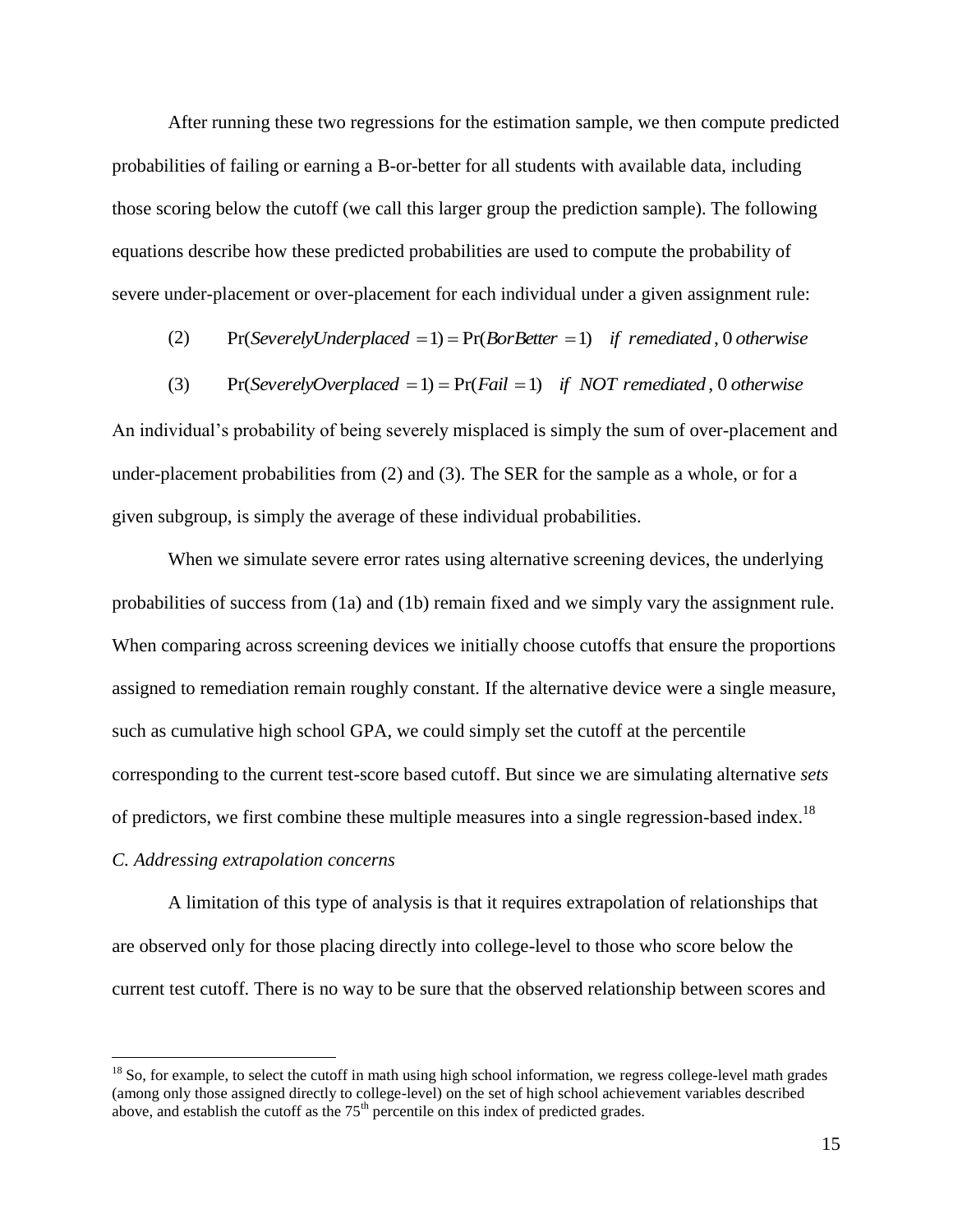outcomes for high-scorers is equally applicable to very low-scorers.<sup>19</sup> For at least two reasons, however, it may be reasonable to extrapolate within a limited range below the cutoff. First, the test scores themselves are quite noisy; the COMPASS algebra module for example has a standard error of measurement of 8 points, meaning a score of 30 (LUCCS cutoff for the most recent cohorts) is not distinguishable with 95% confidence even from the lowest possible score of 15 (ACT, Inc., 2006, p. 92). Second, the earlier cohorts in LUCCS were subject to lower cutoffs (27 for the two math modules, 65 for the reading module) meaning that we do have some observations below the current cutoffs that do not rely upon extrapolation. To address extrapolation concerns, we perform a sensitivity analysis in which we exclude at the outset all students with test scores substantially below the current cutoffs.<sup>20</sup>

#### *D. Institutional Context and Data*

 $\overline{a}$ 

We analyze two very large, but distinct community college systems in order to improve the generalizability of our results. The datasets for this analysis were provided under restricteduse agreements with a large, urban community college system (LUCCS) including six individual institutions, and a state-wide community college system (SWCCS) comprising 50 separate institutions.<sup>21</sup> For additional detail on institutional context, see Scott-Clayton (2012) for LUCCS and Belfield and Crosta (2012) for SWCCS.

During our study period, LUCCS was using the COMPASS® test, with modules for numerical skills/pre-algebra, algebra, and reading, as well as a writing exam adapted slightly from the standard COMPASS® writing module (each writing exam is graded in a double-blind

<sup>&</sup>lt;sup>19</sup> It is worth noting, however, that restriction-of-range in our initial predictive model does not *necessarily* lead to biased accuracy and error rates. In contrast, goodness-of-fit statistics may be biased by range restrictions even when regression coefficients based upon the restricted sample are unbiased (Rothstein, 2004).

 $20\text{ H}$  also bears emphasis that simulations of success rates above the current cutoffs do not rely upon extrapolation and are of policy relevance on their own since many institutions, including LUCCS, have increased cutoffs recently.

<sup>&</sup>lt;sup>21</sup> The LUCCS data come from four cohorts of nearly 70,000 first-time degree-seekers who entered one of the system's colleges in the fall of 2004 through 2007. The SWCCS data is from two cohorts of 49,000 students who enrolled in the academic years 2008-2010, almost all of whom are in degree programs.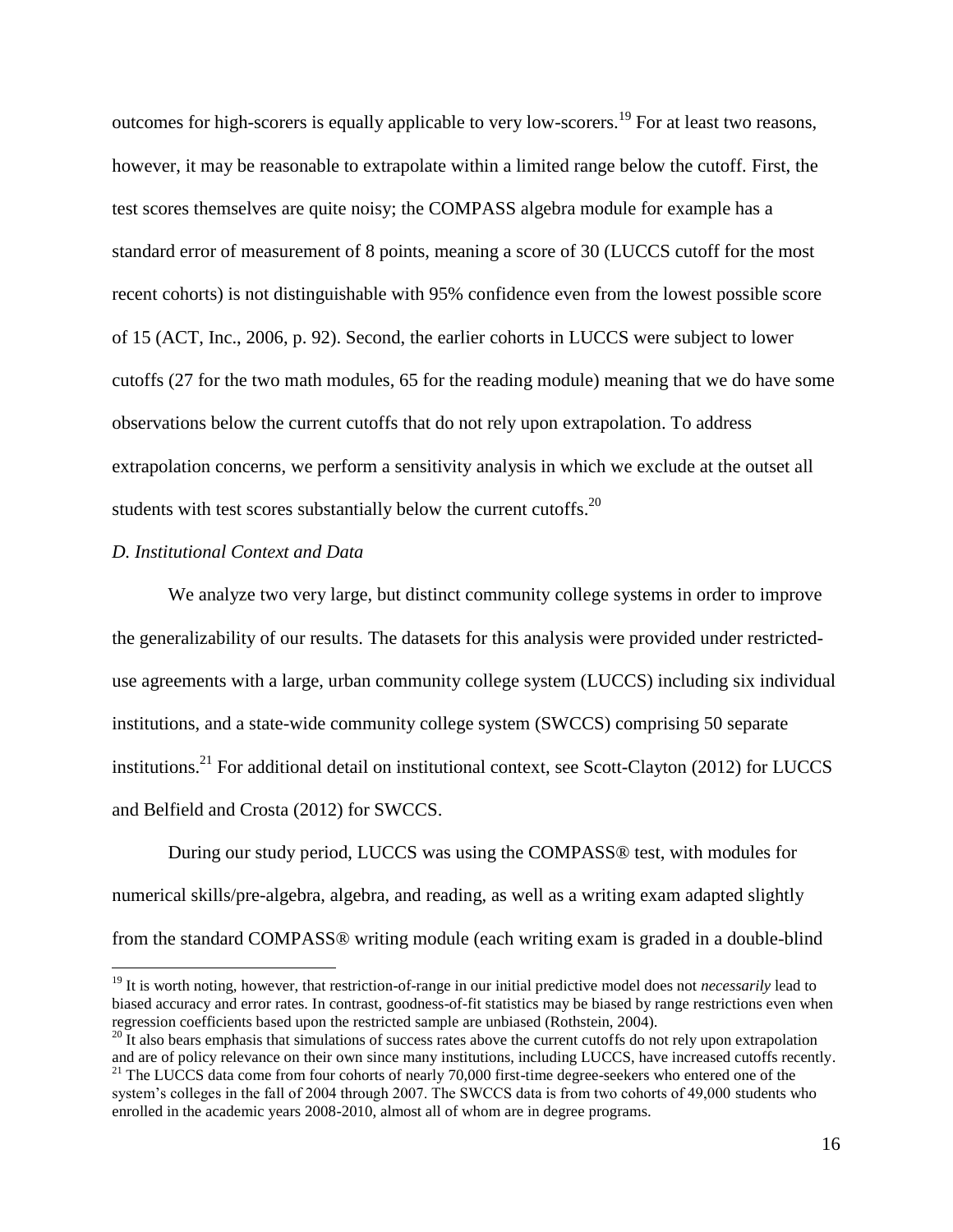system by two LUCCS readers at a central location). The SWCCS permits a range of placement tests, although the majority of students took either ACCUPLACER® or COMPASS® tests (we analyze the ACCUPLACER® and COMPASS® samples separately at SWCCS). In both systems, test cutoffs are established centrally, and students' compliance with course assignment decisions is high: while some students may not enroll in the required remedial course immediately, relatively few circumvent remediation to enroll directly in a college-level course. Re-testing is not allowed at LUCCS until after remedial coursework has been completed; at SWCCS approximately 10-15 percent of students retest prior to initial enrollment. In both cases, we use the maximum test score (prior to enrollment) for our simulations since this is what is actually used for placement in practice.

Table 1 provides demographic information on the full sample and main subsamples for the predictive validity analysis. The first column describes the overall populations. Subsequent columns are limited to students who took a placement exam in the respective subjects and then further restricted to those with high school information available. Note that these students tend to be younger and are more likely to have entered college directly from high school. Table 1 also shows the percentages assigned to remedial coursework in each subject as a result of their placement exam scores.

For LUCCS, as at higher education institutions generally, nearly six out of ten entrants are female. While more than half of LUCCS entrants are age 19 or under and come directly from high school, nearly one-quarter are 22 or older, and on average entrants are 2.6 years out of high school. Finally, LUCCS is highly diverse (over one-third of students are Hispanic, over onequarter are black, and over ten percent are of Asian descent). Across these four cohorts of LUCCS entrants, more than three-quarters were assigned to remediation in at least one subject: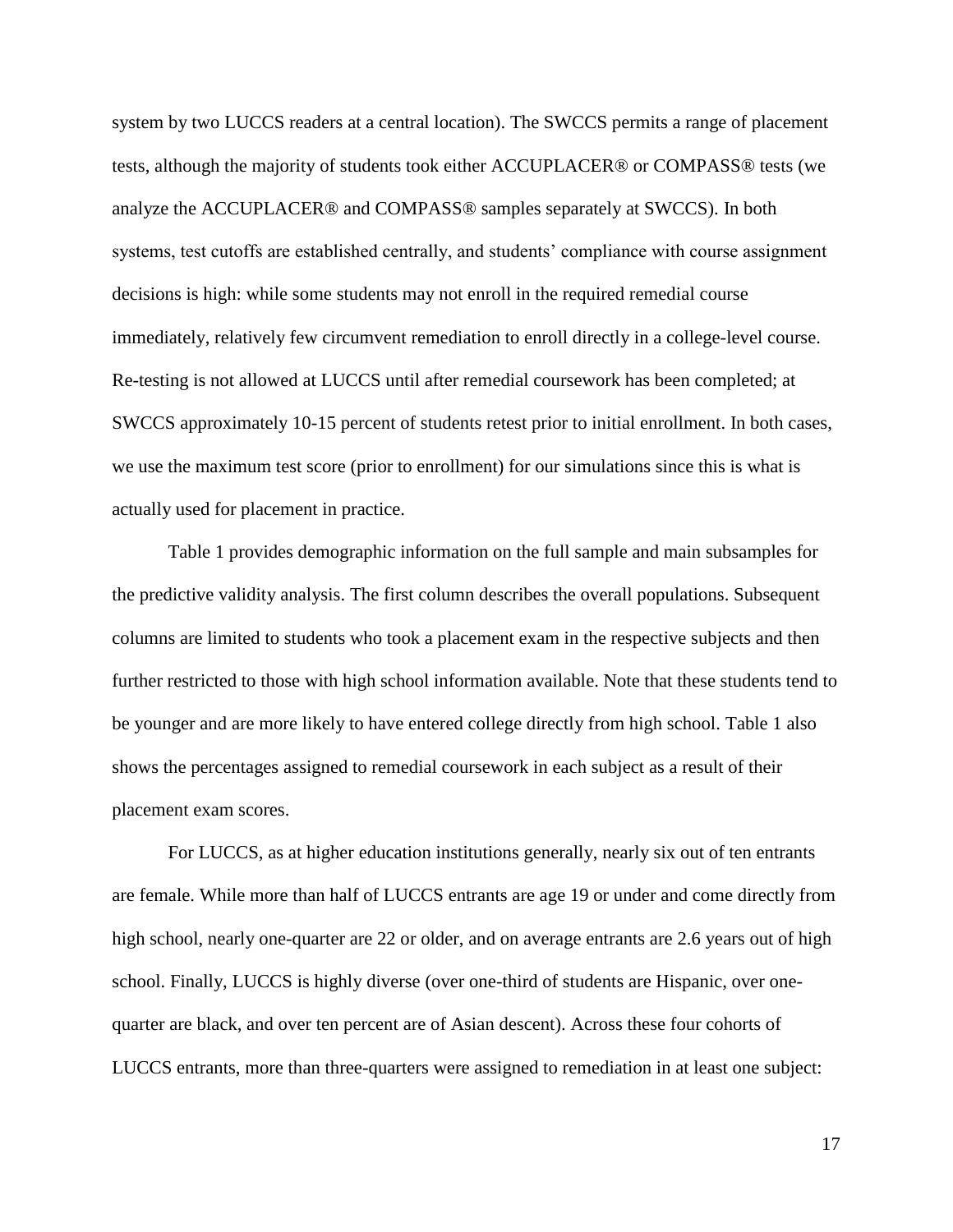63 percent in math, 59 percent in writing or reading. The proportions among those who actually take the placement exams is necessarily higher, with 78 percent of math test takers assigned to math remediation, 76 percent of reading/writing test takers assigned to writing remediation.

For SWCCS, a slight majority of students are female and the typical entrant is a couple of years out of high school. In contrast to LUCCS, only one-third of the students are minorities. But SWCCS shows similarly high rates of remedial assignment: 70% in math, 58% in English, and three-quarters overall. These rates are slightly higher for our math and English testing samples.

Our measures of high school achievement differ somewhat between LUCCS and SWCCS. For LUCCS, the high school data comes from transcripts that are submitted as part of a system-wide college application process.<sup>22</sup> Staff at the system's central office identify "collegepreparatory" courses in key subjects from the transcripts, and record the total number of collegepreparatory units and average grades earned within each subject and overall. Thus our high school measures for LUCCS include cumulative grade point averages both overall and in the relevant subject; cumulative numbers of college-preparatory units completed, both overall and in the relevant subject; and indicators of whether any college-preparatory units were completed, both overall and in the relevant subject.

For SWCCS, our high school data come from an administrative data match to statewide K-12 public school records (and thus are only available for students who attended a public school).<sup>23</sup> The high school measures we use for SWCCS are: unweighted high school GPA, and from  $11<sup>th</sup>$  and  $12<sup>th</sup>$  grade transcripts: the total number of courses taken, the number of

 $22$  Students who simply show up on a given campus are known as "direct admits" and typically have much more limited background information available in the system-wide database.

 $^{23}$  Though most of these students had both GPA and detailed transcript data, for some we only had GPA information. Differences between our sample and students without HS GPAs were not large.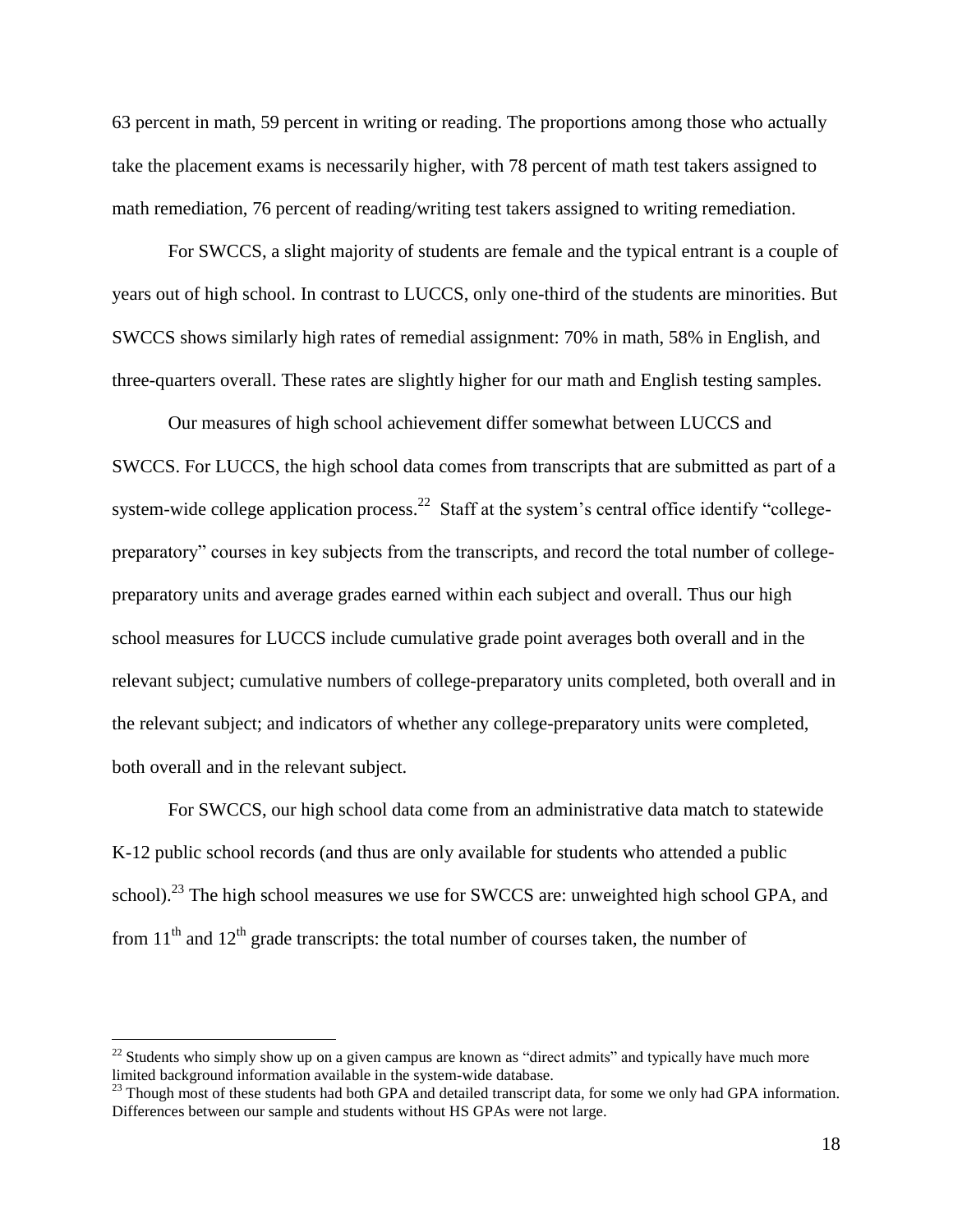honors/advanced courses, the number of math courses, the number of English courses, the number of F grades received, and the total number of credits taken.

### **IV. Results**

#### *A. Severe Error Rates and Other Validity Metrics*

Table 2 reports severe error rates and other validity metrics using alternative screening devices for remedial placement. Focusing first on the "test scores" column, which simulates current policy at LUCCS and SWCCS, we see that one-quarter to one-third of tested students are severely misplaced depending upon the sample and subject. Recall that this does not imply that the remainder are all accurately placed, just that they are not *severely* misplaced. With the exception of the ACCUPLACER® math sample at SWCCS, severe under-placements are two to six times more prevalent than severe over-placements. In LUCCS, for example, nearly one in five students who take a math test, and more than one in four students who take the English tests, are placed into remediation even though they could have earned a B or better in the college-level course. This implies that nearly a quarter of remediated students in math  $(=18.5/76.1)$ , and onethird of remediated students in English (=28.9/80.5), are students who probably do not need to be there.

In all of our samples for both subjects, holding the remediation rate fixed but using high school achievement instead of test scores to assign students results in both lower severe error rates and higher success rates among those assigned to college level. The reduction in severe error rates comes from reductions in both under-placements and over-placements, so unlike debates about where cutoffs should be optimally set, there is no tradeoff here between these two types of errors. With the exception of math placement in LUCCS, the reductions are substantial, suggesting that out of 100 students tested, 4 to 8 fewer students would be severely misplaced,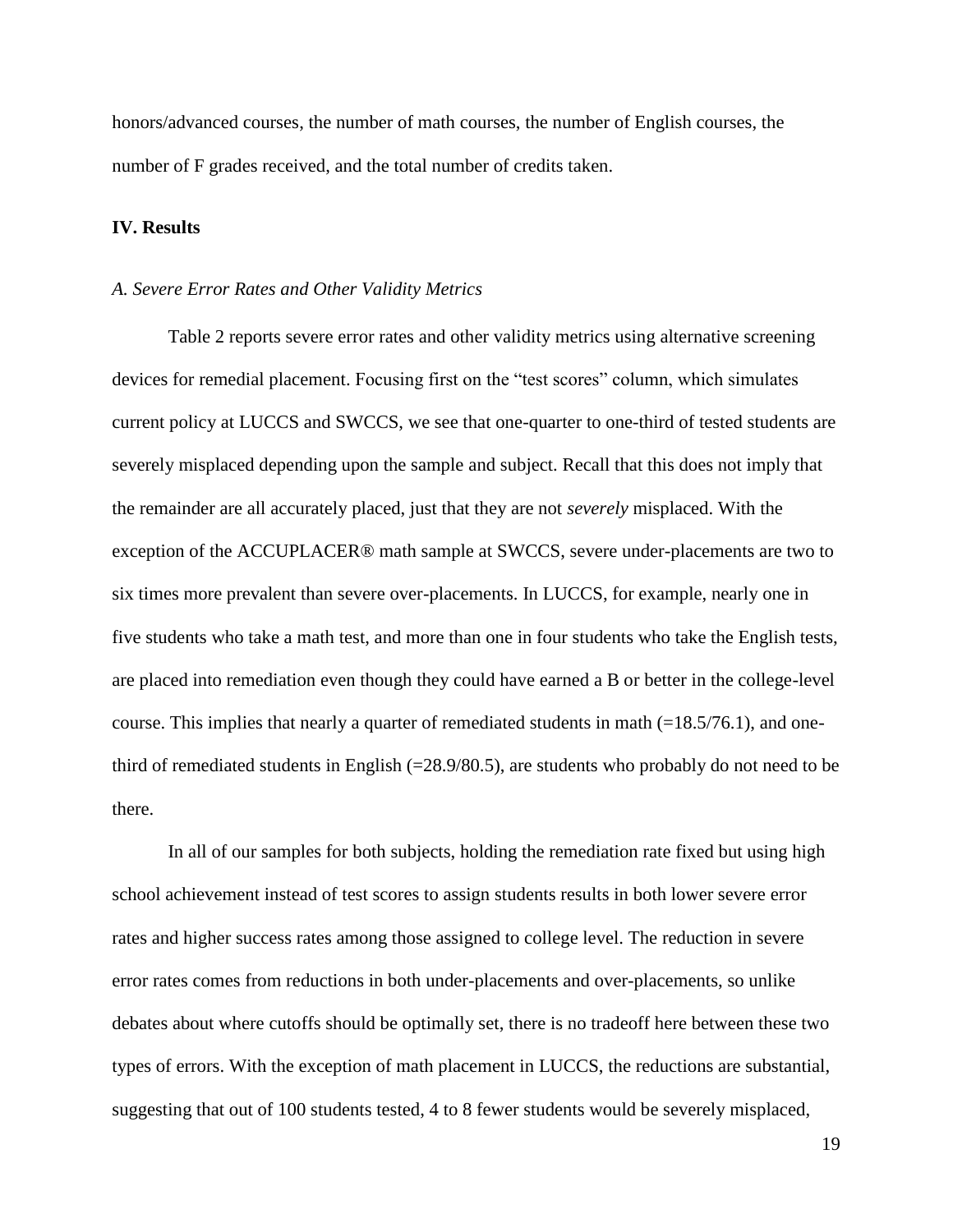representing up to a 30 percent reduction in severe errors compared to test-based placements. Also with the exception of math placement in LUCCS, for which improvements are more modest, using high school achievement instead of test scores results improves the success rate among those placed in college level by roughly 10 percentage points. For example, among students assigned directly to college-level, the percentage earning at least a C or better increases from 76 percent to 89 percent in the SWCCS COMPASS® sample, even though the same number of students are admitted.

Utilizing both test scores and high school transcript data for assignment generates the best placement outcomes at LUCCS, although the incremental improvement beyond using high school data alone is small. At SWCCS, the combination yields no additional improvement beyond using high school information alone.<sup>24</sup>

Holding remediation rates fixed as we compare alternative screening tools is a useful benchmark, but it also limits the potential for major improvements particularly with respect to the severe under-placement rate. With remediation rates of 60 to 80 percent, it is possible that many students might be under-placed regardless of what screening device is used to select them. (Note that as the remediation rate approaches either 0 or 100 percent, the choice of screening device is irrelevant.) In an extension below, we examine our validity metrics across the full range of possible diagnostic thresholds for remediation.

#### *B. Sensitivity analysis: excluding low-scoring students*

 $\overline{a}$ 

As noted above, one concern is that our underlying predictive models (expressed in equations 1a and 1b) may not extrapolate to students far below the current test score cut-offs. To address this concern, we re-run the entire analysis with very low-scoring students excluded from

 $24$  In some cases, the combination actually appears to do marginally worse than using high school data alone, which can result if test scores are extremely noisy.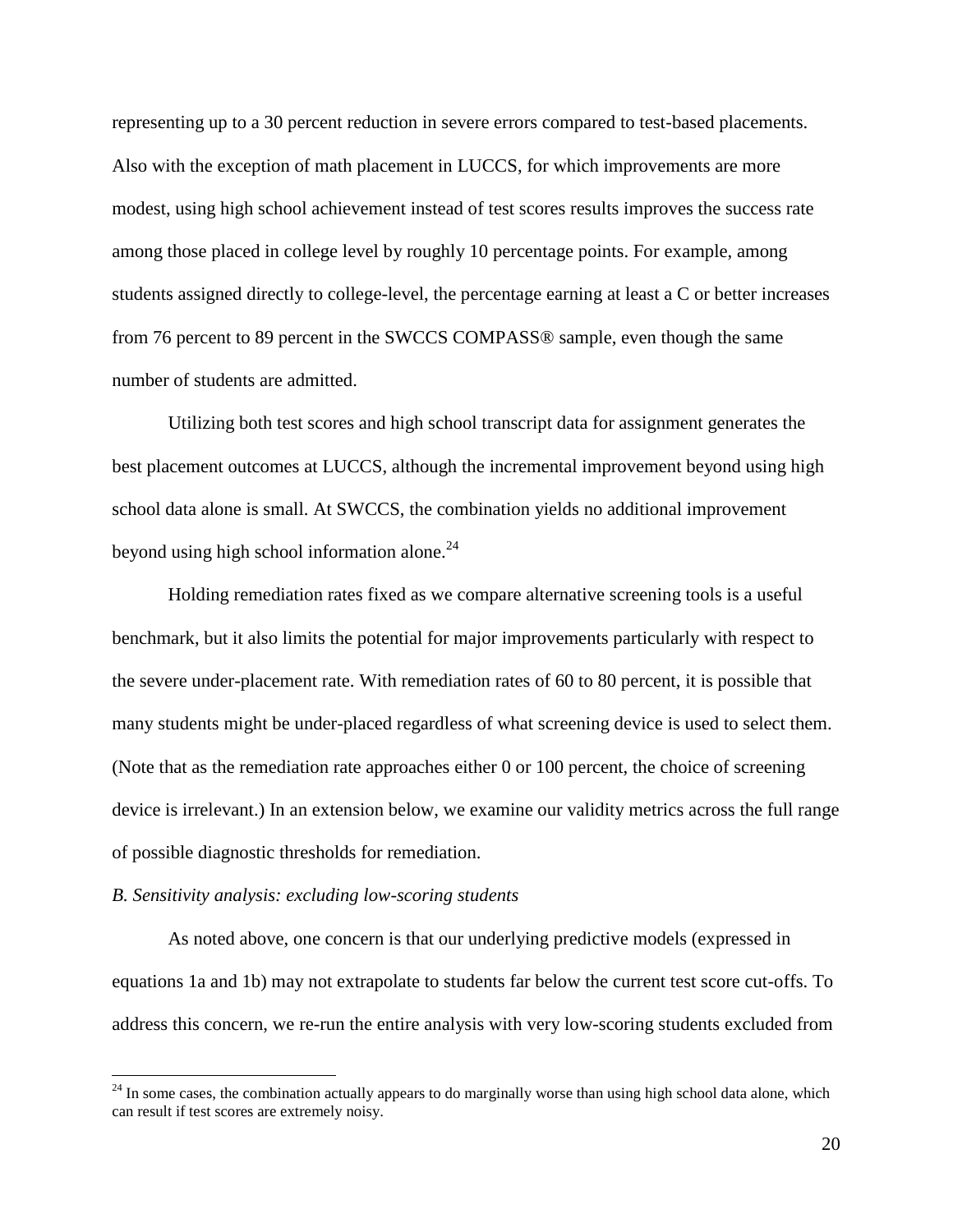the sample.<sup>25</sup> These restrictions exclude approximately 25 to 50 percent of test takers depending upon the sample and subject.

The results are presented in Table 3. We first note that there are some level shifts in these validity metrics between Tables 2 and 3. For example, because we have explicitly excluded very low-scorers, the remediation rates under current policy for these restricted samples are uniformly lower than those in Table 2. For the same reason, over-placement rates are higher and underplacement rates generally lower after low-scorers are excluded, although the overall severe error rates remain very similar.

Overall, throwing out these low-scorers does little to alter the pattern of findings from Table 2. Using high school achievement measures instead of test scores still improves both overall error rates and college-level success rates. And it is still the case that combining these two types of measures generates the best results in math at LUCCS, but for all other samples and subjects the combination provides little added value above using high school achievement alone.

## *C. Do Alternative Screening Tools Have Disparate Impacts by Gender or Race?*

 $\overline{a}$ 

Even if high school transcript-based assignments are more accurate than test-based assignments on average, one may worry that using high school transcripts might disadvantage some students relative to others, and we may be particularly concerned if performance on these alternative measures varies systematically by race/ethnicity and/or gender. Autor and Scarborough (2008) examine the question of disparate impact in the context of job screening tests: while such screening tests may more accurately identify productive potential employees,

 $25$  For LUCCS: the math analysis excludes students scoring more than 10 points below the current test score cutoff on either of the two math test modules. English analysis excludes students scoring more than 3 points below the current writing test score cutoff or 10 points below the current reading test score cutoff. For SWCCS: the math and English analysis excludes students scoring more than 10 points below the current test score cutoff on either of the math or English test modules, respectively.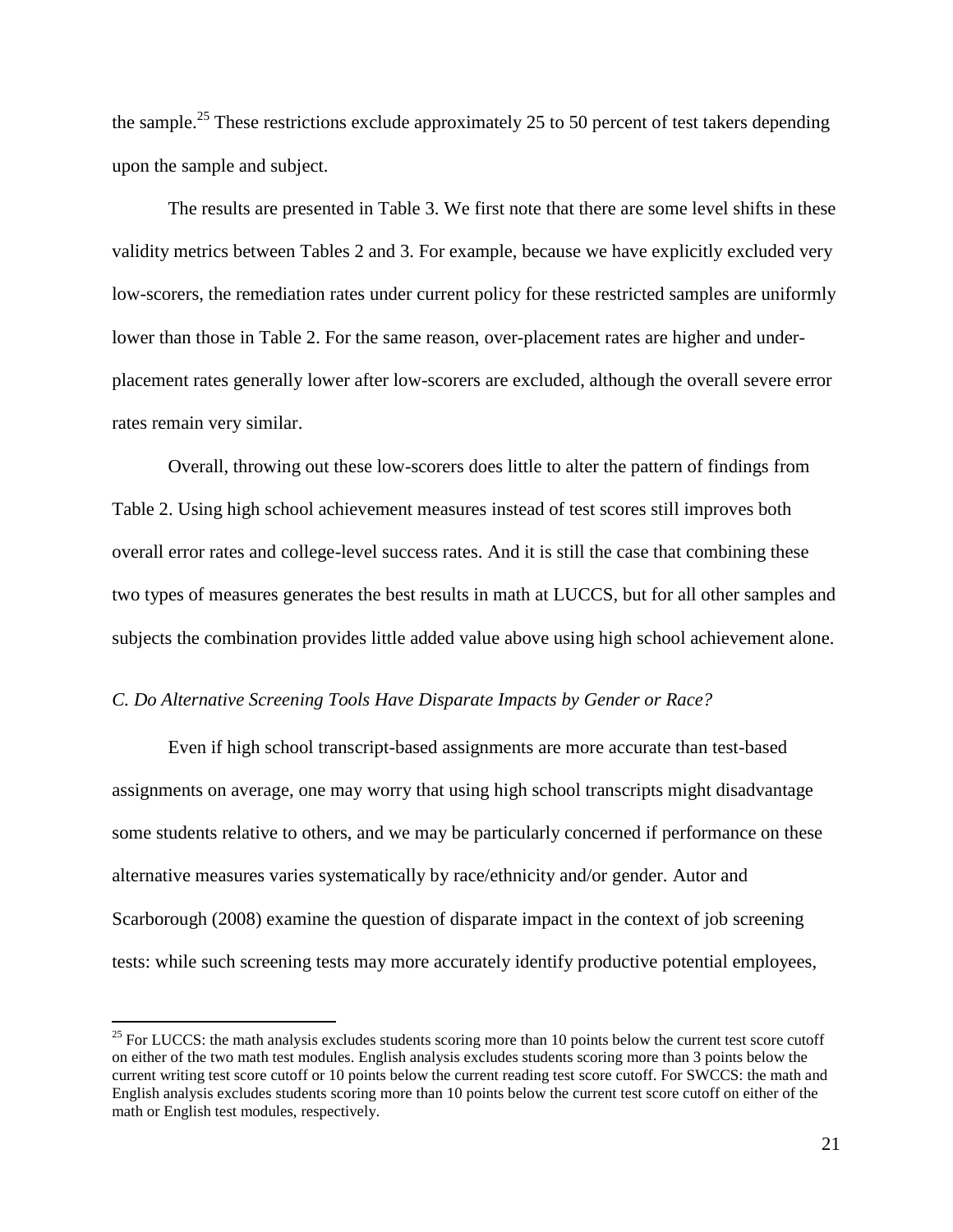they may also alter the racial composition of resulting hires. They demonstrate theoretically that groups with lower average test performance are not necessarily disadvantaged by the introduction of a test, if the alternative screening practices (e.g., managerial discretion) already take these average group differences into account. They then show that the introduction of job screening tests at a large retail firm resulted in more productive hires without changing the proportion of minority hires.

In the spirit of Autor and Scarborough, we examine our validity metrics by gender and racial/ethnic identity for evidence of disparate impacts under alternative assignment rules. As with job screening tests, there is potentially an equality-efficiency trade-off in the choice of remedial screening tools if one tool is more accurate but as a result more minorities and/or females are placed in remediation.<sup>26</sup> Note that while we include gender and race/ethnicity in the underlying model predicting college-level outcomes (described above in equations 1a and 1b), we assume that these demographic factors cannot be used in any assignment rule. Thus, while we establish our cutoffs for the high school index and test-plus-high-school index at levels that keep the overall remediation rate fixed, the rate among any particular subgroup may change.

We present the results by gender in Table  $4.^{27}$  The first thing to note is that the pattern we found in Tables 2 and 3 holds within each gender subgroup as well: using high school transcript data instead of test scores for placement would reduce the severe error rate and increase collegelevel success rates for all subjects and samples; combining test scores and high school information would lead to additional incremental improvements in LUCCS math placement.

 $26$  There are two differences with our context, however: first, in our setting, the test-score-based policy is the default already in place, and we examine replacing or augmenting this with additional quantitative, externally verifiable measures (as opposed to a version of managerial discretion). Second, since 85 percent of LUCCS testers are minorities (with roughly 30% black, 34% Hispanic, and 10% Asian), any disparate impacts are likely to be between minority groups rather than between minorities and non-Hispanic whites.

 $27$  For brevity, we show only the LUCCS COMPASS® and SWCCS ACCUPLACER® results to demonstrate the consistency across samples/exams. The patterns for the SWCCS COMPASS® sample are very similar.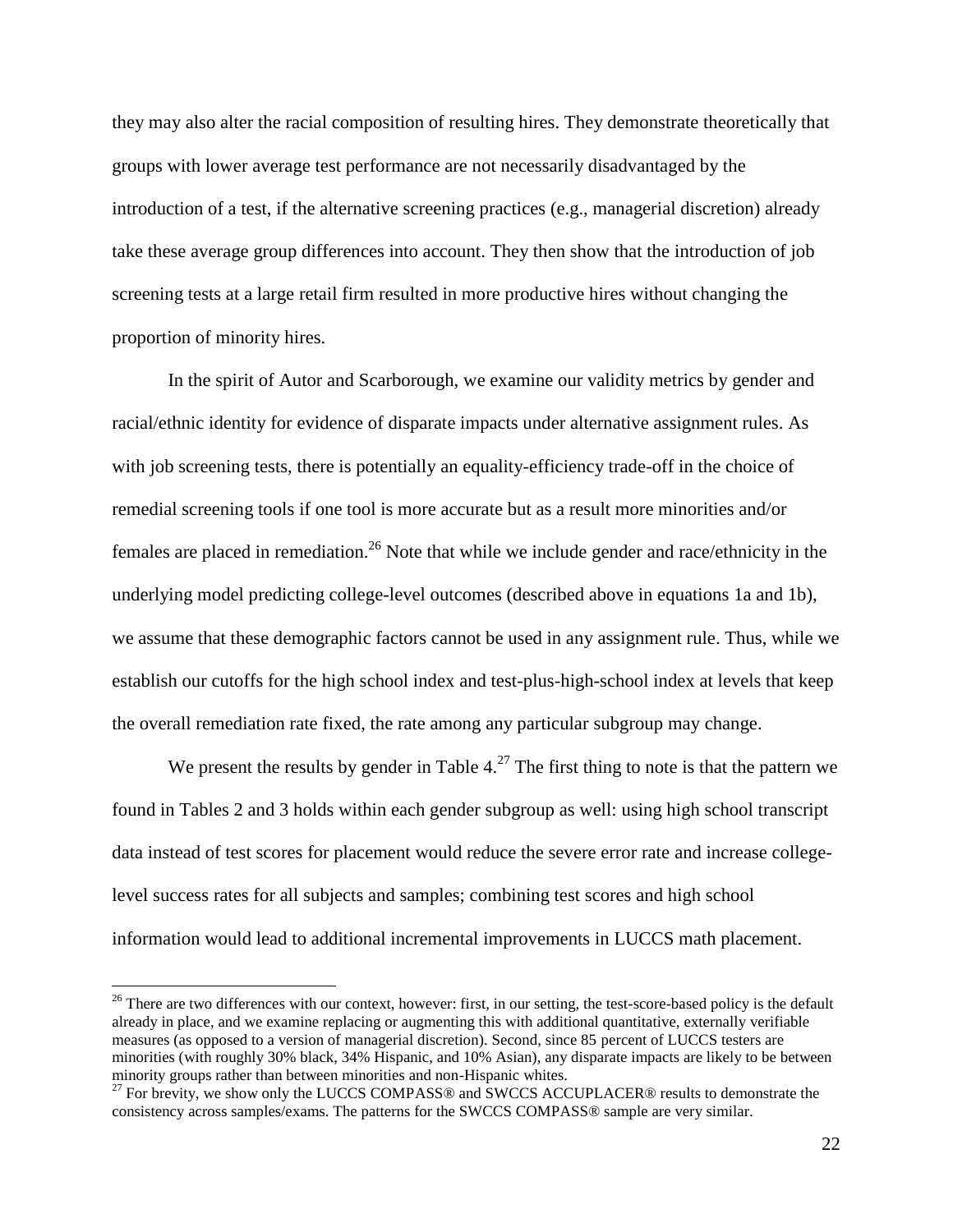Nonetheless, there is some evidence of disparate impacts, in the direction that one might anticipate. Using high school information instead of test scores has the effect of decreasing the remediation rate for women but increasing it for men, for both SWCCS and LUCCS samples. This reinforces findings from prior research that men tend to do better on standardized tests while women tend to earn higher grades (see Hedges and Nowell, 1995).

Thus even while high school transcript information may be more accurate for students of both genders, some may object to a policy change that impacts men and women differentially. At least at LUCCS, using the combined test-plus-high-school index for remedial assignment appears to be a win-win situation for both genders relative to the current test-score based policy. Using the combined index for assignment would not raise the remediation rate for either subgroup relative to current policy, but would lower both over- and under-placements for both genders in both subjects, and would noticeably increase success rates for those placed directly into collegelevel work.<sup>28</sup> At SWCCS, using the combined measure moderates, but does not eliminate, the disparate impact on remediation rates by gender.

Table 5 performs the same analysis by race/ethnicity, focusing on LUCCS which has sufficiently large sample sizes within each subgroup. Again, we find that using high school information in combination with test scores maintains or reduces severe error rates and increases college-level success rates for all racial groups across all subjects. Even using high school information alone would reduce severe error rates for all groups and subjects except blacks in English and Asians in math. Again, however, we find that these improvements in accuracy must be weighed against some disparate impacts on remediation rates. In math, using high school information alone versus test scores alone lowers the remediation rate for Hispanic students by 7

 $28$  This slight decline in the remediation rate when using alternative assignment rules is also reflected in the full sample results in Table 3; it reflects the fact that we cannot set the cutoff at a point that will precisely preserve the original 76.1 percent remediation rate in math and 80.5 rate in English.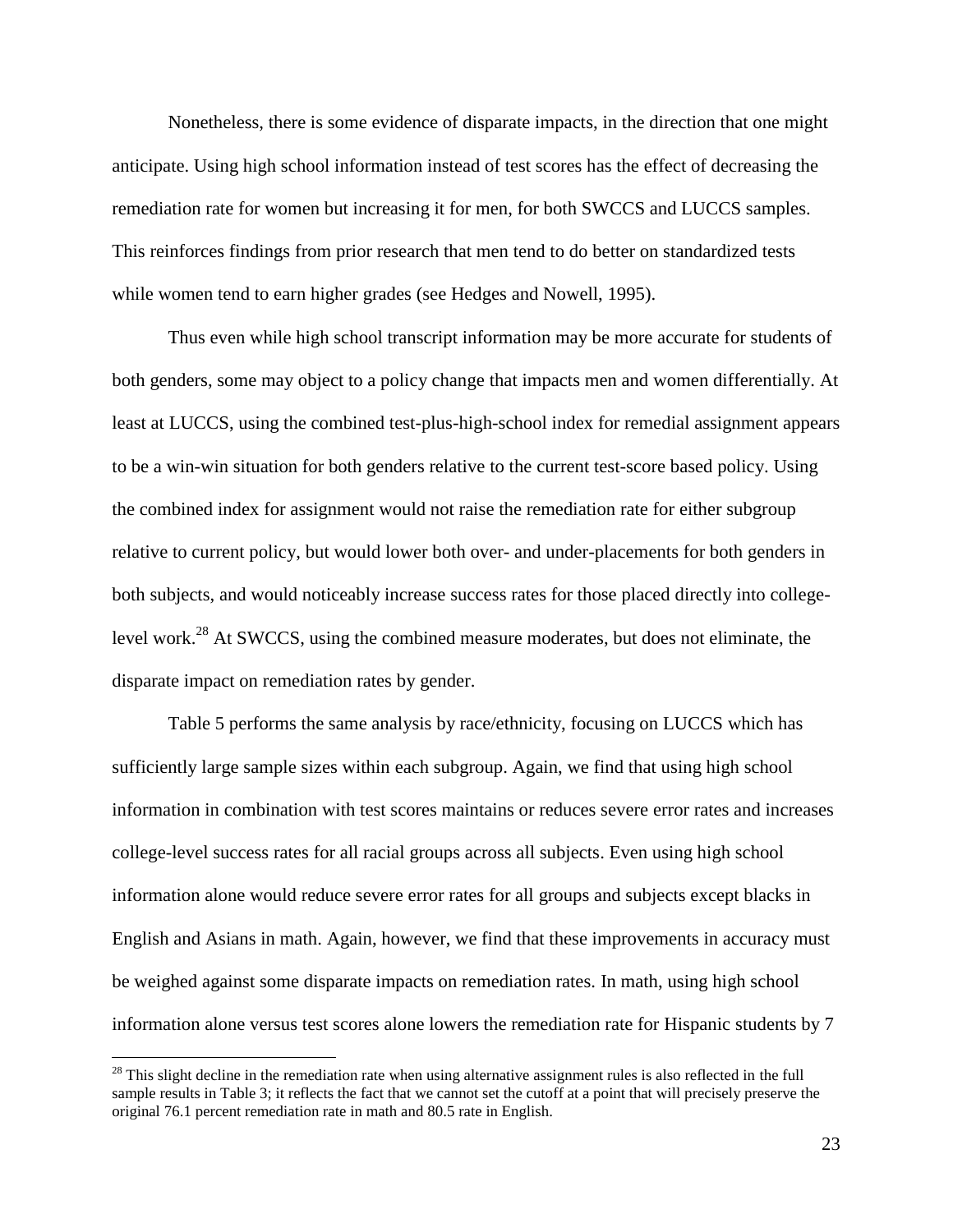percentage points and increases it for Asian students by 10 percentage points, though these changes are moderated by using the combined measure for placement. In English, using high school information alone would increase the remediation rate by 11 percentage points for black students and reduce it for Asian students by nearly 25 percentage points relative to the current test-based policy. These changes in English could be moderated by using the combined test-plushigh-school measure, but would still remain large.

Table 6 applies the subgroup results from Tables 4 and 5 to simulate class compositions at LUCCS under our alternative screening devices. If high school information were used for screening instead of test scores, college-level math classes would have substantially higher proportions of female and Hispanic students; on the other hand, representation of black and Asian students would fall. In college-level English, switching to high school achievement would not change the gender composition, but representation of black students would fall by half (from 31 to 15 percent) and Asian students' representation would more than double (from 8 to 23 percent). These compositional changes are moderated, but not eliminated, when a combined measure of test scores and high school achievement is used for placement.

#### *D. Optimal Cutoffs: Trading Off Under-placement and Over-placement*

So far, we have presented results that compare alternative screening devices while holding the overall percentage of students remediated fixed at current levels. But in considering the optimal screening policy, the diagnostic threshold can be allowed to vary along with the instrument used, allowing for greater potential improvements in accuracy. For a given instrument, if policymakers weight over-placement and under-placement errors equally, then the optimal instrument and cutoff can be chosen to minimize the overall severe error rate.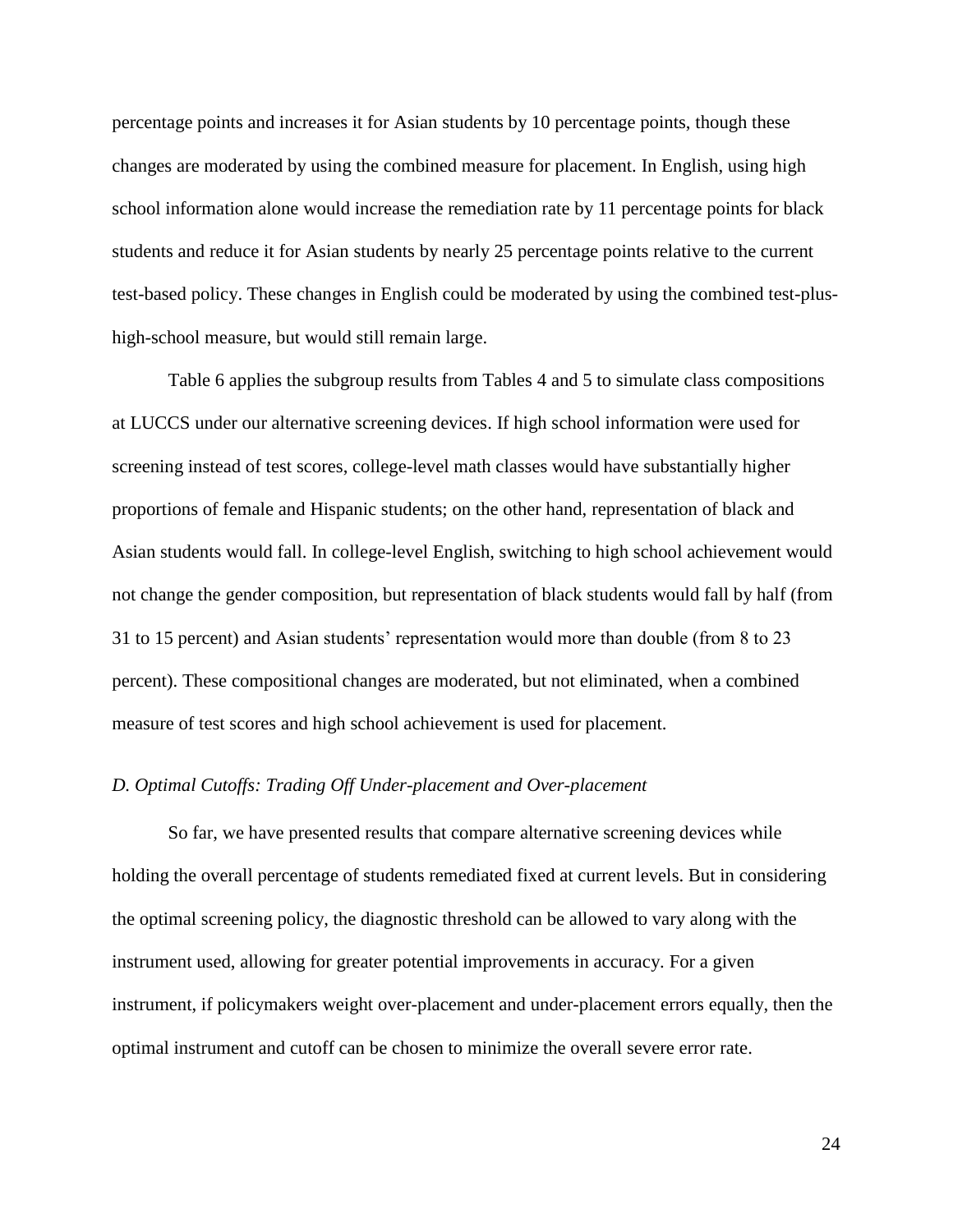Figure 3 (panel A) shows the overall severe error rates, under-placement and overplacement rates for math using alternative screening instruments with the LUCCS data. As the percentile cutoff increases, increasing proportions of students are assigned to remediation and so under-placement rates grow sharply and over-placement rates fall. Error rates for alternative instruments must converge at both the high and low end of the potential cutoff range when either no students or all students are assigned to remediation (in our figures this is complicated by the fact that the current test-only placement rule is actually based upon two sub-scores, only one of which we allow to vary here—we hold the easier pre-algebra test cutoff fixed at its current level, which matters only at the very low range of algebra cutoff scores).<sup>29</sup>

Except for very low cutoffs, the SERs using test scores alone are higher than under the alternative instruments we simulate. Using high school achievement alone or in addition to test scores reduces SERs most noticeably for cutoffs between the  $50<sup>th</sup>$  and  $80<sup>th</sup>$  percentiles. If policymakers cared only about the SER, the optimal policy would be to assign students based on the combined test-plus-high-school-achievement index with a cutoff at the  $65<sup>th</sup>$  percentile. This policy would reduce the SER by 3.1 percentage points (13 percent) while slightly improving the success rate among those placed into college-level (shown in panel B), but perhaps the most notable difference is that it would achieve these outcomes with a remediation rate 10 percentage points lower than the rate under current policy.

Interestingly, current policy at LUCCS—indicated by the large gray circular marker on the test-only line—appears to be at an SER-minimizing level for the test-only instrument; however, the test-only SER line is relatively flat around the current cutoff, with cutoffs from the 55<sup>th</sup> to the 85<sup>th</sup> percentile all generating SERs in the range of 24 to 25 percent. Since these

 $29$  Because we hold the pre-algebra cutoff fixed, even with a very low algebra cutoff high proportions of students will be assigned to remediation, which tends to increase under-placements but limits over-placements, as reflected in Figure 3.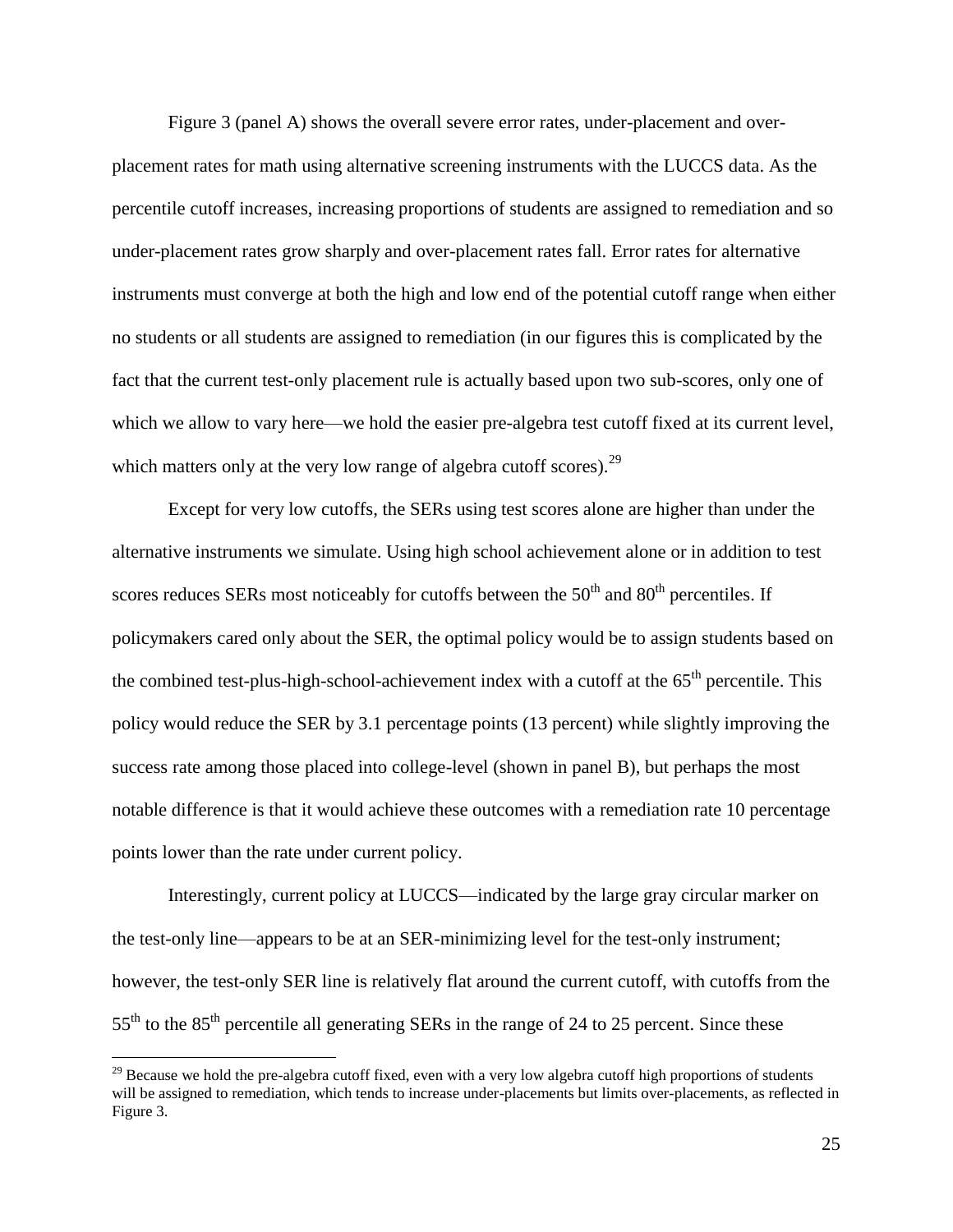percentile cutoffs roughly correspond to remediation rates (this correspondence is exact for our two alternative instruments, which are one-dimensional indices), this implies that a very wide range of remediation rates can generate similar severe error rates.

We perform a similar analysis in Figure 4 for LUCCS English, examining error rates for a range of cutoffs on the current writing test (holding the reading test cutoff fixed) and for corresponding cutoffs on alternative instruments. Here, utilizing the high school achievement index with a cutoff at just the  $35<sup>th</sup>$  percentile could reduce remediation rates from nearly 80 percent to 35 percent while also reducing the SER by 9 percentage points and holding the college-level success rate essentially flat. Moreover, the figure indicates that given the current test-score based instrument, the SER minimizing policy would be to admit virtually everyone to college level (though the SER is flat between the  $5<sup>th</sup>$  and  $35<sup>th</sup>$  percentiles).

We find similar patterns using the SWCCS data applied to both tests, illustrated in Figures 5 and 6. The SERs using a high school achievement measures alone are always lower than those using test scores alone; at SWCCS the combined assignment rule yields SERs that are virtually identical to those just using high school achievement. Given that schools are using test scores alone, the current cutoff in math appears near an SER-minimizing point (though as in LUCCS, the SER curve is nearly flat for a wide range of cutoffs) while in English the SER could be lowered relative to current levels by simply admitting everyone to college-level.

Institutions' choice of cutoff can reveal information about how they perceive the costs of different types of assignment errors. In math, the test-score-only SER is flat across a wide range of cutoffs, but both systems choose a cutoff near the top of this range; in English, both systems choose a cutoff higher than the SER-minimizing level. This suggests that institutions perceive the costs of over-placement to be significantly higher than the costs of under-placement.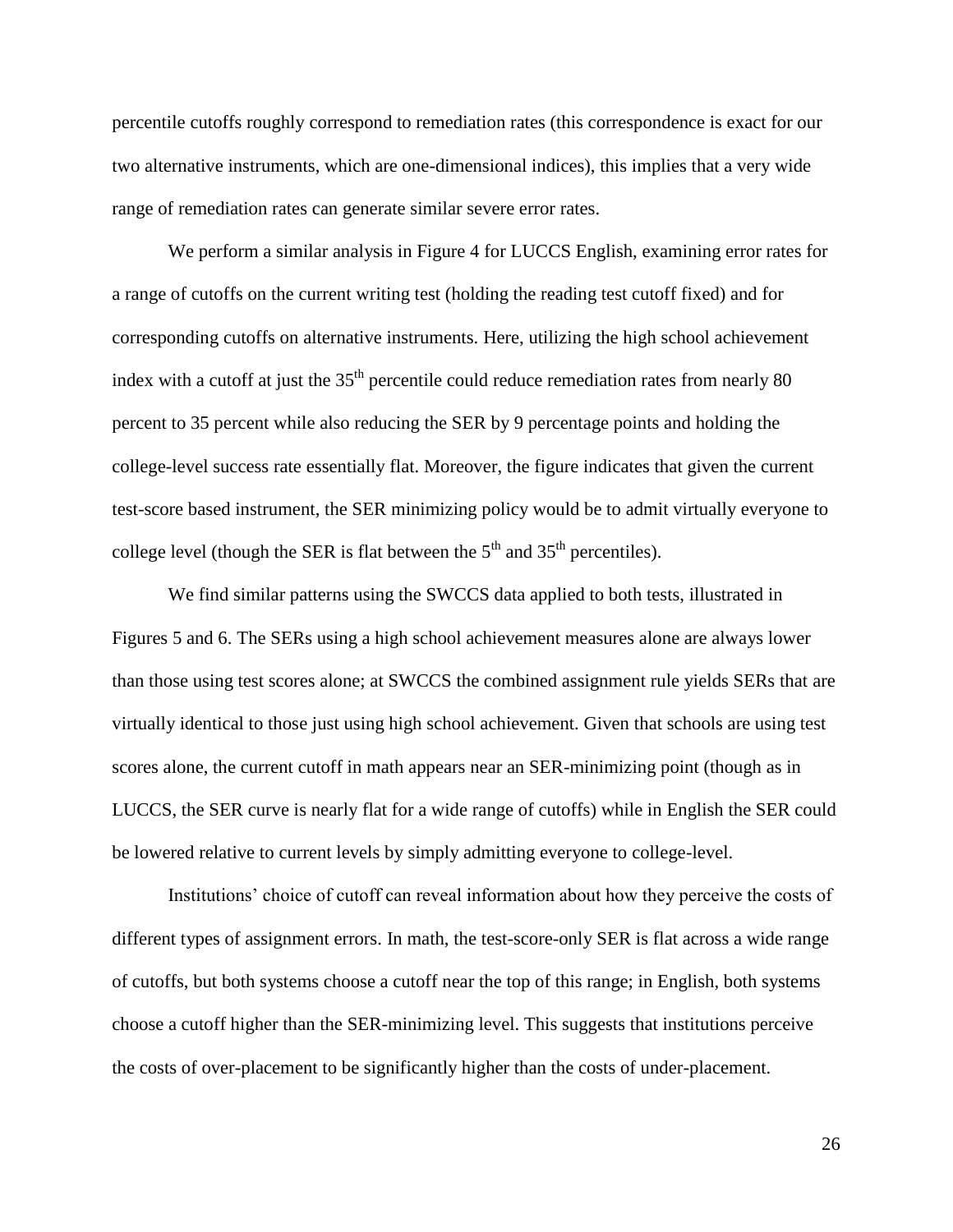#### **V. Discussion**

Our results underscore the reality that it is difficult to predict who will succeed in college by any means: regardless of the screening tool we examine, one-fifth to one-third of students are likely to be severely mis-placed. Yet among a set of feasible, if imperfect screening devices, high school transcript information is at least as useful as and often superior to placement test scores. In both math and English, using high school GPA/units alone as a placement screen results in fewer severe placement mistakes than using test scores alone (with error reductions of 12 to 30 percent relative to test scores, in all samples/subjects except LUCCS math). There is no assignment trade-off: both under-placement and over-placement errors can be reduced, and the success rate in college-level courses increased, without changing the proportion of students assigned to remediation. At LUCCS, these errors are further reduced when placement tests and high school information are used in combination, while at SWCCS we find that placement tests have little incremental value if high school information is already available. Our results are not driven by the predicted outcomes for very low scoring students (for whom our model relies more heavily on extrapolation); the pattern of findings holds even when these students are excluded.

One potential explanation for the limited utility of placement exams is that they are simply quite short (taking just 20-30 minutes per module) and thus very noisy, as noted above. Another possible factor may be a disconnect between the limited range of material tested on the exam and the material required to succeed in the typical first college-level course (Jaggars & Hodara, 2011). For example, ACT, Inc.'s own (2006) analysis suggests that the COMPASS algebra exam is more accurate for predictions of success in "college algebra" versus "intermediate algebra," but many students meet their college-level math requirement by taking courses that are not primarily algebra-based, such as introductory statistics. In comparison, high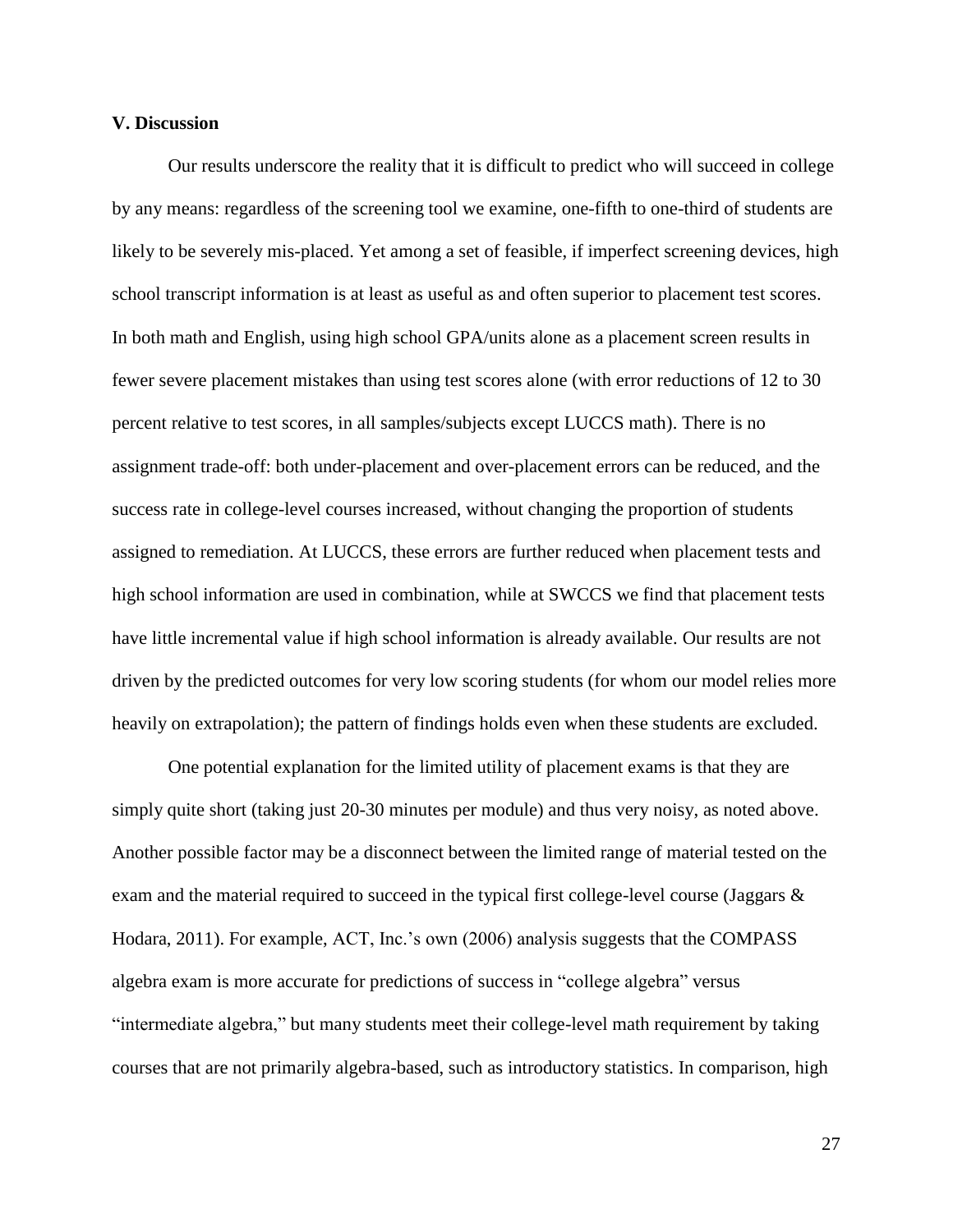school transcript information may be both less noisy (because it is accumulated over years instead of minutes), and may capture broader dimensions of college readiness, such as student effort and motivation.

Compared with current test-score based policies, using high school information for remedial assignment not only reduces severe placement errors overall but also within each racial/ethnic and gender subgroup we examine. Despite these universal improvements in accuracy, some subgroups in some subjects do better on the tests while others do better on a high school achievement index—meaning that the choice of screening device has implications for the gender and racial/ethnic composition of college-level courses. For example, if the remediation rate is held fixed, then switching to assignment based on high school information only would increase the representation of women and Hispanics in college-level math at the expense of men, black and Asian students; while in college-level math the switch would dramatically increase the representation of Asian students while lowering representation of black students. Using a combined measure for placement could moderate the disparate impacts of this potential policy shift. An alternative approach to addressing these disparate impacts would be to use high school information but lower the cutoffs such that no subgroup would face a higher remediation rate.

Our findings provide new insights regarding how institutions weigh over-placement errors versus under-placement errors. While the over-placement problem—students admitted to college-level courses even though they end up failing there—is well known and much discussed, we find that severe under-placements are actually far more common. Our estimates suggest that one-quarter to one-third of students assigned to remediation could have earned a B or better had they been admitted directly to college-level work. Moreover, we find evidence that institutions could substantially lower their remediation rates without increasing the severe error rate. That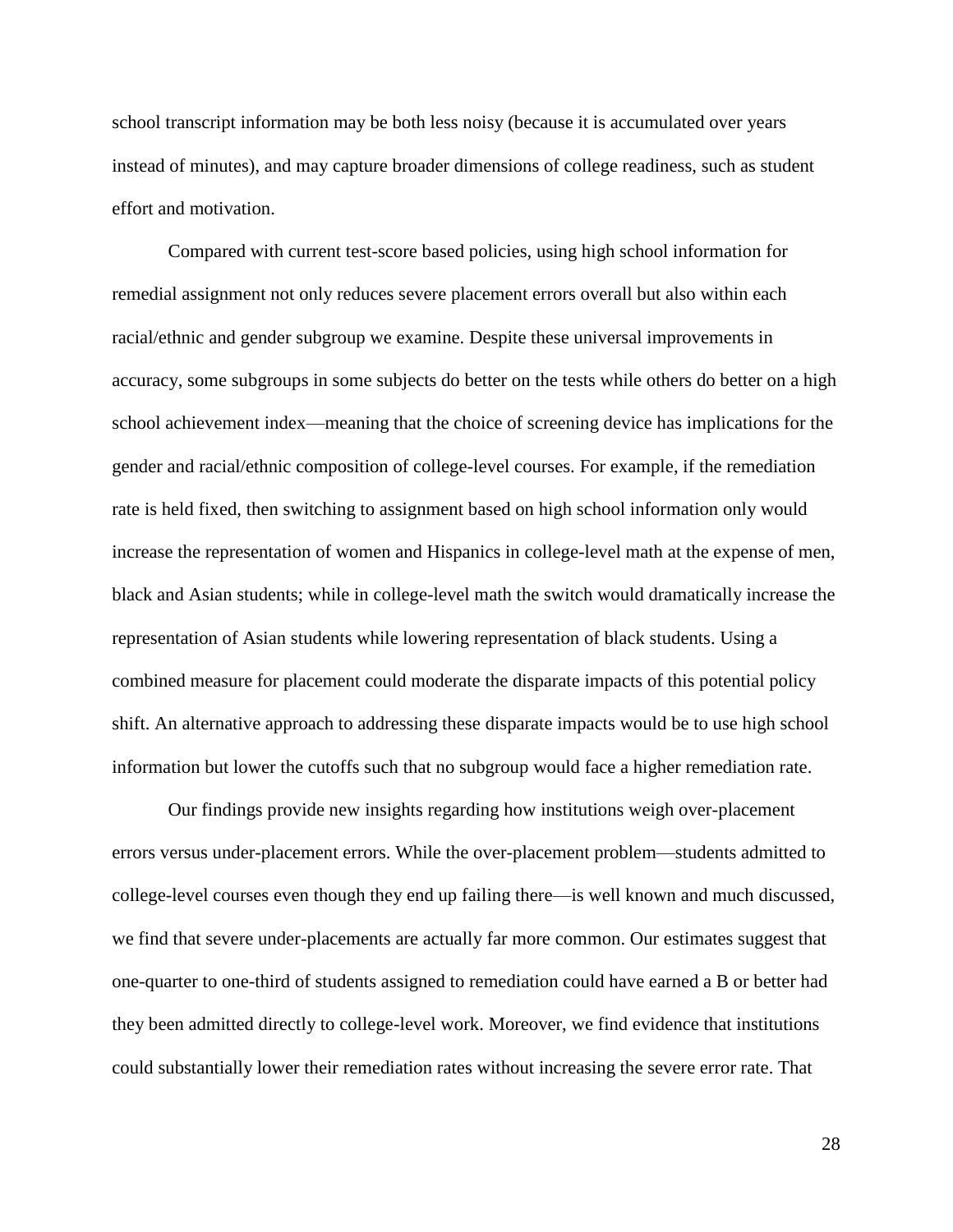they have not done so—in fact LUCCS has increased its cutoffs recently—suggests that institutions are more concerned about minimizing over-placements than under-placements.

This may be because the costs of over-placement fall not just on the over-placed student (who may be discouraged and/or risk losing financial aid eligibility), but also on faculty members who dislike having to fail students, as well as on other students in the college-level course who may experience negative peer effects. The costs of under-placement, in contrast, fall primarily on the institution and the under-placed student. Moreover, over-placements may simply be easier to observe: it is straightforward to document how many students are placed into a college-level course fails there, while under-placements can only be estimated statistically.

The apparently greater weight given to over-placements also appears consistent with the financial incentives of colleges. These incentives depend on the cross-subsidy (revenues minus costs) between remedial and college-level courses. In most states, revenues through state aid formulas are equal across remedial and college-level courses, although for six states the funding formula is more generous for remedial courses (in only three states it is less generous). Very few states provide data on the costs of remedial courses specifically, although these courses are more often taught by lower paid faculty and use limited technology. However, data for Ohio's twoyear colleges shows that remedial courses cost 9% less than college-level courses. It thus seems quite possible that remedial courses subsidize college-level courses, giving colleges an implicit incentive to under-place students.<sup>30</sup> If so, colleges may face a financial constraint if remediation rates are reduced without any additional resources provided.

Finally, our findings have implications for the interpretation of prior estimates of the impact of remedial assignment, which are largely based upon regression discontinuity designs.

<sup>&</sup>lt;sup>30</sup> For funding formulae, see [http://faccc.org/research/FTEspending\\_bystate.pdf.](http://faccc.org/research/FTEspending_bystate.pdf) For costs of remediation in Ohio, see [http://regents.ohio.gov/perfrpt/special\\_reports/Remediation\\_Consequences\\_2006.pdf.](http://regents.ohio.gov/perfrpt/special_reports/Remediation_Consequences_2006.pdf)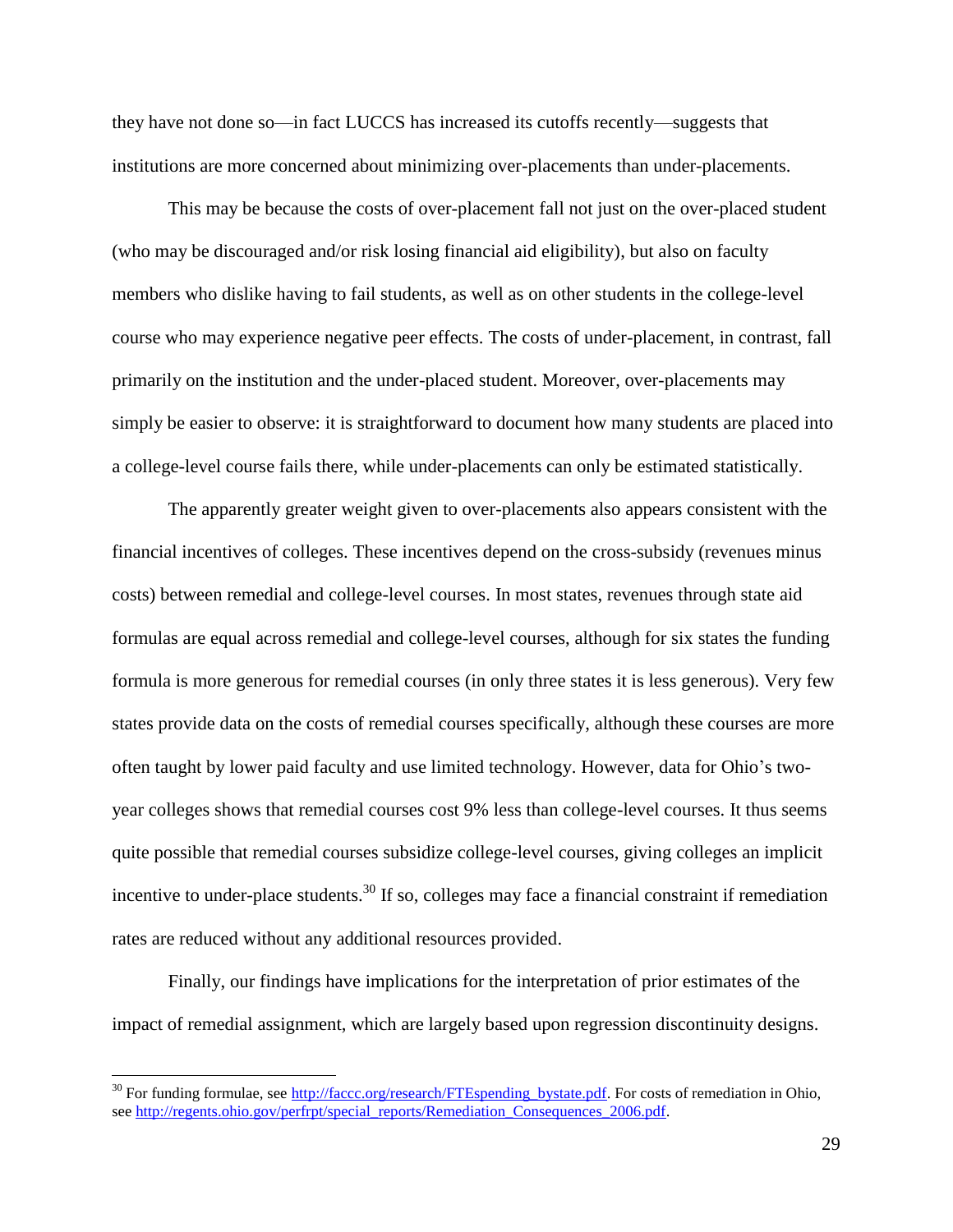First, the relatively low predictive validity of placement exam scores (the running variable in RD studies) suggests that RD estimates may generalize beyond just students scoring near the cutoffs. This is an important conclusion, since a common critique of prior null-to-negative impact estimates has been that these estimates are local to students scoring near the cutoff, and that students well below the cutoff may experience more positive effects. On the other hand, even if test scores were as good as random—meaning that the existing null-to-negative RD estimates could be interpreted as global average treatment effects—this would not rule out the possibility of heterogeneity in treatment effects. It may simply be that treatment effects vary along some dimension other than test scores. Indeed, Scott-Clayton & Rodriguez (2012) provide evidence using LUCCS data that RD estimates of the impact of remediation are more negative for subgroups identified as low-risk on the basis of high school transcript data. It is possible that there are positive impacts of remediation for some subset of students who are underprepared, but that current test-based assignment policies simply catch too many prepared students in a widelycast remedial net.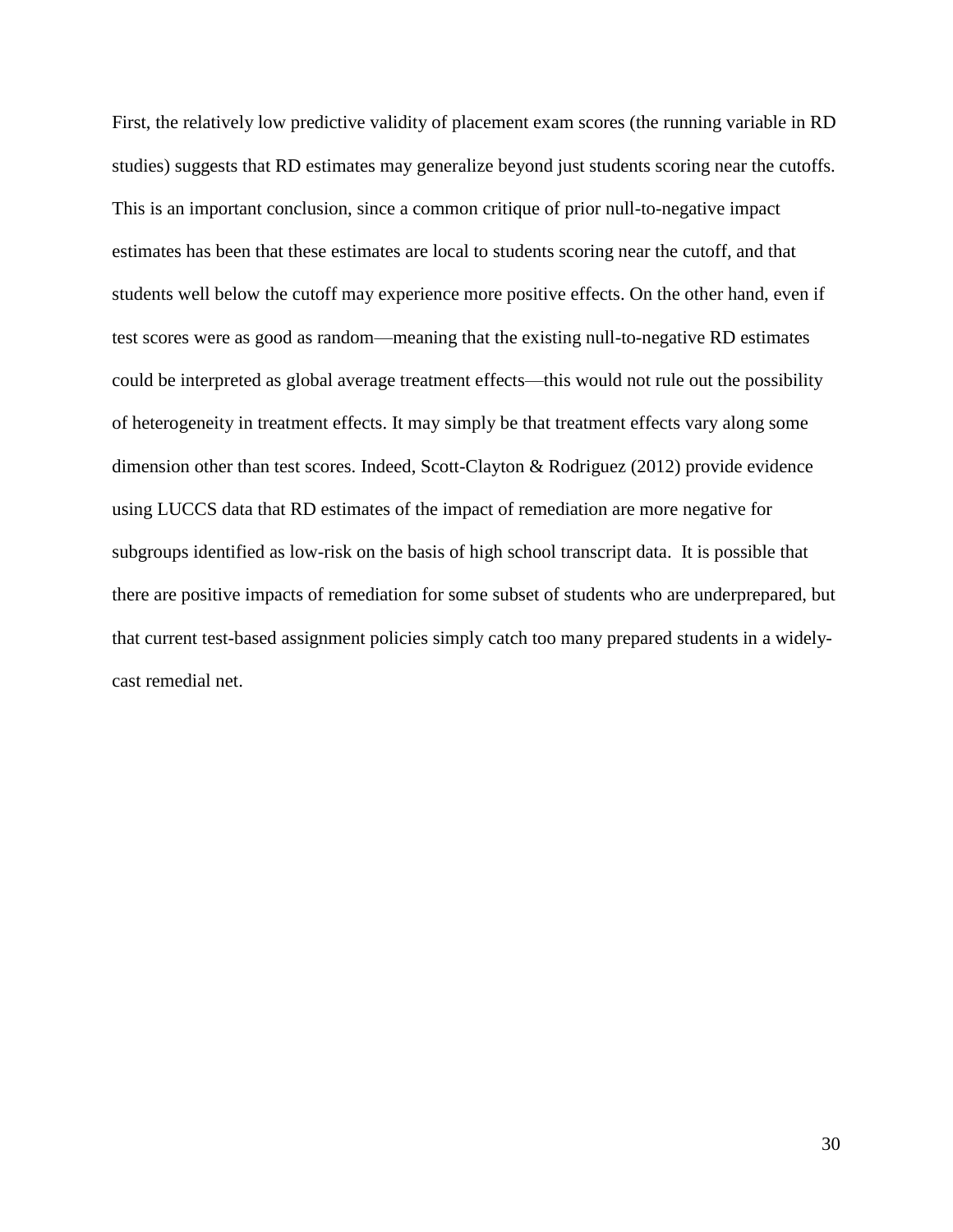## **References**

ACT, Inc. (2006). *COMPASS/ESL reference manual*. Iowa City, IA: ACT, Inc.

- Ang, Cheng H., & Julie P. Noble, *The Effects of Alternative Interpretations of Incomplete and Withdrawal Grades on Course Placement Validity Indices*, Research Report No. 93-3, (Iowa City, IA: American College Testing, 1993).
- Attewell, P. & T. Domina. (2008). Raising the bar: Curricular intensity and academic performance. *Educational Evaluation and Policy Analysis*, *30*, 51-71.
- Autor, D.H. & D. Scarborough. (2008). Does job testing harm minority workers? Evidence from retail establishments. *Quarterly Journal of Economics*, 123(1): 219-277.
- Bailey, T., Jeong, D. W., & Cho, S.-W. (2010). Referral, enrollment and completion in developmental education sequences in community colleges. *Economics of Education Review, 29*(2), 255–270.
- Belfield, Clive & Peter Crosta (2012). Predicting Success in College: The Importance of Placement Tests and High School Transcripts. CCRC Working Paper No. 42. New York: Community College Research Center.
- Bettinger, E. P., & Long, B. T. (2009). Addressing the needs of underprepared students in higher education: Does college remediation work? *Journal of Human Resources,* 44(3), 736– 771.
- Bettinger, E.P., Evans, B.J., & D.G. Pope. (2011). Improving college performance and retention the easy way: Unpacking the ACT exam. NBER Working Paper 17119.
- Boatman, A. & Long, B. T. (2010). *Does remediation work for all students? How the effects of postsecondary remedial and developmental courses vary by level of academic preparation* (NCPR Working Paper). New York, NY: National Center for Postsecondary Research.
- Bowen, William G. and Derek Bok (1998). *The Shape of the River: Long-Term Consequences of considering Race in College and University Admissions.* Princeton, NJ: Princeton University Press.
- Brennan, R. L. (Ed.). (2006). *Educational measurement* (4th ed.). Westport, CT: ACE/Praeger Publishers.
- Calcagno, J. C., & Long, B. T. (2008). *The impact of postsecondary remediation using a regression discontinuity approach: Addressing endogenous sorting and noncompliance* (NBER Working Paper No. 14194). Cambridge, MA: National Bureau of Economic Research.
- Carrell, S., Fullerton, R., & West, J.E. (2009). Does your Cohort Matter? Measuring Peer Effects in College Achievement. *Journal of Labor Economics,* 27(3), 439-464.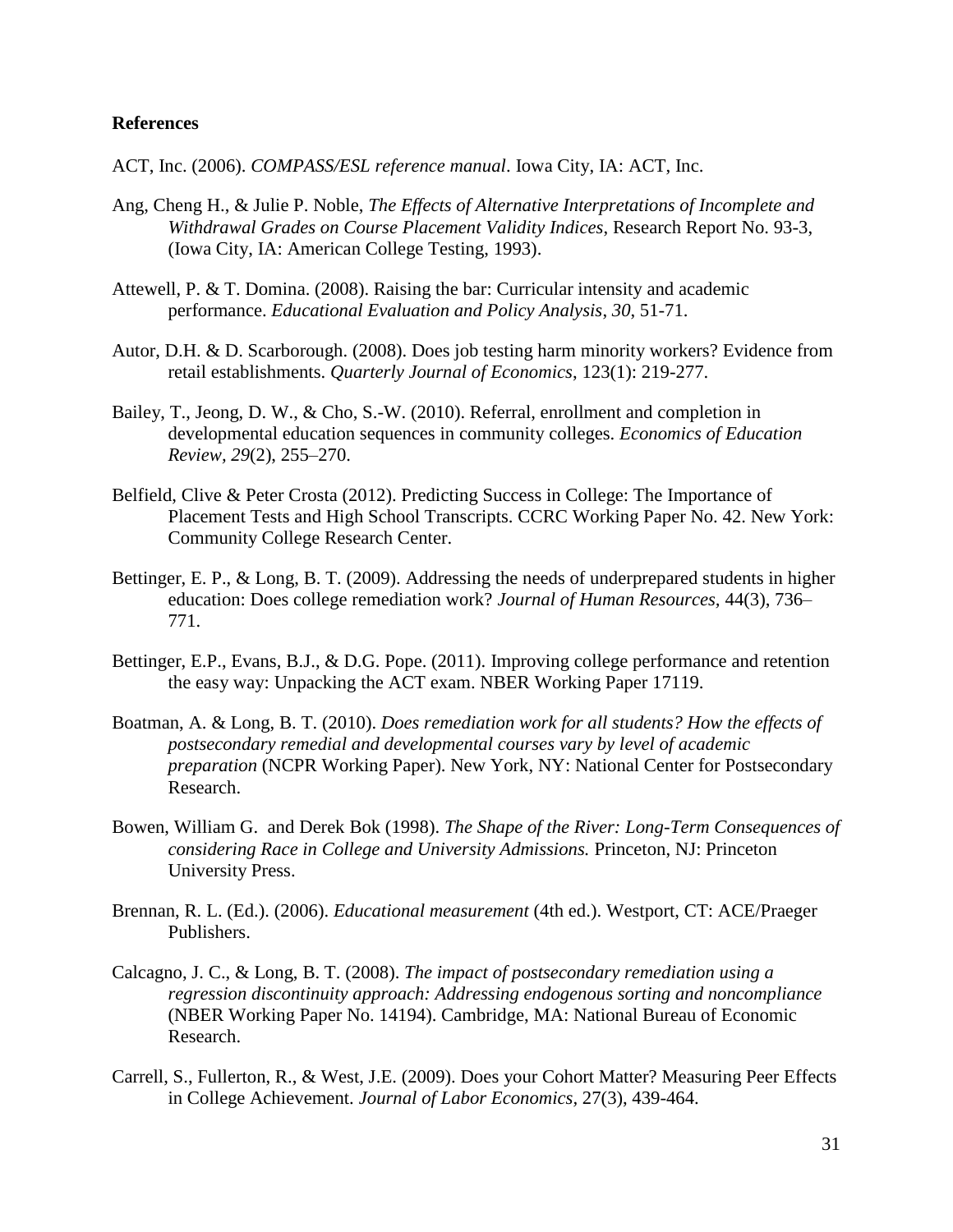College Board. (2007). *ACCUPLACER coordinator's guide*. New York, NY: College Board.

- Dadgar, M. (2012). Essays on the Economics of Community College Students' Academic and Labor Market Success. (Doctoral dissertation). Retrieved from ProQuest Dissertations and Theses. (Accession Order No. [3506175]).
- Gamoran A., & Hannigan E. C. (2000). Algebra for everyone? Benefits of college-preparatory mathematics for students with diverse abilities in early secondary school. *Educational Evaluation and Policy Analysis*, 22(3), 241–254.
- Greene, Jay P., and Greg Forster (2003). *Public High School Graduation and College Readiness Rates in the United States.* Manhattan Institute Education Working Paper No. 3. New York: Manhattan Institute for Policy Research, Center for Civic Innovation.
- Hedges, L.V. & A. Nowell. (1995). Sex Differences in Mental Test Scores, Variability, and Numbers of High-Scoring Individuals. *Science*, 269: 41-45.
- Hodara, M. (2012). Language Minority Students at Community College: How Do Developmental Education and English as a Second Language Affect Their Educational Outcomes? (Doctoral dissertation). Retrieved from ProQuest Dissertations and Theses. (Accession Order No. [3505981]).
- Horn, L., & Nevill, S. (2006). *Profile of undergraduates in U.S. postsecondary education institutions: 2003-04: With a special analysis of community college students* (NCES 2006-184). Washington, DC: U.S. Department of Education, National Center for Education Statistics.
- Jaggars, Shanna Smith & Michelle Hodara (2011). The Opposing Forces that Shape Developmental Education: Assessment, Placement, and Progression at CUNY Community Colleges. CCRC Working Paper No. 36. New York: Community College Research Center.
- Long, M. C., Iatarola, P., & D. Conger. 2009, Explaining Gaps in Readiness for College-Level Math: The Role of High School Courses, *Education Finance and Policy*, 4: 1, 1-33.
- Long, M.C., Conger, D. & P. Iatarola. 2012. Effects of High School Course-Taking on Secondary and Postsecondary Success. *American Education Research Journal*, 49, 2, 285-322.
- Lusted, Lee B. "ROC Recollected [Editorial]," *Medical Decision Making* 4 (1984): 131-135.
- Martorell, P., & McFarlin, I. J. (2011). Help or hindrance? The effects of college remediation on academic and labor market outcomes. *The Review of Economics and Statistics, 93*(2), 436–454.
- Mattern, K. D., & Packman, S. (2009). *Predictive validity of ACCUPLACER scores for course placement: A meta-analysis* (Research Report No. 2009-2). New York, NY: College Board.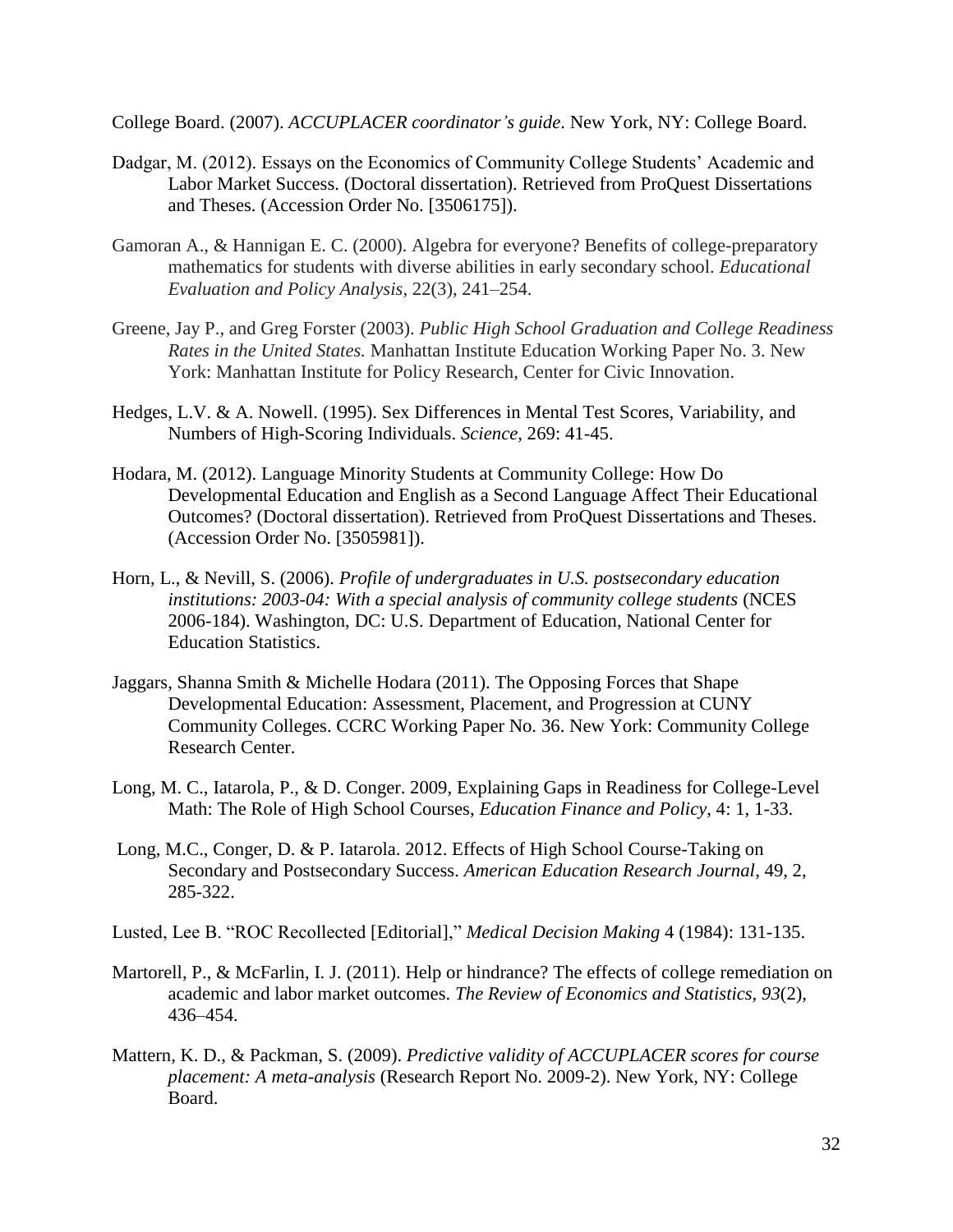- Noble, J.P. & R.L. Sawyer. (2004). Is high school GPA better than admissions test scores for predicting academic success in college? *College and University Journal*, *79*, 17-23.
- Parsad, B., Lewis, L., & Greene, B. (2003). *Remedial education at degree-granting postsecondary institutions in fall 2000: Statistical analysis report* (NCES 2004-101). Washington, DC: U.S. Department of Education, National Center for Education Statistics.
- Primary Research Group, Inc. (2008). *Survey of assessment practices in higher education.* New York, NY: Author.
- Rothstein, J.M. (2004). College performance predictions and the SAT. *Journal of Econometrics*, 121: 297-317.
- Sawyer, R. (1996). Decision theory models for validating course placement tests. *Journal of Educational Measurement, 33*(3), 271–290.
- Sacerdote, B. (2001). Peer Effects with Random Assignment: Results from Dartmouth Roommates. *Quarterly Journal of Economics*, 116(2).
- Scott-Clayton, Judith (2012). Do High Stakes Placement Exams Predict College Success? CCRC Working Paper No. 41. New York: Community College Research Center.
- Scott-Clayton, Judith & Olga Rodriguez. (2012). Development, Discouragement, or Diversion? New Evidence on the Effects of College Remediation National Bureau of Economic Research Working Paper No. 18328. Cambridge, MA: NBER .Venezia, A., Bracco, K. R., & Nodine, T. (2010). *One shot deal? Students' perceptions of assessment and course placement in California's community colleges*. San Francisco, CA: WestEd.
- Venezia, Andrea, Bracco, K. R. & Nodine, T. (2010). *One Shot Deal? Students' Perceptions of Assessment and Course Placement in California's Community Colleges.* San Francisco, CA: WestEd.
- Winston, G.C. & Zimmerman, D.J. (2004). Peer Effects in Higher Education. In *College Choices: The Economics of Where to Go, When to Go, and How to Pay for It, edited by* C. Hoxby. Chicago: National Bureau of Economic Research and University of Chicago Press.
- Zimmerman, D.J. 2003. Peer Effects in Academic Outcomes: Evidence from a Natural Experiment. *Review of Economics and Statistics*, 85(1), 9-23.
- Zweig, Mark H. & Gregory Campbell (1993). Receiver-Operating Characteristic (ROC) Plots: A Fundamental Evaluation Tool in Clinical Medicine. *Clinical Chemistry* 39 (4): 561-577.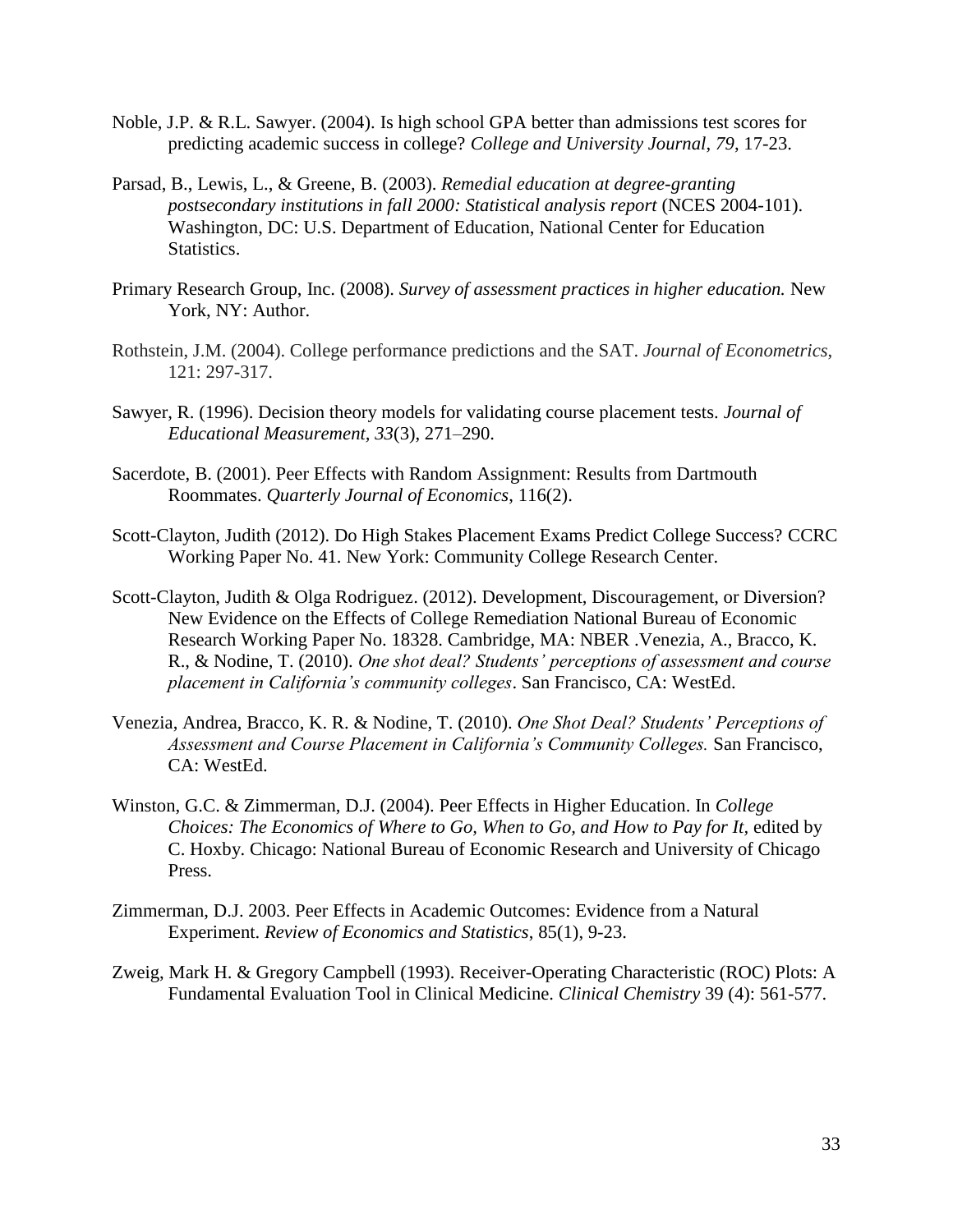**Figure 1 Classifications Based on Predicted Outcomes and Treatment Assignment**

|                           | Predicted to Succeed in College-Level Course? |                                             |  |  |  |  |
|---------------------------|-----------------------------------------------|---------------------------------------------|--|--|--|--|
| Treatment assignment      | N <sub>0</sub>                                | Yes                                         |  |  |  |  |
| Assigned to remediation   | (1) accurately<br>placed<br>(true positive)   | (2) Under-placed<br>(false positive)        |  |  |  |  |
| Assigned to college-level | (3) Over-placed<br>(false negative)           | (4) accurately<br>placed<br>(true negative) |  |  |  |  |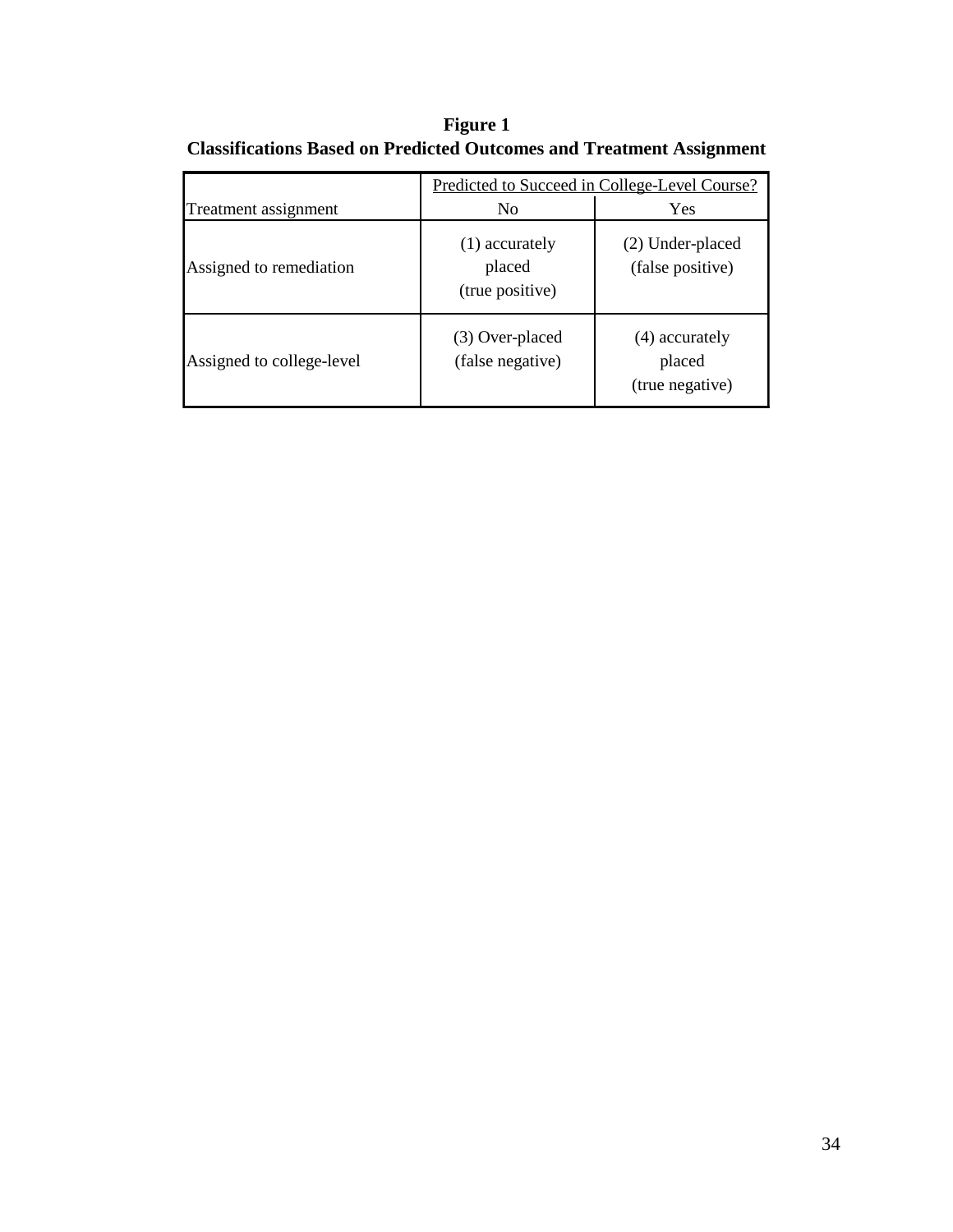

**Figure 2 (Schematic). Percent Succeeding in College-Level Math, by Math Test Score**

Notes: This schematic diagram illustrates the concept of accuracy and error rates using alternative definitions of success in the college-level course. The vertical line indicates a hypothetical cutoff for remedial assignment. Students scoring at this hypothetical cutoff have a 45% chance of earning a B or better in college-level math, 62% chance of earning a C or better, and 74% chance of passing. Thus, if placed in remediation 45% of these students will be severely underplaced; if placed in college-level then 1-74=26% of students with this score will be severely overplaced. The region of the chart that is unlabeled, lying between the "B or better" line and the "Passed" line, represent ambiguous classifications (i.e., the proportion likely to earn only a C or D at college level, meaning their classification will depend upon the standard of success chosen).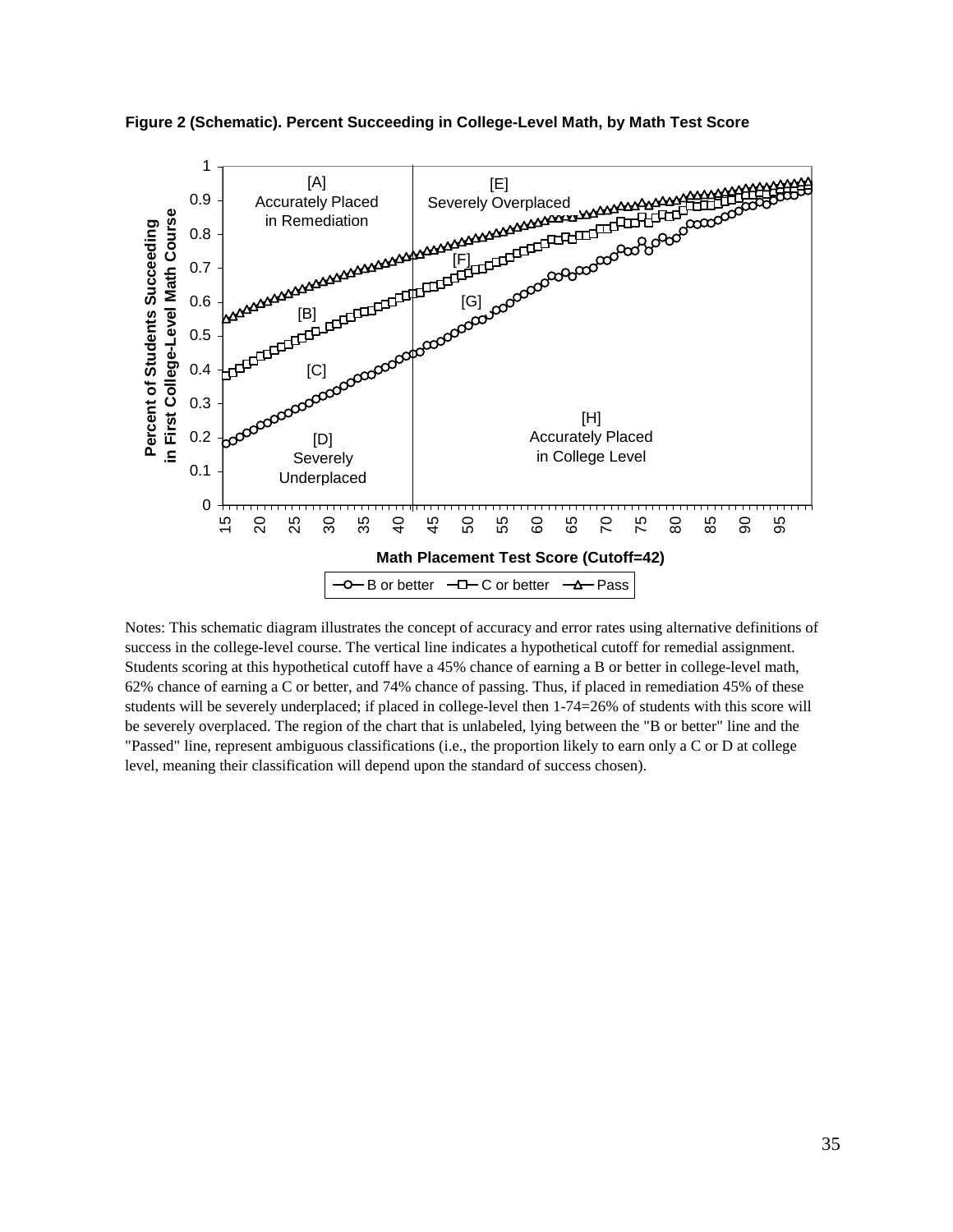

**Figure 3. Assignment Outcomes by Simulated Cutoff (LUCCS, Math)**



*A. Severe Error Rates (SERs) and Over/Under-Placement Rates*



*B. College-Level Success Rates (CSRs) and Remediation Rates*



#### **Percentile Cutoff (Corresponding Algebra Score)**

Source: Administrative data from LUCCS (2004-2007 entrants).

Notes: Test-only results are based on varying the algebra test cutoff while the pre-algebra cutoff is fixed at the current cuoff of 30. Allowing the pre-algebra cutoff to vary as well makes little difference for these results except for algebra cutoffs below the 50th percentile. The fixed pre-algebra cutoff explains why the test-only results begin to diverge sharply from the HS-only and Test+HS results for lower simulated algebra cutoffs: even when the algebra cutoff is very low, the fixed pre-algebra cutoff will continue to assign students to remediation, increasing underplacements but decreasing overplacements relative to HS-only and Test+HS models with similarly low cutoffs. \*Gray dot indicates simulated current policy.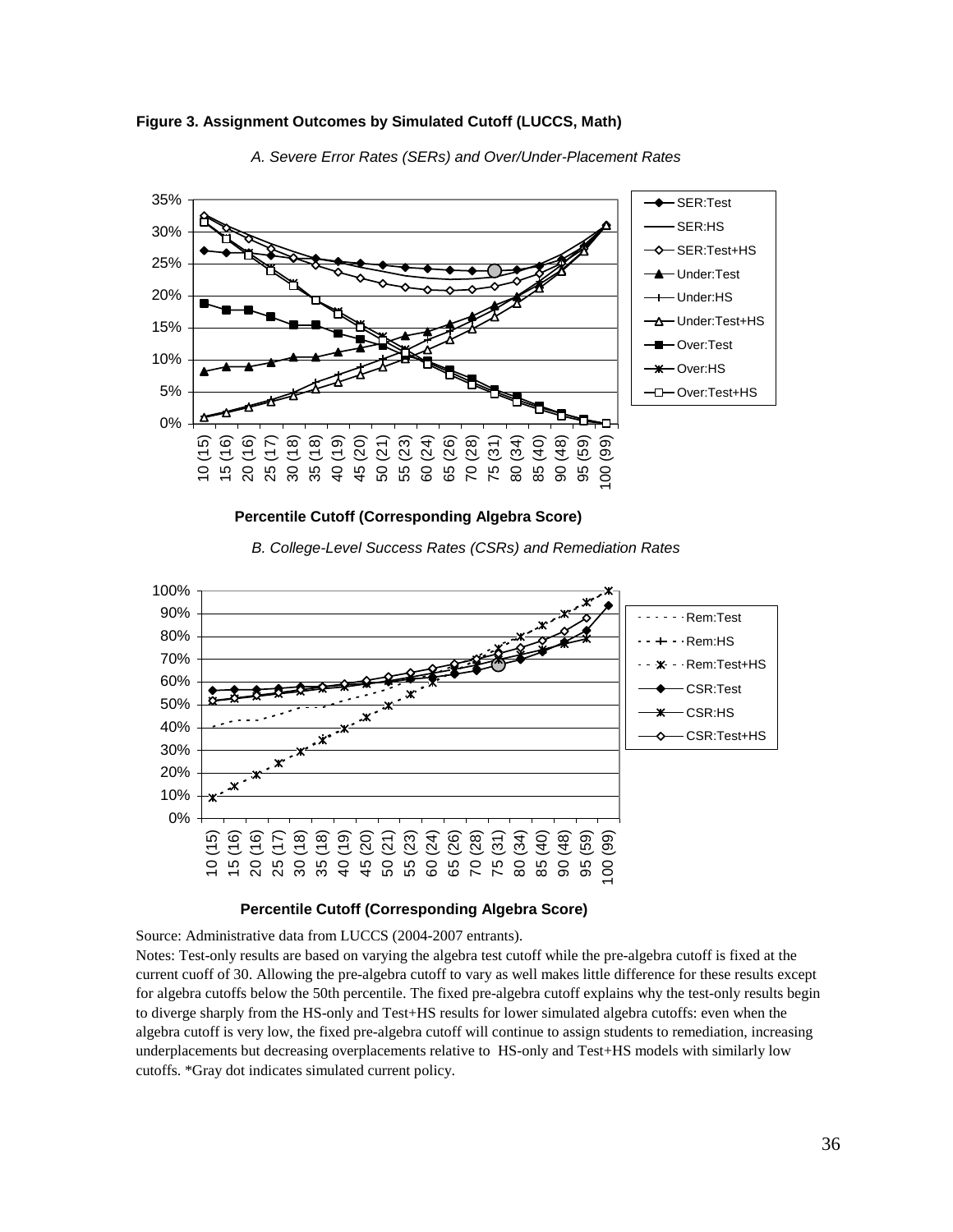

*A. Severe Error Rates (SERs) and Over/Under-Placement Rates*

**Figure 4. Assignment Outcomes by Simulated Cutoff (LUCCS, English)**

*B. College-Level Success Rates (CSRs) and Remediation Rates*



## **Percentile Cutoff (Corresponding Writing Score)**

Source: Administrative data from LUCCS (2004-2007 entrants).

Notes: Test-only results are based on varying the writing test cutoff while the reading cutoff is fixed at the current cuoff of 70. The fixed reading cutoff explains why the test-only results begin to diverge sharply from the HS-only and Test+HS results for lower simulated writing cutoffs: even when the writing cutoff is very low, the fixed reading cutoff will continue to assign students to remediation, increasing underplacements but decreasing overplacements relative to HS-only and Test+HS models with similarly low cutoffs. \*Gray dot indicates simulated outcomes of current policy.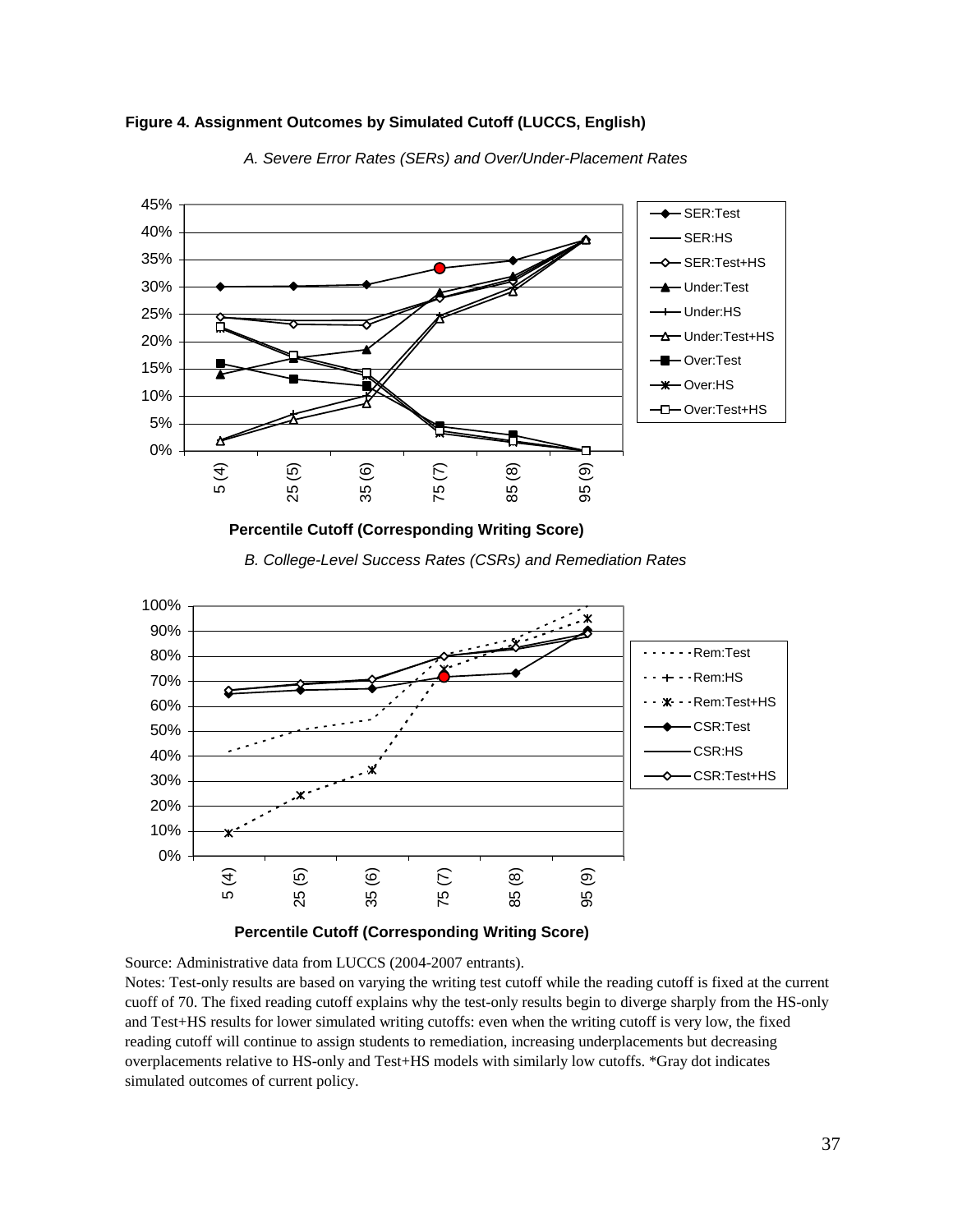



*A. Severe Error Rates (SERs) and Over/Under-Placement Rates*

**Percentile Cutoff** 

*B. College-Level Success Rates (CSRs) and Remediation Rates*



#### **Percentile Cutoff**

Source: Administrative data from SWCCS (2008-2009 entrants). Notes: Test-only results are based on varying the algebra test cutoff while the arithmetic cutoff is fixed at the current cuoff of 55.. \*RED DOT indicates simulated current policy.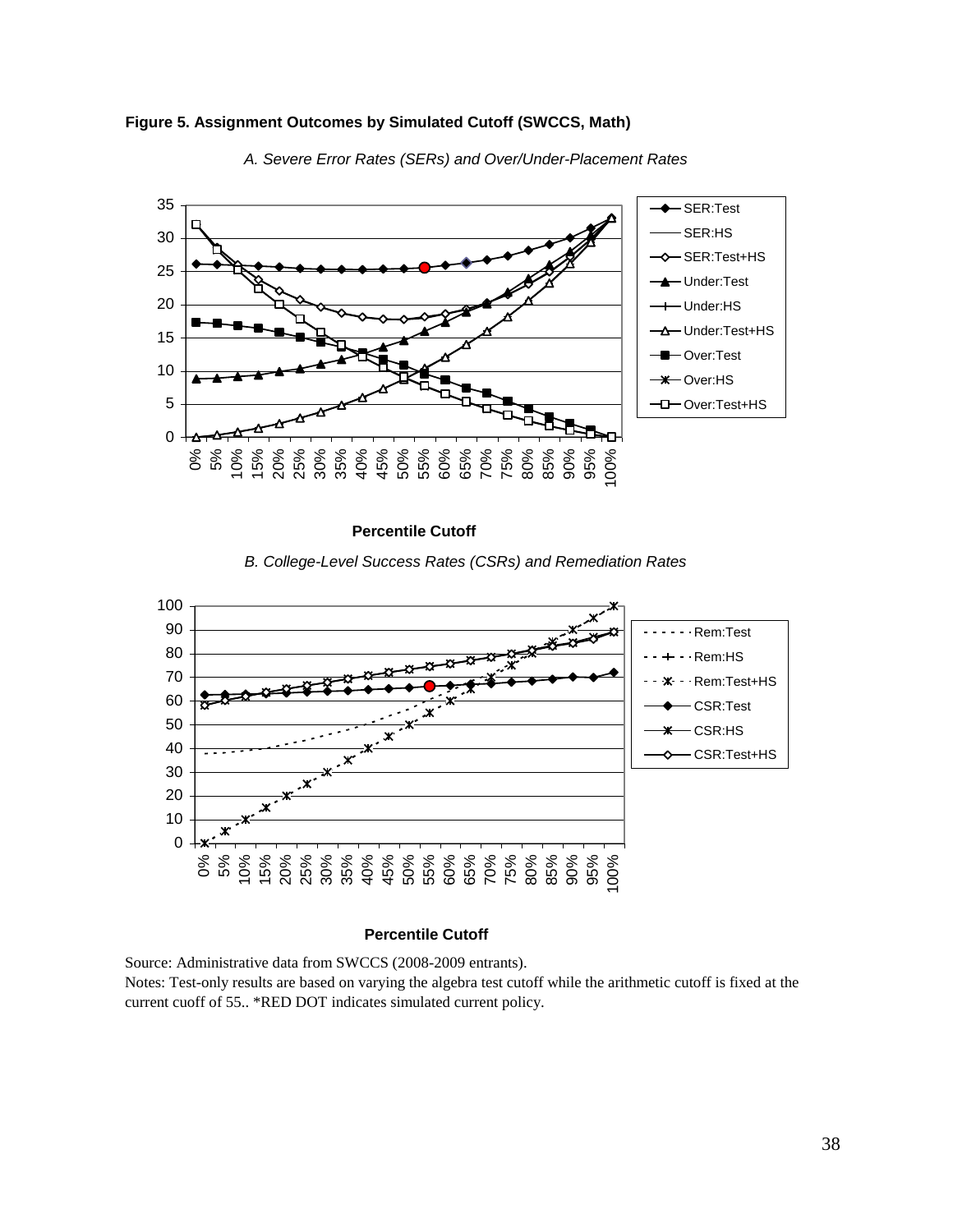



*A. Severe Error Rates (SERs) and Over/Under-Placement Rates*

**Percentile Cutoff** 

*B. College-Level Success Rates (CSRs) and Remediation Rates*



#### **Percentile Cutoff**

Source: Administrative data from SWCCS (2008-2009 entrants).

Notes: Test-only results are based on varying the reading test cutoff while the sentence skills cutoff is fixed at the current cuoff of 86. \*RED DOT indicates simulated current policy.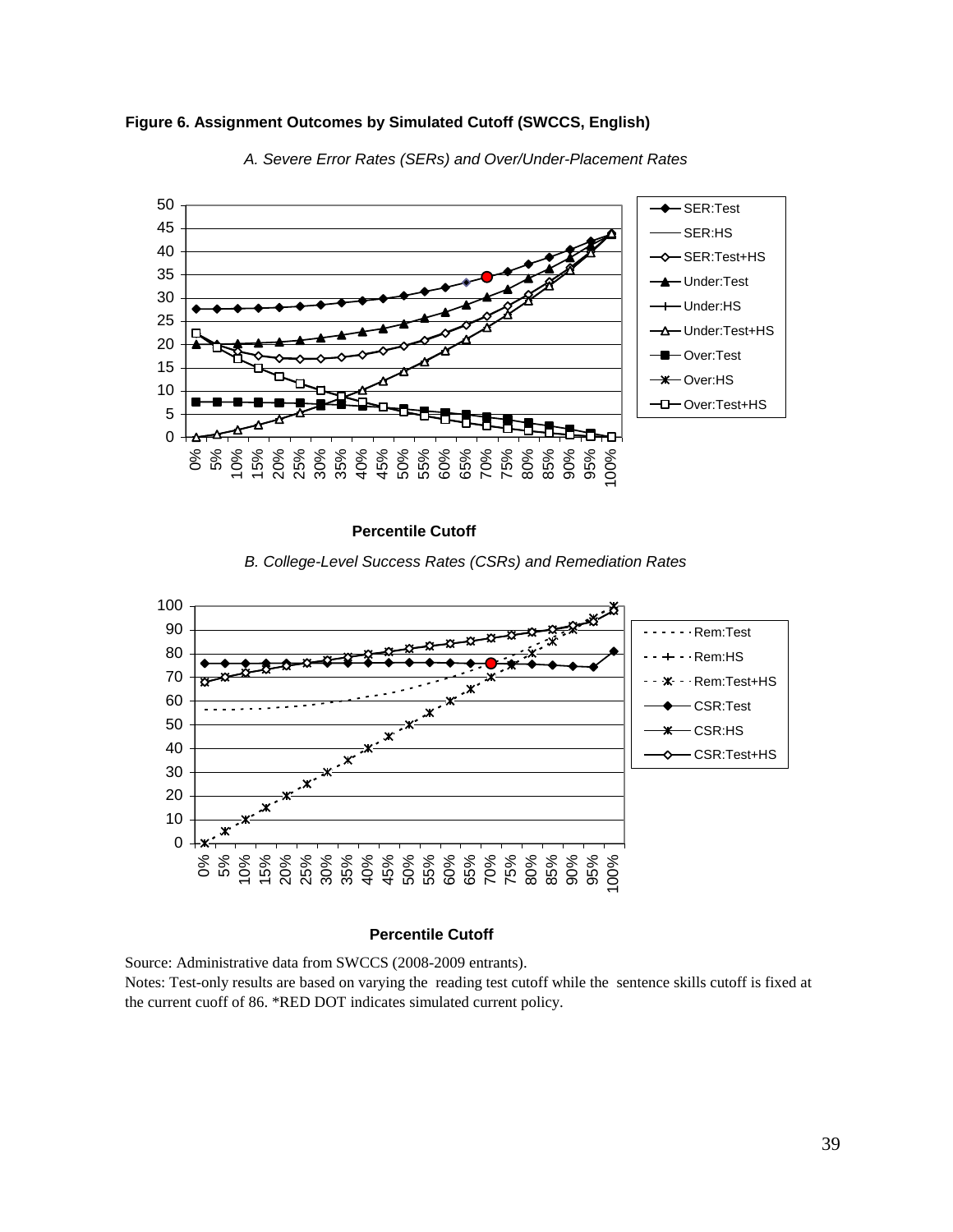|                                      |          |               | <b>Math Sample</b> | <b>English Sample</b><br>Reading/ |                    |  |
|--------------------------------------|----------|---------------|--------------------|-----------------------------------|--------------------|--|
|                                      |          |               | Math Test-         |                                   | Writing Test-      |  |
|                                      | All      |               | Takers with        |                                   | Takers with        |  |
|                                      | Degree-  |               | <b>High School</b> | Reading/                          | <b>High School</b> |  |
|                                      | Seeking  | Math Test-    | Achievement        | Writing Test-                     | Achievement        |  |
|                                      | Entrants | <b>Takers</b> | Data               | <b>Takers</b>                     | Data               |  |
| <b>A. LUCCS Sample</b>               |          |               |                    |                                   |                    |  |
| % female                             | 56.8     | 57.3          | 58.2               | 56.7                              | 57.2               |  |
| % minority                           | 85.4     | 85.5          | 84.5               | 86.8                              | 86.0               |  |
| Age (years)                          | 21.0     | 21.1          | 20.8               | 21.5                              | 21.2               |  |
| Years since high school graduation   | 2.6      | 2.7           | 2.2                | 3.0                               | 2.4                |  |
| % entering <1 year after high school | 55.0     | 53.4          | 62.8               | 50.1                              | 59.3               |  |
| Average cumulative HS GPA            | 70.3     | 69.7          | 72.6               | 69.5                              | 72.5               |  |
| Average COMPASS algebra score        | 27.0     | 26.9          | 27.5               | 26.5                              | 27.1               |  |
| Average COMPASS reading score        | 70.8     | 71.2          | 71.1               | 70.9                              | 70.9               |  |
| % assigned to remediation            |          |               |                    |                                   |                    |  |
| $\dots$ in math                      | 63.0     | 78.9          | 77.8               | 70.1                              | 68.5               |  |
| in English (reading or writing)      | 59.4     | 63.8          | 61.8               | 76.1                              | 75.4               |  |
| in either subject                    | 81.5     | 91.4          | 90.8               | 92.2                              | $\sharp N/A$       |  |
| Sample size                          | 68,220   | 54,412        | 37,860             | 50,576                            | 34,808             |  |
| <b>B. SWCCS Sample</b>               |          |               |                    |                                   |                    |  |
| % female                             | 53.7     | 51.9          | 49.9               | 53.8                              | 51.0               |  |
| % minority                           | 33.1     | 29.9          | 27.0               | 33.3                              | 28.8               |  |
| Age (years)                          | 22.5     | 22.0          | 18.7               | 22.5                              | 18.7               |  |
| Average cumulative HS GPA            | 2.5      | 2.5           | 2.6                | 2.5                               | 2.5                |  |
| Average COMPASS algebra score        | 34.8     | 34.5          | 39.7               | 34.4                              | 38.9               |  |
| Average COMPASS reading score        | 79.9     | 82.6          | 81.9               | 79.8                              | 78.9               |  |
| % assigned to remediation            |          |               |                    |                                   |                    |  |
| in math                              | 70.2     | 70.2          | 60.7               | 70.9                              | 61.5               |  |
| in English (reading or writing)      | 58.4     | 55.1          | 59.5               | 58.4                              | 62.3               |  |
| in either subject                    | 74.8     | 80.6          | 76.7               | 75.5                              | 75.5               |  |
| <b>Sample size</b>                   | 48,735   | 31,587        | 10,897             | 47,230                            | 14,789             |  |

## **Table 1. Selected Demographics**

Source: Administrative data from LUCCS (2004-2007 entrants) and SWCCS (2008-2009 entrants).

Notes: At LUCCS, Approximately 30 percent of test takers do not have high school achievement data available because they enrolled directly at an institution instead of via a centralized application system. For SWCCS, full transcript data from the public school system within the state was matched to college enrollees. Thus, data are available only for those matriculating from the public schools.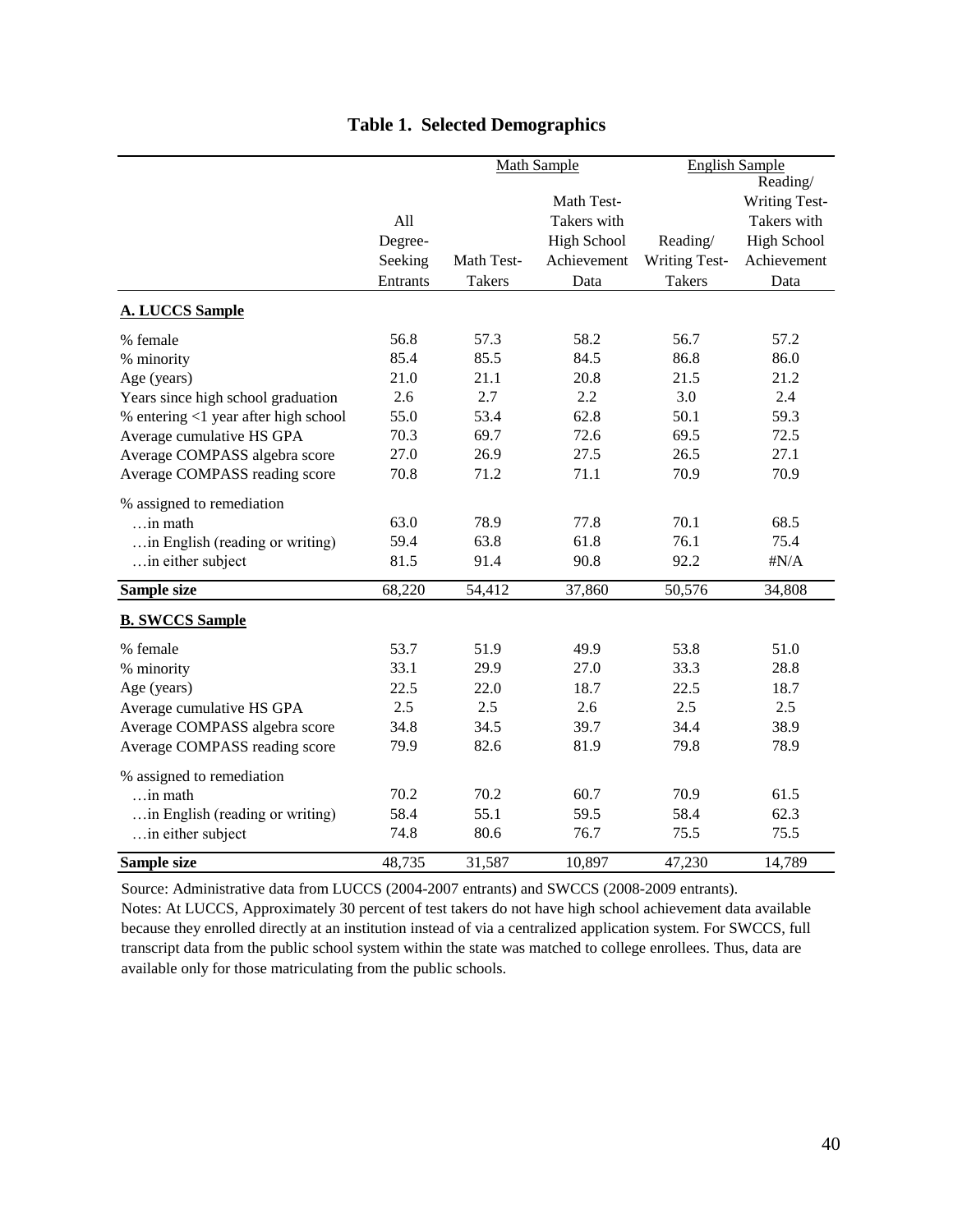|                                                 | <b>Measures Used for Remedial Assignment</b> |                        |          |        |                           |          |
|-------------------------------------------------|----------------------------------------------|------------------------|----------|--------|---------------------------|----------|
|                                                 | Test                                         | HS GPA/                | Test+HS  | Test   | HS GPA/                   | Test+HS  |
|                                                 | Scores                                       | Units                  | Combined | Scores | Units                     | Combined |
| <b>A. LUCCS Sample</b>                          |                                              | <b>COMPASS®</b> Sample |          |        |                           |          |
| Math                                            |                                              | $N = 37,813$           |          |        |                           |          |
| Severe error rate                               | 23.9                                         | 22.9                   | 21.4     |        |                           |          |
| Severe overplacement rate                       | 5.3                                          | 5.0                    | 4.7      |        |                           |          |
| Severe underplacement rate                      | 18.5                                         | 17.9                   | 16.7     |        |                           |          |
| CL success rate $(>=C)$ , if assigned to $CL^*$ | 67.5                                         | 69.8                   | 72.4     |        |                           |          |
| Remediation rate                                | 76.1                                         | 74.7                   | 74.7     |        |                           |          |
| English                                         |                                              | $N = 34,697$           |          |        |                           |          |
| Severe error rate                               | 33.4                                         | 29.4                   | 29.3     |        |                           |          |
| Severe overplacement rate                       | 4.5                                          | 2.2                    | 2.7      |        |                           |          |
| Severe underplacement rate                      | 28.9                                         | 27.2                   | 26.6     |        |                           |          |
| CL success rate $(>=C)$ , if assigned to $CL*$  | 71.6                                         | 81.8                   | 81.4     |        |                           |          |
| Remediation rate                                | 80.5                                         | 79.8                   | 79.8     |        |                           |          |
| <b>B. SWCCS Sample</b>                          |                                              | <b>COMPASS®</b> Sample |          |        | <b>ACCUPLACER®</b> Sample |          |
| Math                                            |                                              | $N = 4,881$            |          |        | $N=6,061$                 |          |
| Severe error rate                               | 34.2                                         | 26.9                   | 27.2     | 26.6   | 18.9                      | 18.9     |
| Severe overplacement rate                       | 5.8                                          | 2.5                    | 2.7      | 12.3   | 8.2                       | 8.2      |
| Severe underplacement rate                      | 28.4                                         | 24.4                   | 24.5     | 14.3   | 10.7                      | 10.7     |
| CL success rate $(>=C)$ , if assigned to $CL*$  | 76.4                                         | 88.5                   | 88.1     | 65.1   | 74.5                      | 74.4     |
| Remediation rate                                | 68.5                                         | 70.0                   | 70.0     | 54.0   | 55.0                      | 55.0     |
| English                                         | $N = 8,307$<br>$N = 6,573$                   |                        |          |        |                           |          |
| Severe error rate                               | 26.2                                         | 19.6                   | 19.6     | 33.5   | 26.9                      | 26.8     |
| Severe overplacement rate                       | 8.8                                          | 4.9                    | 5.0      | 5.6    | 2.7                       | 2.6      |
| Severe underplacement rate                      | 17.3                                         | 14.7                   | 14.6     | 27.8   | 24.3                      | 24.2     |
| CL success rate $(>=C)$ , if assigned to $CL*$  | 72.6                                         | 82.4                   | 82.4     | 76.0   | 86.4                      | 86.5     |
| Remediation rate                                | 57.6                                         | 60.0                   | 60.0     | 70.2   | 70.0                      | 70.0     |

## **Table 2. Predicted Severe Error Rates and Other Validity Metrics Using Alternative Measures for Remedial Assignment**

Source: Administrative data from LUCCS (2004-2007 entrants) and SWCCS (2008-2009 entrants).

Notes: The severe error rate is the sum of the proportion of students 1) placed into college level and predicted to fail there and 2) placed into remediation although they were predicted to earn a B in the college level. The remediation rate is the percentage of all students assigned to remediation. \*The CL success rate is the proportion of students assigned directly to college-level coursework in the relevant subject who are predicted to earn at least a C grade or better. Note that SWCCS institutions use one of two types of tests (and in rarer cases, both): Accuplacer and/or COMPASS. The sample of students with Accuplacer data is held constant across columns 1, 3, and 5 as we simulate using alternative measures for placement; similarly the sample of students with COMPASS data is held constant across columns 2, 4, and 6.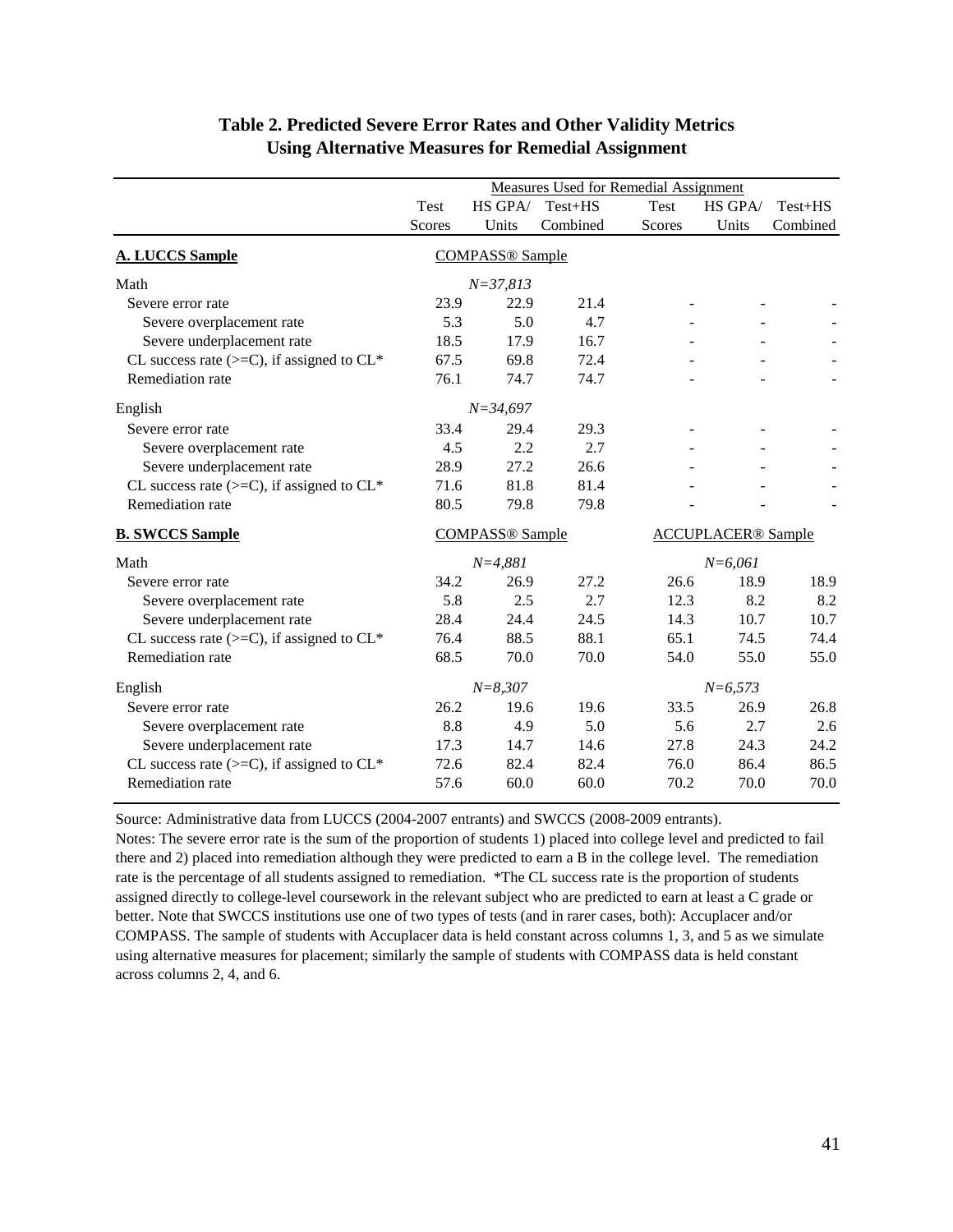|                                                 | Measures Used for Remedial Assignment |                        |           |        |                           |           |
|-------------------------------------------------|---------------------------------------|------------------------|-----------|--------|---------------------------|-----------|
|                                                 | Test                                  | HS GPA/                | $Test+HS$ | Test   | HS GPA/                   | $Test+HS$ |
|                                                 | Scores                                | Units                  | Combined  | Scores | Units                     | Combined  |
| <b>A. LUCCS Sample</b>                          | <b>COMPASS®</b> Sample                |                        |           |        |                           |           |
| Math                                            |                                       | $N = 21,894$           |           |        |                           |           |
| Severe error rate                               | 25.6                                  | 23.9                   | 21.9      |        |                           |           |
| Severe overplacement rate                       | 10.0                                  | 9.1                    | 8.8       |        |                           |           |
| Severe underplacement rate                      | 15.6                                  | 14.7                   | 13.0      |        |                           |           |
| CL success rate $(>=C)$ , if assigned to $CL*$  | 66.9                                  | 69.0                   | 71.0      |        |                           |           |
| Remediation rate                                | 56.4                                  | 54.7                   | 54.5      |        |                           |           |
| English                                         |                                       | $N = 26,246$           |           |        |                           |           |
| Severe error rate                               | 33.5                                  | 29.4                   | 29.2      |        |                           |           |
| Severe overplacement rate                       | 5.9                                   | 3.5                    | 3.8       |        |                           |           |
| Severe underplacement rate                      | 27.5                                  | 25.8                   | 25.4      |        |                           |           |
| CL success rate $(>=C)$ , if assigned to $CL*$  | 71.6                                  | 79.9                   | 80.1      |        |                           |           |
| Remediation rate                                | 74.2                                  | 74.7                   | 74.7      |        |                           |           |
| <b>B. SWCCS Sample</b>                          |                                       | <b>COMPASS®</b> Sample |           |        | <b>ACCUPLACER®</b> Sample |           |
| Math                                            |                                       | $N = 2,431$            |           |        | $N = 3,461$               |           |
| Severe error rate                               | 28.7                                  | 17.6                   | 17.8      | 27.6   | 20.5                      | 20.5      |
| Severe overplacement rate                       | 11.7                                  | 7.5                    | 7.6       | 21.6   | 17.6                      | 17.6      |
| Severe underplacement rate                      | 17.0                                  | 10.1                   | 10.1      | 6.0    | 2.9                       | 2.9       |
| CL success rate $(>=C)$ , if assigned to $CL^*$ | 76.4                                  | 84.6                   | 84.3      | 65.1   | 70.1                      | 70.1      |
| Remediation rate                                | 36.7                                  | 35.0                   | 35.0      | 19.4   | 20.0                      | 20.0      |
| English                                         | $N=4,780$                             |                        |           |        | $N = 3,333$               |           |
| Severe error rate                               | 25.2                                  | 17.3                   | 17.4      | 29.8   | 20.6                      | 20.6      |
| Severe overplacement rate                       | 15.3                                  | 12.0                   | 12.1      | 11.7   | 6.7                       | 6.7       |
| Severe underplacement rate                      | 9.9                                   | 5.3                    | 5.3       | 18.1   | 13.9                      | 13.9      |
| CL success rate $(>=C)$ , if assigned to $CL*$  | 72.6                                  | 78.2                   | 78.2      | 76.1   | 84.5                      | 84.6      |
| Remediation rate                                | 26.4                                  | 25.0                   | 25.0      | 38.1   | 40.0                      | 40.0      |

## **Table 3. Predicted Severe Error Rates and Other Validity Metrics, Restricting Analysis to Exclude Low-Scoring Students**

Source: Administrative data from LUCCS (2004-2007 entrants) and SWCCS (2008-2009 entrants).

Notes: The severe error rate is the sum of the proportion of students 1) placed into college level and predicted to fail there and 2) placed into remediation although they were predicted to earn a B in the college level. The remediation rate is the percentage of all students assigned to remediation. \*The CL success rate is the proportion of students predicted to earn at least a C grade or better, conditional upon being assigned directly to college-level coursework. LUCCS: Math analysis excludes students scoring more than 10 points below the current test score cutoff on either of the two math test modules. English analysis excludes students scoring more than 3 points below the current writing test score cutoff or 10 points below the current reading test score cutoff. SWCCS: Math and English analysis excludes students scoring more than 10 points below the current test score cutoff on either of the math or English test modules, respectively.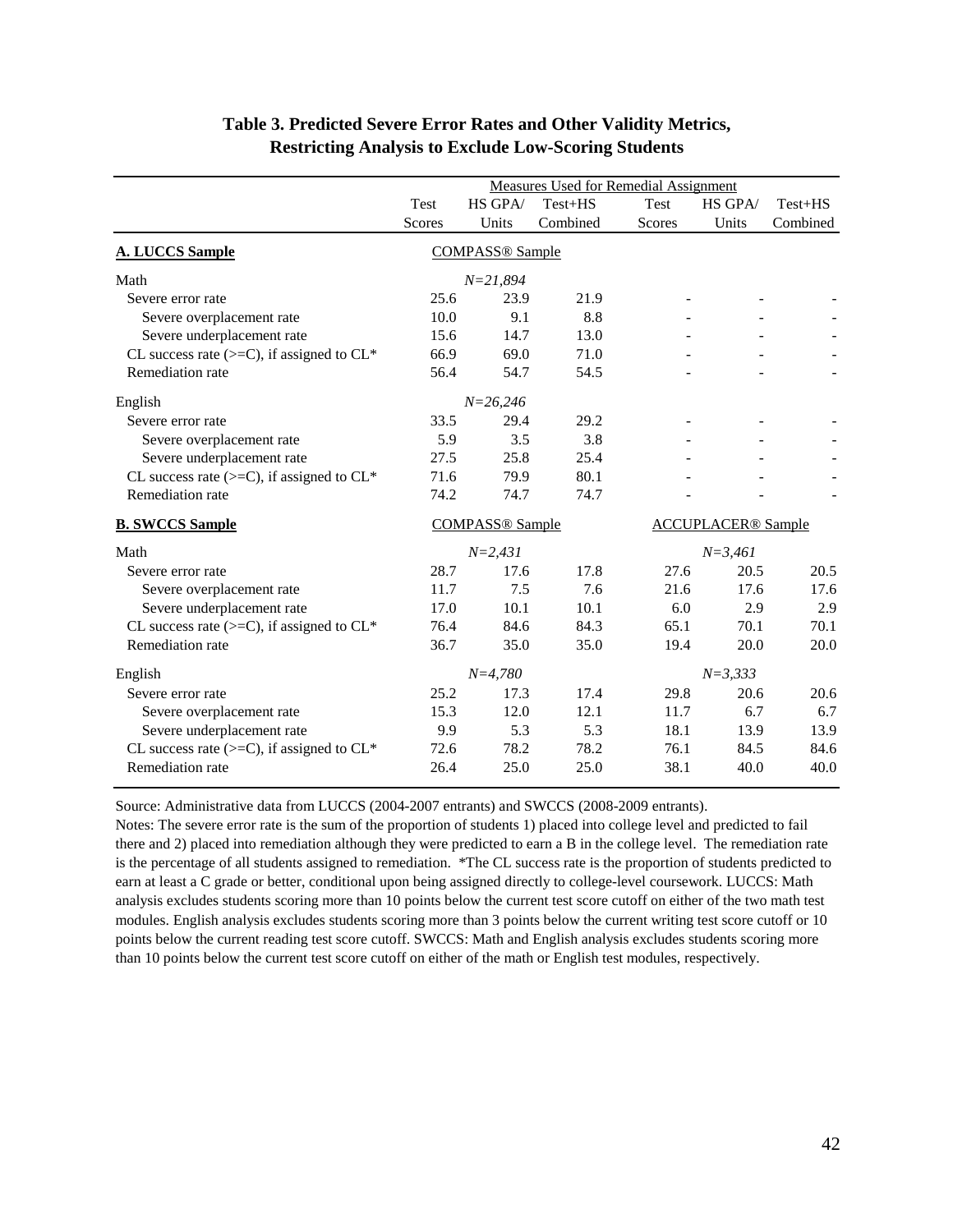|                                                |                            | Men          |             |               | Women        |          |  |  |
|------------------------------------------------|----------------------------|--------------|-------------|---------------|--------------|----------|--|--|
|                                                | HS GPA/<br>Test+HS<br>Test |              | <b>Test</b> | HS GPA/       | $Test+HS$    |          |  |  |
|                                                | Scores                     | Units        | Combined    | <b>Scores</b> | Units        | Combined |  |  |
| <b>A. LUCCS (COMPASS®) Sample</b>              |                            |              |             |               |              |          |  |  |
| Math                                           |                            | $N = 15,814$ |             |               | $N = 22,046$ |          |  |  |
| Severe error rate                              | 22.6                       | 21.7         | 20.0        | 24.8          | 23.8         | 22.5     |  |  |
| Severe overplacement rate                      | 7.0                        | 5.2          | 6.0         | 4.2           | 4.9          | 3.7      |  |  |
| Severe underplacement rate                     | 15.6                       | 16.5         | 14.0        | 20.6          | 18.9         | 18.6     |  |  |
| CL success rate $(>=C)$ , if assigned to $CL*$ | 62.2                       | 66.6         | 67.8        | 72.2          | 72.0         | 76.3     |  |  |
| Remediation rate                               | 73.4                       | 76.2         | 72.7        | 78.1          | 73.7         | 76.2     |  |  |
| English                                        |                            | $N = 14,884$ |             |               | $N=19,924$   |          |  |  |
| Severe error rate                              | 29.5                       | 26.3         | 25.8        | 36.2          | 31.8         | 31.9     |  |  |
| Severe overplacement rate                      | 4.5                        | 2.2          | 2.7         | 4.4           | 2.2          | 2.7      |  |  |
| Severe underplacement rate                     | 25.0                       | 24.1         | 23.0        | 31.8          | 29.5         | 29.2     |  |  |
| CL success rate $(>=C)$ , if assigned to $CL*$ | 67.1                       | 79.7         | 78.5        | 74.3          | 83.0         | 83.2     |  |  |
| Remediation rate                               | 82.7                       | 82.5         | 82.3        | 78.8          | 77.8         | 77.9     |  |  |
| <b>B. SWCCS (ACCUPLACER®) Sample</b>           |                            |              |             |               |              |          |  |  |
| Math                                           |                            | $N = 2,975$  |             |               | $N = 3,086$  |          |  |  |
| Severe error rate                              | 27.0                       | 19.3         | 19.3        | 26.2          | 18.4         | 18.5     |  |  |
| Severe overplacement rate                      | 14.7                       | 7.8          | 8.0         | 10.0          | 8.6          | 8.5      |  |  |
| Severe underplacement rate                     | 12.3                       | 11.5         | 11.3        | 16.2          | 9.8          | 10.0     |  |  |
| CL success rate $(>=C)$ , if assigned to $CL*$ | 59.9                       | 71.3         | 71.1        | 70.7          | 76.7         | 76.9     |  |  |
| Remediation rate                               | 51.7                       | 61.8         | 61.2        | 56.2          | 48.4         | 49.1     |  |  |
| English                                        |                            | $N = 3,220$  |             |               | $N = 3,353$  |          |  |  |
| Severe error rate                              | 32.7                       | 27.6         | 27.8        | 34.2          | 26.3         | 25.9     |  |  |
| Severe overplacement rate                      | 7.4                        | 2.9          | 2.9         | 3.9           | 2.4          | 2.4      |  |  |
| Severe underplacement rate                     | 25.3                       | 24.7         | 24.9        | 30.3          | 23.9         | 23.5     |  |  |
| CL success rate $(>=C)$ , if assigned to $CL*$ | 69.0                       | 82.9         | 82.8        | 83.1          | 88.7         | 88.8     |  |  |
| Remediation rate                               | 69.4                       | 75.7         | 76.1        | 71.1          | 64.5         | 64.1     |  |  |

## **Table 4. Predicted Severe Error Rates Using Alternative Measures for Remedial Assignment, BY GENDER**

Source: Administrative data from LUCCS (2004-2007 entrants) and SWCCS (2008-2009 entrants).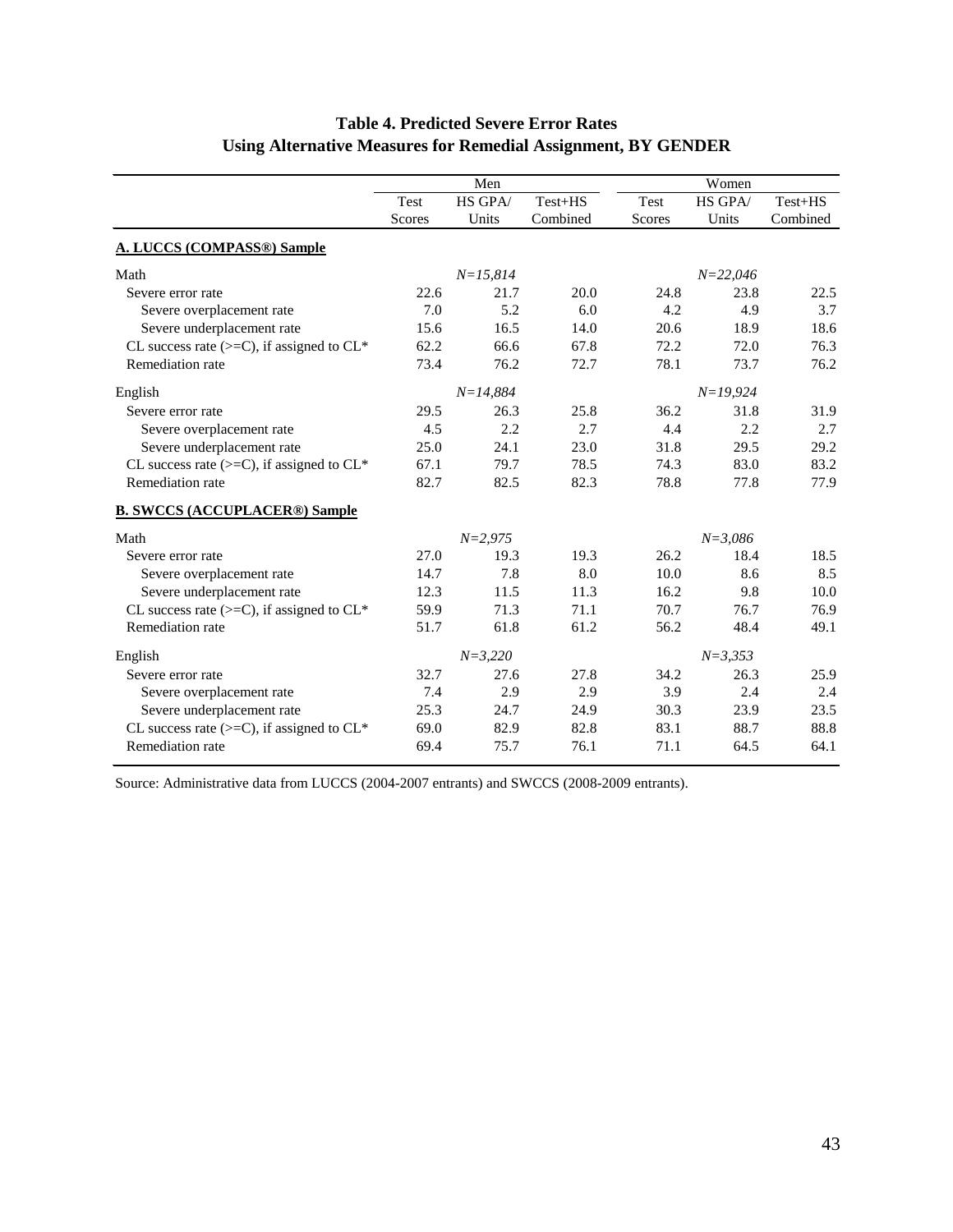|                                                 |        | White, non-hispanic |           |                           | Black, non-hispanic |          |        | Hispanic     |          |
|-------------------------------------------------|--------|---------------------|-----------|---------------------------|---------------------|----------|--------|--------------|----------|
|                                                 | Test   | HS GPA/             | $Test+HS$ | Test                      | HS GPA/             | Test+HS  | Test   | HS GPA/      | Test+HS  |
|                                                 | Scores | Units               | Combined  | Scores                    | Units               | Combined | Scores | Units        | Combined |
| Math                                            |        | $N = 5,609$         |           |                           | $N = 10,901$        |          |        | $N = 12,932$ |          |
| Severe error rate                               | 26.1   | 25.8                | 23.7      | 25.9                      | 25.0                | 24.1     | 20.3   | 18.0         | 17.5     |
| Severe overplacement rate                       | 4.8    | 5.2                 | 4.7       | 5.1                       | 3.9                 | 3.9      | 5.1    | 5.9          | 4.9      |
| Severe underplacement rate                      | 21.3   | 20.5                | 19.0      | 20.8                      | 20.9                | 20.1     | 15.3   | 12.1         | 12.6     |
| CL success rate $(>=C)$ , if assigned to $CL^*$ | 76.9   | 76.6                | 79.1      | 61.9                      | 67.8                | 68.7     | 54.2   | 60.4         | 62.9     |
| Remediation rate                                | 69.6   | 67.0                | 66.8      | 80.3                      | 81.9                | 81.4     | 84.4   | 77.3         | 80.8     |
| English                                         |        | $N=4,655$           |           |                           | $N=9,793$           |          |        | $N=12,169$   |          |
| Severe error rate                               | 41.2   | 34.7                | 33.4      | 28.8                      | 30.3                | 28.9     | 31.7   | 26.7         | 27.2     |
| Severe overplacement rate                       | 5.1    | 1.9                 | 3.6       | 4.6                       | 1.0                 | 1.9      | 4.7    | 2.6          | 2.9      |
| Severe underplacement rate                      | 36.0   | 32.8                | 29.8      | 24.1                      | 29.3                | 27.0     | 27.0   | 24.1         | 24.3     |
| CL success rate $(>=C)$ , if assigned to $CL*$  | 76.9   | 91.0                | 86.4      | 72.7                      | 83.6                | 81.2     | 65.0   | 74.4         | 76.0     |
| Remediation rate                                | 73.9   | 72.4                | 68.4      | 78.4                      | 89.4                | 85.9     | 83.3   | 80.5         | 81.7     |
|                                                 | Asian  |                     |           | All other (incl. unknown) |                     |          |        |              |          |
|                                                 | Test   | HS GPA/             | Test+HS   | Test                      | HS GPA/             | Test+HS  |        |              |          |
|                                                 | Scores | Units               | Combined  | Scores                    | Units               | Combined |        |              |          |
| Math                                            |        | $N = 3,944$         |           |                           | $N = 4,474$         |          |        |              |          |
| Severe error rate                               | 24.9   | 28.7                | 22.5      | 25.6                      | 23.6                | 22.5     |        |              |          |
| Severe overplacement rate                       | 7.2    | 5.0                 | 6.1       | 5.9                       | 4.8                 | 4.7      |        |              |          |
| Severe underplacement rate                      | 17.6   | 23.6                | 16.4      | 19.7                      | 18.7                | 17.8     |        |              |          |
| CL success rate $(>=C)$ , if assigned to $CL*$  | 79.9   | 81.7                | 82.4      | 65.1                      | 69.3                | 71.0     |        |              |          |
| Remediation rate                                | 47.9   | 58.1                | 48.5      | 74.8                      | 74.2                | 74.3     |        |              |          |
| English                                         |        | $N = 4,188$         |           |                           | $N=4,003$           |          |        |              |          |
| Severe error rate                               | 37.7   | 26.9                | 29.3      | 36.2                      | 32.3                | 31.9     |        |              |          |
| Severe overplacement rate                       | 2.6    | 5.4                 | 3.4       | 4.6                       | 1.2                 | 2.5      |        |              |          |
| Severe underplacement rate                      | 35.1   | 21.3                | 25.8      | 31.6                      | 31.1                | 29.4     |        |              |          |
| CL success rate $(>=C)$ , if assigned to $CL*$  | 75.6   | 81.9                | 84.1      | 74.7                      | 86.3                | 84.2     |        |              |          |
| Remediation rate                                | 86.7   | 61.8                | 73.4      | 78.5                      | 81.8                | 79.0     |        |              |          |

## **Table 5. Predicted Severe Error Rates and Other Validity Metrics Using Alternative Measures for Remedial Assignment, by Race/Ethnicity (LUCCS only)**

Source: Administrative data from LUCCS (2004-2007 entrants) and SWCCS (2008-2009